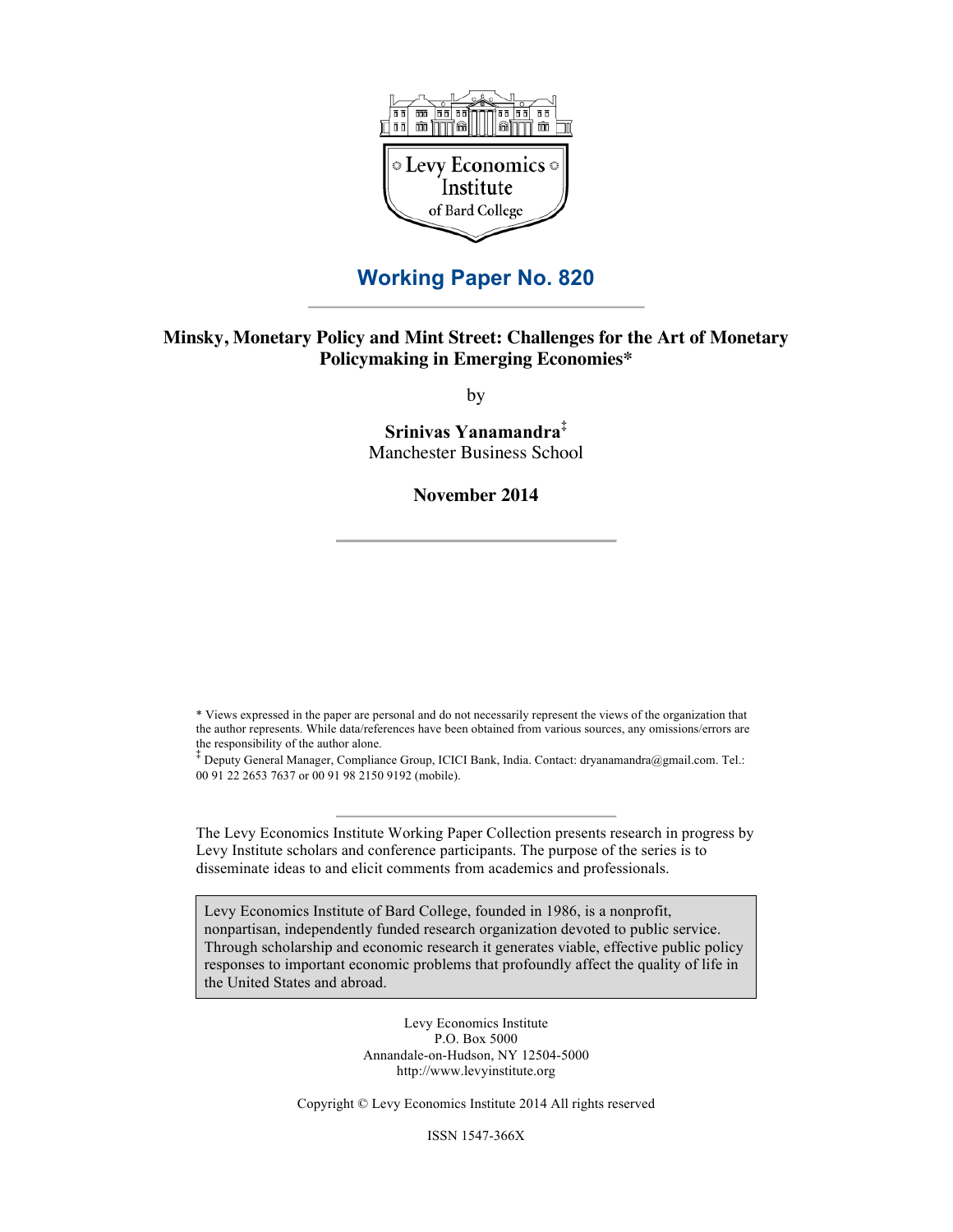## **Abstract**

This paper examines the emerging challenges to the art of monetary policymaking using the case study of the Reserve Bank of India (RBI) in light of developments in the Indian economy during the last decade (2003–04 to 2013–14). The paper uses Hyman P. Minsky's financial instability hypothesis as the conceptual framework for evaluating the endogenous nature of financial instability and its potential impact on monetary policymaking, and addresses the need to pursue regulatory policy as a tool that is complementary to monetary policy in light of the agenda of reforms put forward by Minsky. It further reviews the extensions to the Minskyan hypothesis in the areas of setting fiscal policy, managing cross-border capital flows, and developing financial institutional infrastructure. The lessons learned from the interplay of policy choices in these areas and their impact on monetary policymaking at the RBI are presented.

**Keywords:** Financial Crisis; Central Bank; Monetary Policy; Bank Regulation; Fiscal Policy; Exchange Rate Policy; Financial Institution Infrastructure **JEL Classifications:** E58, G01, G28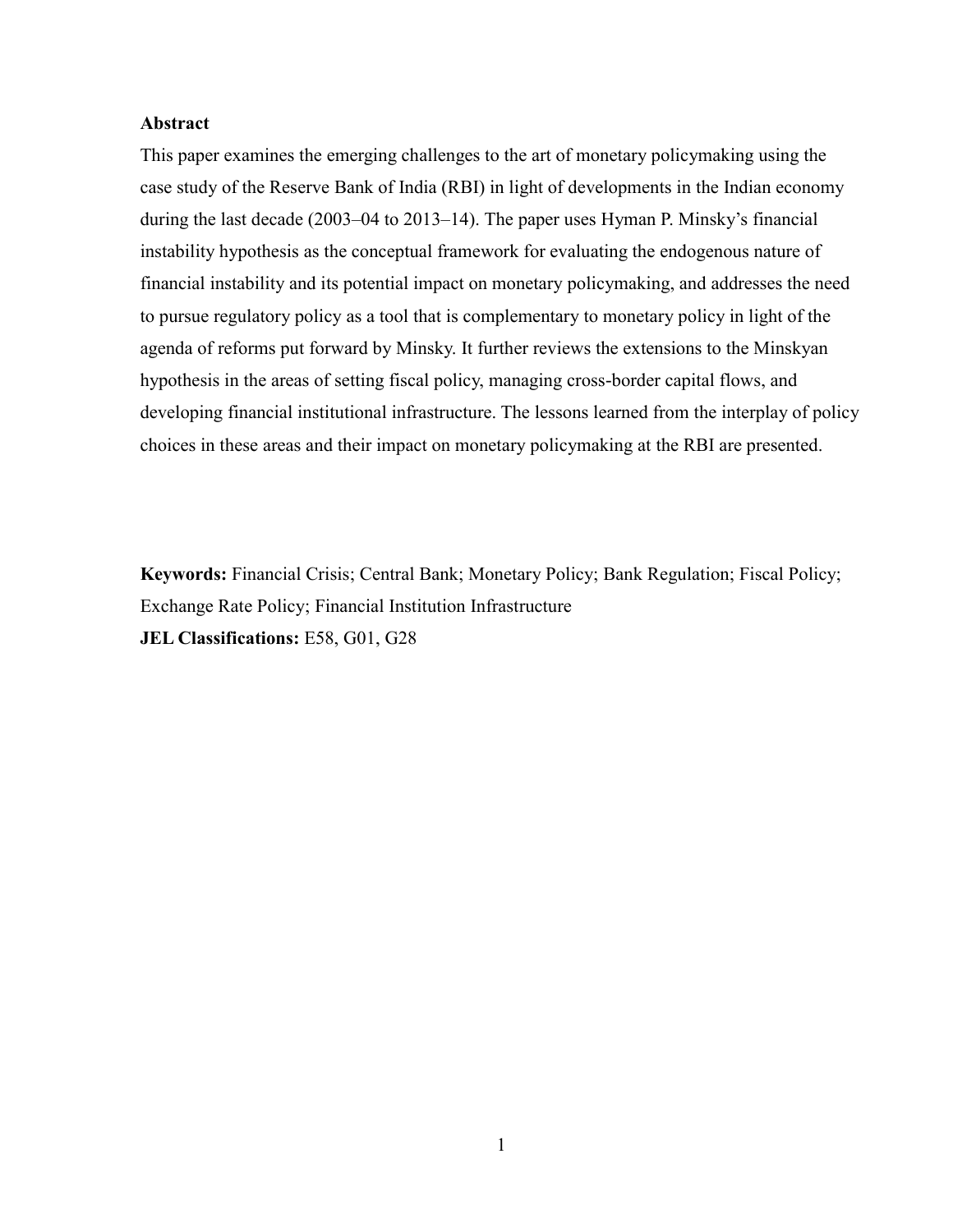## **1. INTRODUCTION**

The art of monetary policy-making by central banks has been subjected to rigorous research in the aftermath of the recent global financial crisis. Various dimensions of monetary policymaking—its objectives, tools for operationalizing the same and the complexities arising from global macro-economic environment—have received wide academic attention in recent times. The research focuses largely on incorporating learnings from the recent global financial crisis into the day-to-day functioning of central banks around the world.

Against the backdrop descrived above, the experience of the Reserve Bank of India (RBI —having its head office on Mint Street in Mumbai, India) during the previous decade (2003–04 to 2013–14) offers interesting perspectives in the area of monetary policy making. At the time of the global financial crisis, RBI was credited as one of the few central banks in the world that insulated the country's domestic banking system from the impact of the global financial crisis. However, following the financial crisis, the RBI experienced challenges in the pursuit of monetary policy-making arising from the impact of global macro-economic developments, structural issues in domestic economy, and volatility in domestic exchange rates.

This paper therefore uses the experience of the RBI as a case study to outline the challenges to the art of monetary policy-making in emerging economies. This paper uses Hyman P. Minsky's Financial Instability Hypothesis as the conceptual framework for evaluating the endogenous nature of financial instability and the limitations of monetary policy in containing the same. This paper addresses the need to pursue appropriate regulatory policy as a tool that is complementary to the monetary policy in light of the agenda of reforms put forward by Minsky. This paper further reviews the extensions to Minskian hypothesis in the areas of fiscal policy management, managing cross-border capital flows, and development of financial institutional infrastructure. The learnings arising from inter-play of policy choices in these areas and their impact on monetary policy-making at the RBI are presented in the paper.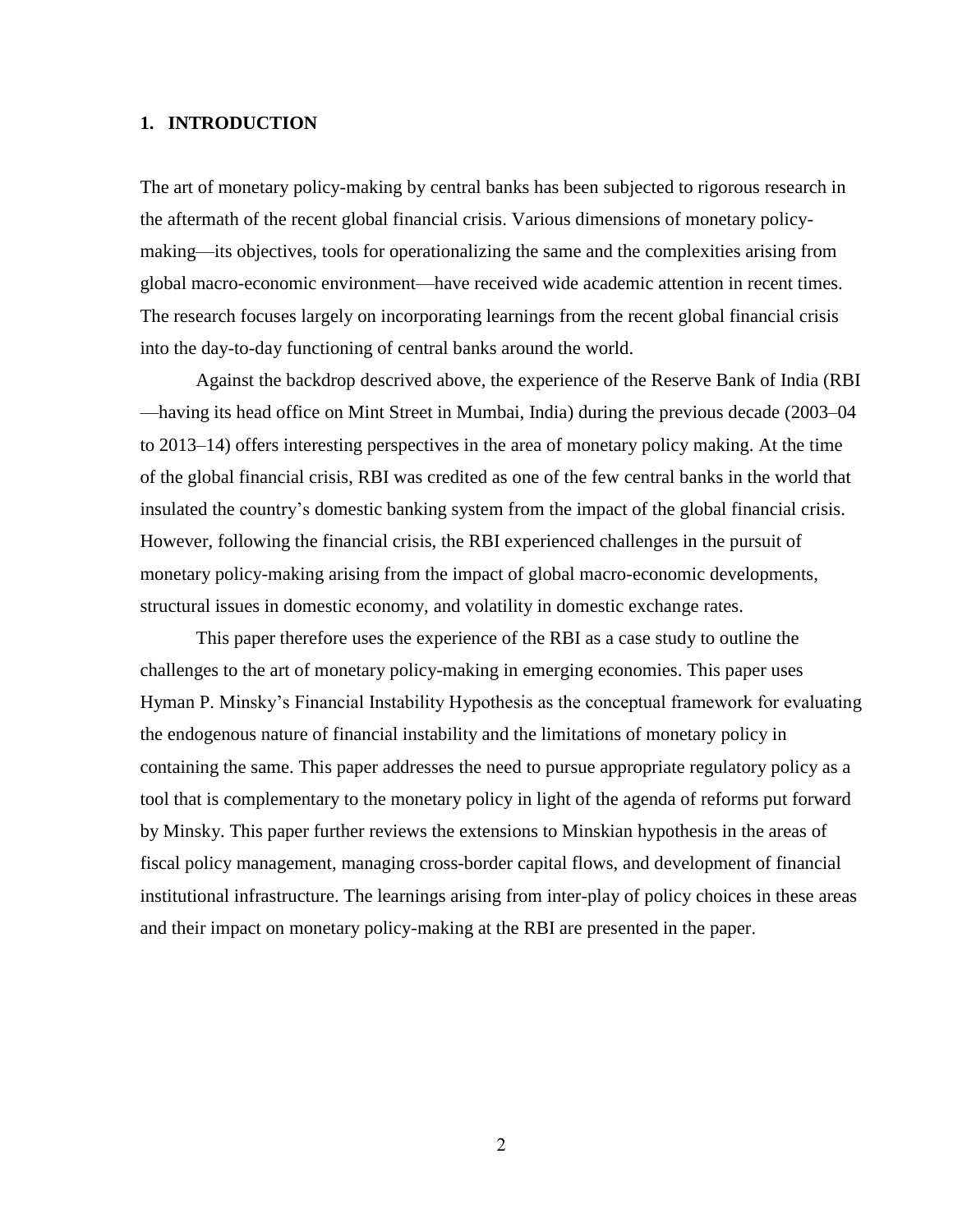## **2. LITERATURE REVIEW—MINSKY AND MONETARY POLICY**

Minsky demonstrated, using the Financial Instability Hypothesis, how banks and other financial institutions could, as they became increasingly complex and interdependent, bring the entire economic system crashing down. Writings on Minsky (Wray 2007, Roubini 2010, Keen 2011) indicate that the Minskian analysis is in turn built on insights of great non-neoclassical thinkers like Schumpeter, Fisher, and Keynes. However, Minsky's strength, as Keen (2011, p.326) points out, was to weave these "individually powerful and cohesive but incomplete analysis into one coherent tapestry that explained the occasional depressions the capitalist economy is inherently exposed to."

This section therefore begins with an overview of the Financial Instability Hypothesis, including the role of bank finance in exacerbating financial instability. It thereafter outlines the limitations of monetary policy in achieving financial stability and highlights the agenda of regulatory reforms as suggested by Minsky. Finally, this section concludes with three important theoretical extensions to the Minskian hypothesis resulting in additional challenges to the pursuit of monetary policy by central banks.

#### **a) Financial Instability Hypothesis—An Overview**

Prior to the global financial crisis in 2007–08, monetary policy-making by central banks was dominated by mainstream economics that relied on theories such as the efficient market hypothesis. The dominant thinking in academic and policy-making circles at that time therefore was that while external adverse shocks can push markets away from their natural optimal state, markets that are by definition equilibrium-seeking systems will attain a steady course on their own without external influence (Cooper 2010). Therefore, there cannot be any internal destabilizing force in the market, nor is any external intervention required to restore market equilibrium in case of exceptional situations (Bezemer 2009). Central banks that believed in these theories developed their policy actions with the overarching philosophy that they really should not be in the business of figuring out when asset prices are too high; after all, they do not really know much more than market participants (Allen and Gale 2007, Borio 2003, Roubini 2010). Further, as markets naturally achieve an optimal equilibrium, central banks supporting the efficient market hypothesis also believed that any interference with market forces can at best achieve nothing, but will more likely push the system away from equilibrium towards a sub-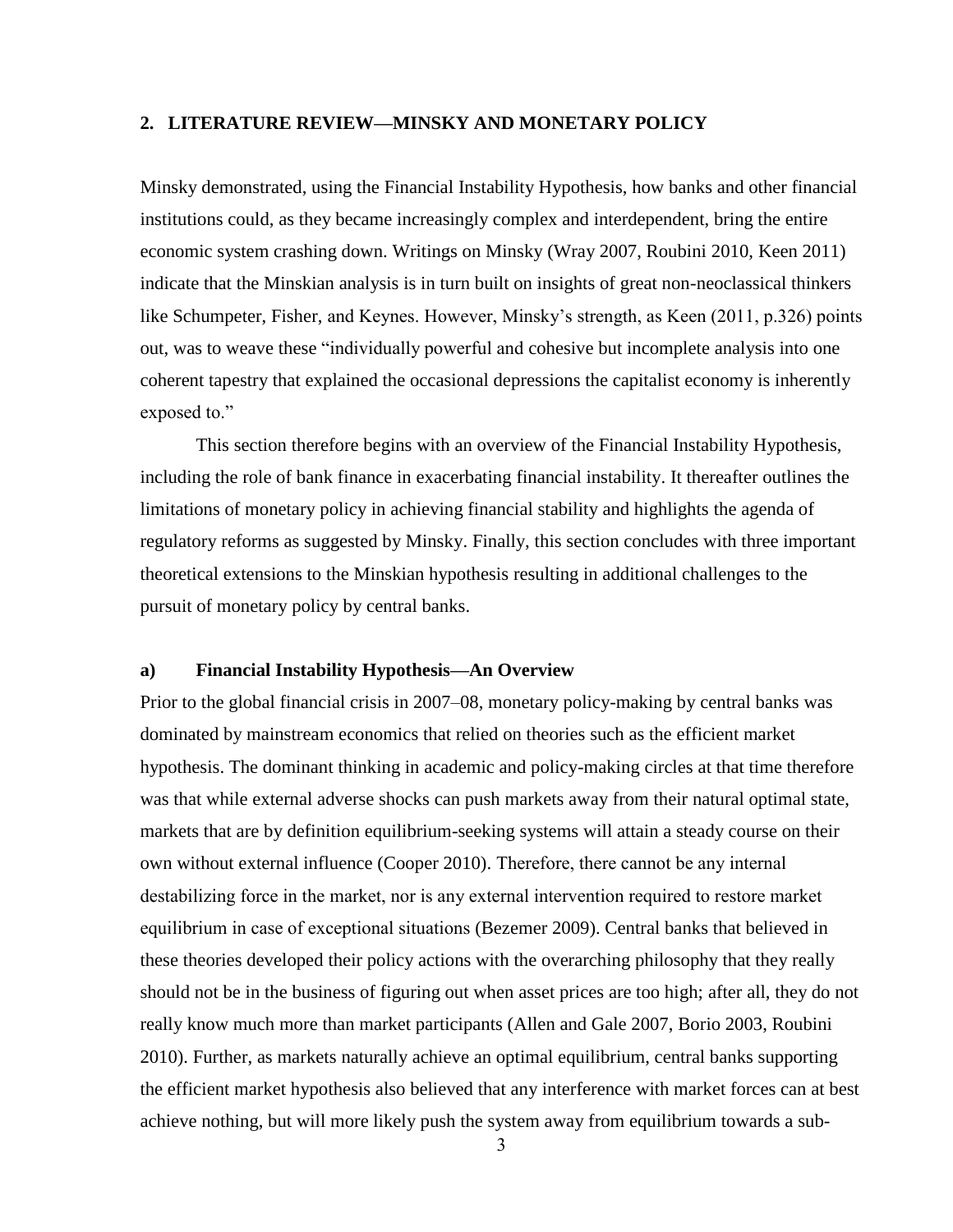optimal state (Rajan 2010). As Roubini (2010, p. 4) points out, academic community and regulators that believed in these principles therefore considered that financial crises are "freak events: highly improbable, extremely unusual, largely unpredictable and fleeting in their consequences."

If markets are believed to be fundamentally stable as per the mainstream efficient market hypothesis, "can IT – a spectacular collapse such as the Great Economic Depression of 1929 – happen again?" This was the question Minsky focused upon through his various essays on instability and finance. To answer this question, mainstream economic theory prior to the crisis, dominated by monetary theorists (and in particular those led by Friedman and Schwartz (1963)) argued that the great economic depression of 1929 was a classic case of central banks failing to take quick and decisive action and it was not fundamental failure of stability of markets. The monetary theorists claimed that the failure of central banks to resort to timely monetary policy easing during 1929, when they anticipated recession, resulted in falling levels of aggregate demand in the economy. A free market economy without excessive regulatory intervention was therefore still considered a valid premise if the central bank could swiftly handle the recessionary situations by keeping the financial system from imploding, and restoring the market, through effective monetary policy action (Moore 1979, Kydland and Prescott 1990, Krugman and Eggertsson 2012). Rajan (2010, p.101) argued that, based on these theories, central bankers have become "triumphant" even in making public statements that the policy levers for managing a modern economy were well understood by them. Policy makers have therefore showcased periods of milder recessions in the pre-crisis period as a testimony of their achievements (Greenspan 1997, Bernanke 2004).

However, in order to answer the question as to whether the great depression can happen again, Minsky believed that it is necessary to call for an alternative economic theory that makes great depressions as one of the possible states within which the real world capitalist economy can find itself. Minsky (1984, p. 16) argued that, "if a theory is to explain an event, the event must be possible within the theory. Furthermore, if a theory is to guide policy that aims at controlling or preventing an event, the event must be possible within the theory." According to Minsky, when judged against this standard, extant mainstream economic theory based on the efficient market hypothesis suffers from serious limitations. In particular, the extant theory concludes that crises are extremely rare events, which can occur only because of policy errors or from non-essential institutional flaws.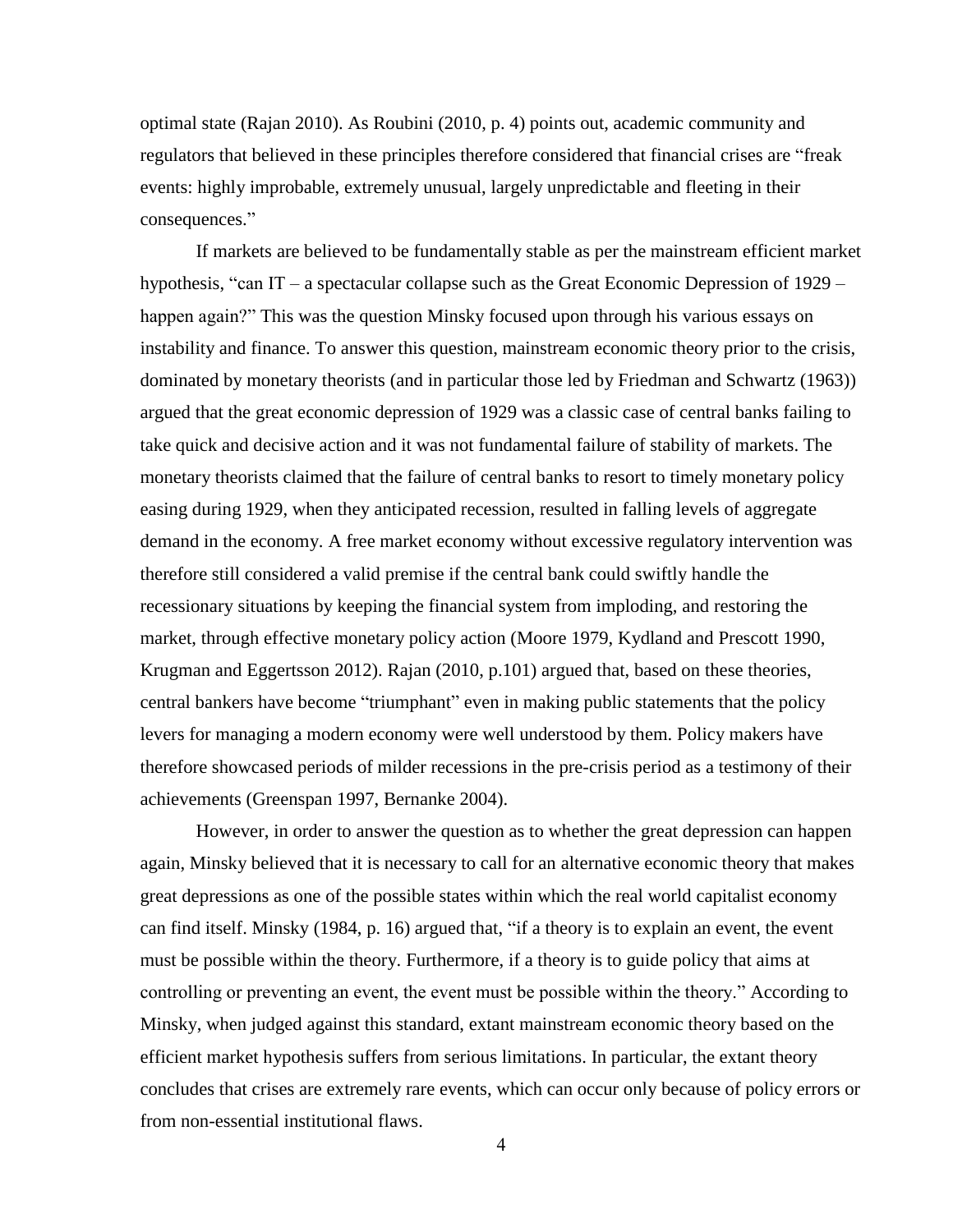Minsky rejected mainstream economics as irrelevant in analysing a real-world capitalist economy and instead argued that "stability is destabilising" (Papadimitriou and Wray 2008 p. xii). Minsky, according to them, believed that relative tranquility gradually encourages more risk-taking and innovative behavior, while disrupting the conditions that generate coherence and tranquility. That is, the market forces that operate when a system is stable will push it toward instability, so that even if anything like equilibrium could be achieved, it would be offset by behavioral responses that would quickly move the economy away from equilibrium. This difference in Minsky's treatment of capitalist economy had two different academic implications. First, unlike other critical analyses of capitalist processes, which emphasize the crash, Minsky was more concerned with the behavior of corporate agents and financial institutions during the euphoric periods. Second, unlike other analyses that blame "shocks," "irrational exuberance," or "foolish" policy, Minsky argued that the processes that generate financial fragility are *"natural"* or *"endogenous"* to the system (Papadimitriou and Wray 2008, p. xii).

## **b) Bank Finance, Financial Instability and Limitations of Monetary Policy**

Minsky stated that, the "overall fragility-robustness of the financial structure, upon which the cyclical stability of the economy depends, emerges out of loans made by bankers" (Minsky 2008 [1986], p. 261). Minsky explained the endogenous process by stating that operating units in an economy are primarily dependent upon the immediate credit extended by banks to finance the investment in capital assets that can generate cash flows in the future. He provided insights into the borrowing behavior of these operating units by separating them into three types of borrowers—hedge borrowers (whose source of repayment of debt in its entirety is operating income), speculative borrowers (who use operating income for repayment of interest but rely on new loans for repayment of the principal) and Ponzi borrowers (whose operating income is not sufficient to even repay the interest obligation). Minsky stated that the borrowing units create increased demand for bank finance over a period of time, which creates disequilibrating pressures in the economy. The more the demand for investment finance by operating units, the more the profit-seeking bankers will find ways of accommodating their customers and as a result, the "supply of financing from banks grows so fast that prices of capital assets, prices of investment output, and finally, prices of consumption output all rise" (Minsky 2008 [1986], p. 264). Bank finance thus sets the stage for financing an inflationary expansion by unleashing the "animal spirits" of the operating units. The way to deal with inflationary growth through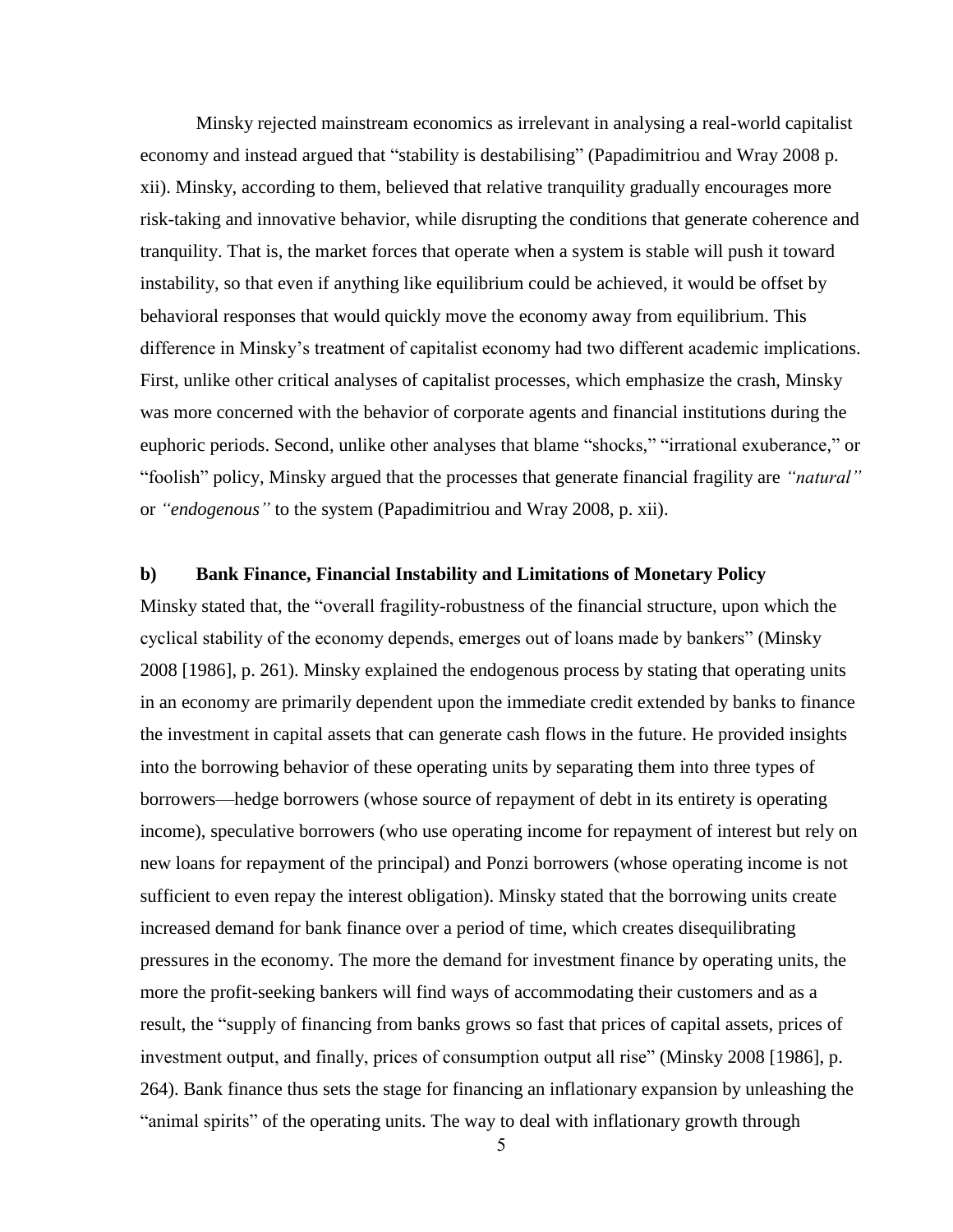expansion of credit by banks is to curtail the supply of bank finance through monetary policy tools available at the disposal of central banks.

Minsky (1984) therefore examined the efficacy of two traditional monetary policy tools of central banks—manipulation of reserve requirements and increasing interest rates—for curtailing the supply of money in the system. Minsky explains that reserve-ratio manipulation as a central bank tool assumes the operation of the money-multiplier theory, which postulates a decrease in money supply by banks through an increase in deposit reserve requirements by a central bank. However, as Holmes (1969) argues, the money multiplier model theoretically assumes that the banking system expands only after the central bank puts reserves in the banking system, but in the real world, banks extend credit, creating deposits in the process, and look for reserves later. Overtveldt (2010) also argues that the money-multiplier model is practically difficult to operate, as profit-seeking bankers tend to always look for alternative funding sources that are not subject to reserve requirements. In the process, banks endeavor to give ever greater promises of safety to alternative fund providers either by shortening the term of liabilities or by providing special assurances. This results in the creation of new funding sources by banks through innovative financial instruments. Minsky, therefore, argued that normal profit seeking by banks through innovation continually subverts the attempts by authorities to constrain money-supply growth through deposit reserves (Minsky 1984).

Minsky examined the other central banking tool—increase in interest rates—for controlling the money supply, which forces banks to tighten financing terms (by increasing the rate of interest or demanding better collateral). The supply price of investment finance therefore exceeds the demand price and a period of credit contraction sets in. During this phase, some of the firms involved in "hedge finance" are shunted to the "speculative finance" group and those involved in the speculative finance group become "Ponzi borrowers." As borrowers are shunted to the next level, panic sets in in the market as borrowers fear a mounting debt burden. This results in sudden contraction of credit and distress sales for repayment of bank finance, leading to falling asset prices and debt deflation, and eventually crisis sets in (Kindleberger and Aliber 2005). Thus the central bank could indirectly trigger a crisis if it resorts to an increase in the interest rate to curtail money supply growth.

By examining these alternatives, Minsky argued that it is evident that controlling the money supply in order to stabilize the economy, from the inherent destabilizing forces leading to inflationary growth, is not sufficient. In his view, this will either be ineffective (if central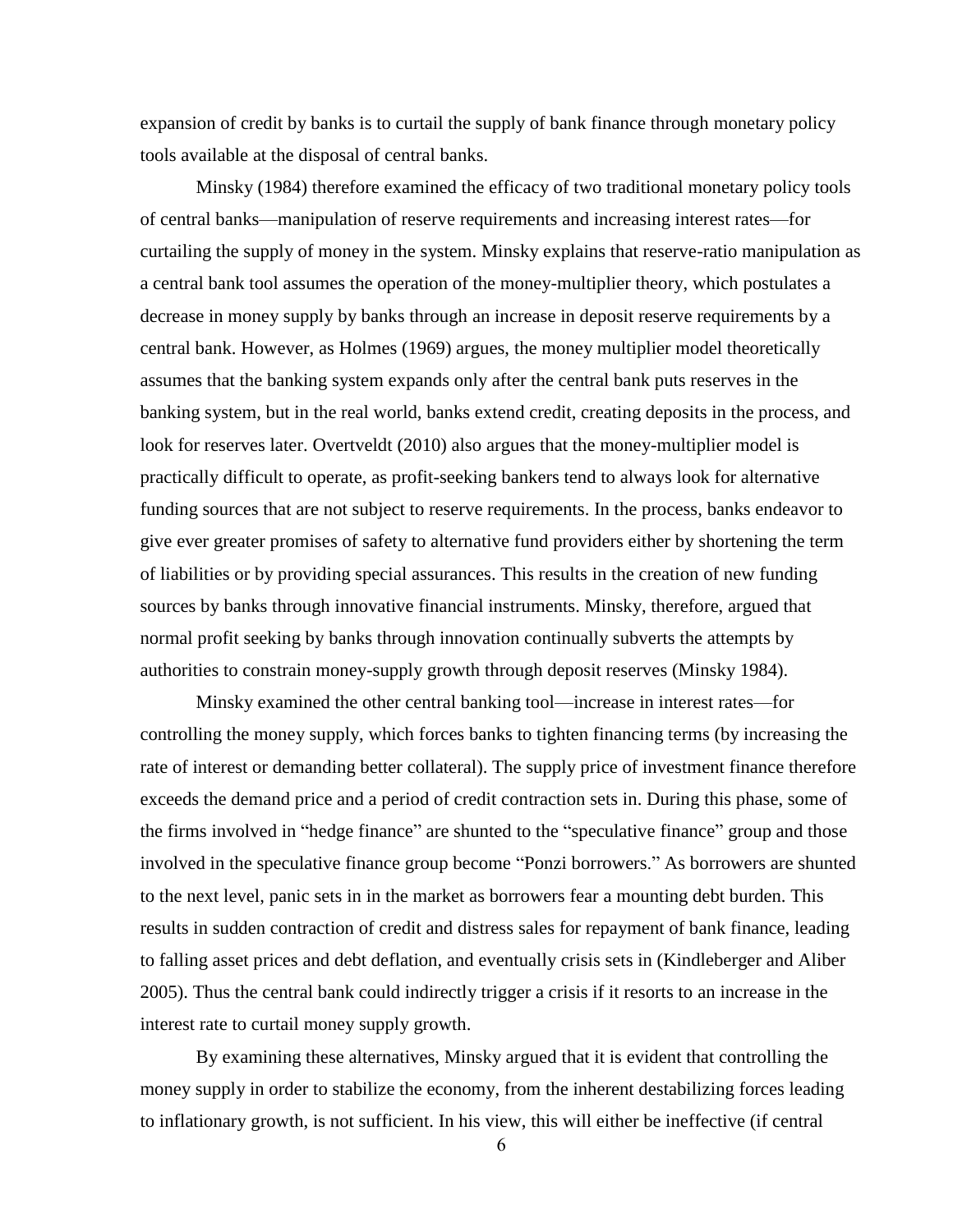banks pursue a manipulation of reserve ratios) or result in a dismal cycle that brings about debt deflation (if central banks pursue a manipulation of interest rates).

The aforementioned paragraphs deal with ineffectiveness of monetary policy in an expansionary phase to curtail excessive growth through bank finance in an economy. Cooper (2005, 2010), however, explained the Minskian hypothesis as to why monetary policy will be ineffective during recessionary periods for stimulating the growth. Cooper (2005) argued that the use of a monetary policy tool (by lowering interest rates) for reviving economic growth by central banks during recession acts as an "indiscriminate-asymmetric stimulus" characterised by a low-interest rate regime for an indefinitely long period of time. The continued success of such a policy provokes central banks to pursue monetary tweakening over a period of time not necessarily when growth was actually weakened but even before when it was "anticipated" to be weakened. Such an action will be considered asymmetric when the low-interest rate stimulus is used when economic growth is weak while doing nothing to subsequently counter strong growth for a relatively long period of time. Cooper (2005) argued that such a monetary policy stance encourages the economy to behave like an unstable positive feedback system (in which a change to the system produces conditions that increase the magnitude of that change), thereby promoting destabilizing tendencies in the economy.

Therefore, to conclude in the words of Minsky, "if we are to bring a halt to the dismal cycle, far-reaching structural reforms are needed" in the capitalist financial system (Minsky 1984, p. 200).

## **c) Regulation as a Supplementary Tool to Monetary Policy**

Without subjecting his recommendations to mathematical rigour, Minsky stressed that "periodic reforms of the banking system are needed to prevent the development of a financially unstable economy that cannot readily be contained" (Minsky 2008 [1986], p. 355). Minsky, however, criticized the mainstream monetary economic theory that postulates that central banks should focus on money supply and operate to achieve a constant rate of growth. According to Minsky, this view results in central banks excessively concentrating on monetary policy management by wearing policy blinders that restrict their vision, so that they tend to ignore financing relations by which monetary phenomena affect economic activity. Minsky, however, argued that instead of seeking to control the economy through the monetary policy route, central banks should focus on their functions as regulators and supervisors of the financial system and as lenders of last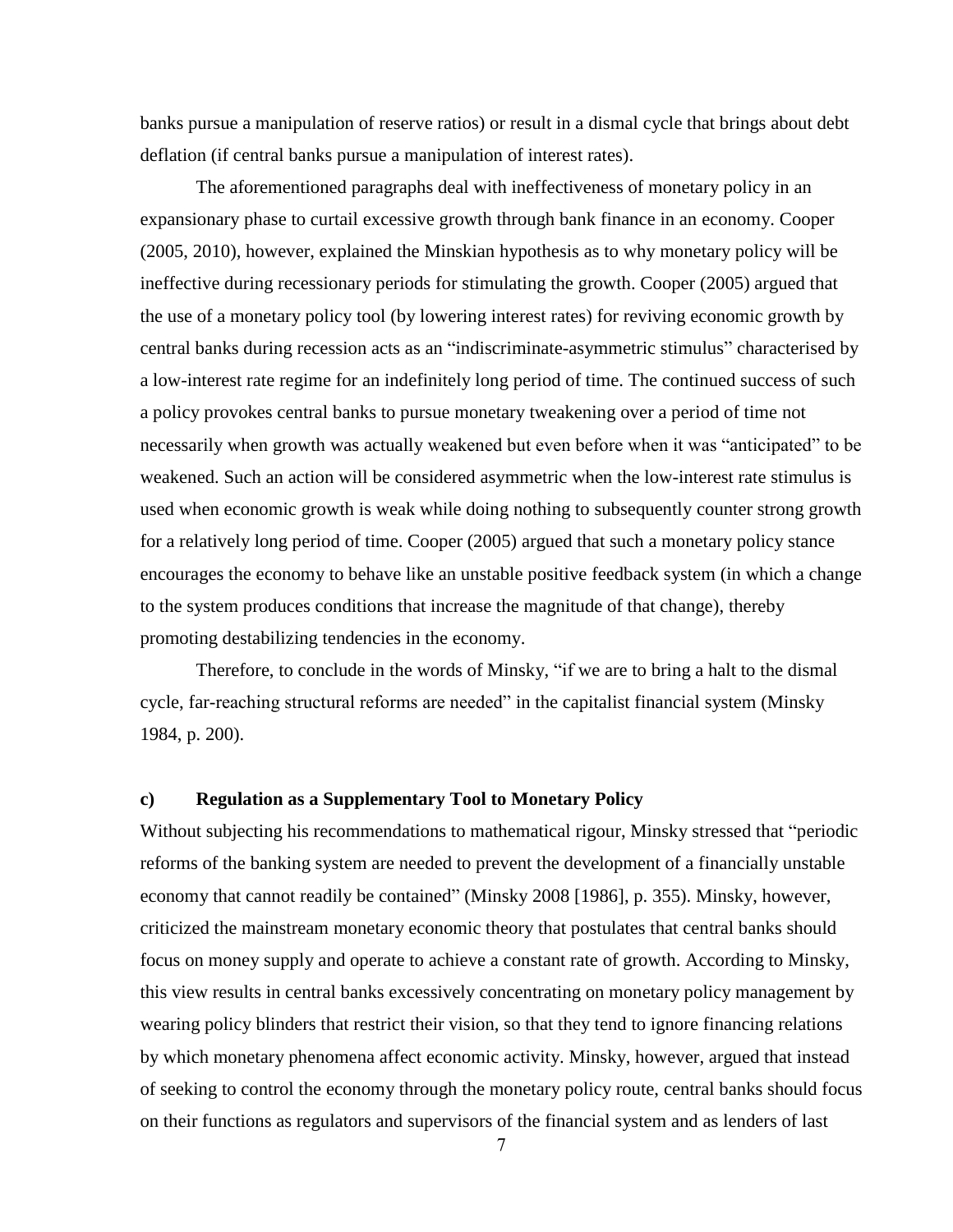resort. By carefully monitoring and regulating the financial system, Minsky opined that central banks can hinder the endogenous tendency towards financial fragility (De Antoni 2007).

Minsky's agenda for regulatory reforms, which he termed as having an anti-aaissez-faire theme, therefore emphasise that "in a world where the internal dynamics imply instability, a semblance of stability can be achieved or sustained by introducing conventions, constraints and interventions into the environment" by central banks (Ferri and Minsky 1991, p. 21). Minsky criticized that the mainstream economic theory leads to the conclusion that regulatory arrangements reflect superstition and ignorance. He stated that this conclusion was arrived at because the mainstream theory assumes that the financial instability phenomena, which central bank regulations and discretionary power are designed to deal with, do not exist in nature. However, according to Minsky, regulatory powers need to be exercized by central banks in a manner that they should be able to "steer the evolution of financial structure" (Minsky 2008 [1986], p. 359).

Minsky (2008 [1986], p. 356) further argued that "banks are complex profit-seeking organizations that have a multitude of actual and potential types of liabilities and that innovate in response to profit opportunities." In their attempt to increase the spread between asset and liability interest rates, banks tend to improve the products and services they provide to borrowers and depositors by creating new types of paper. Thus Minsky observed that new financial innovations result from profit opportunities, and underscored that central banks, through regulatory tools, should favor stability enhancing and discourage instability augmenting innovative practices. Minsky's agenda for reforms therefore further called for the exercise of regulations by central banks in a manner that they promote financial innovation conducive to successful capitalism (Tymoigne 2009, Vercelli 2009).

Minsky's agenda for financial sector reforms thus calls a for larger role of financial regulation in central bank functioning. To sum up in Minsky's words:

"To contain the evils that market systems can inflict, capitalist economies developed sets of institutions and authorities, which can be characterized as the equivalent of circuit breakers. These institutions in effect stop the economic processes that breed incoherence and restart the economy with new initial conditions" (Minsky et al 1994, p. 6).

## **d) Extensions to Financial Instability Hypothesis**

The discussion of the Financial Instability Hypothesis in the preceding section outlines the limitations of traditional monetary policy tools of central banks and advocates appropriate use of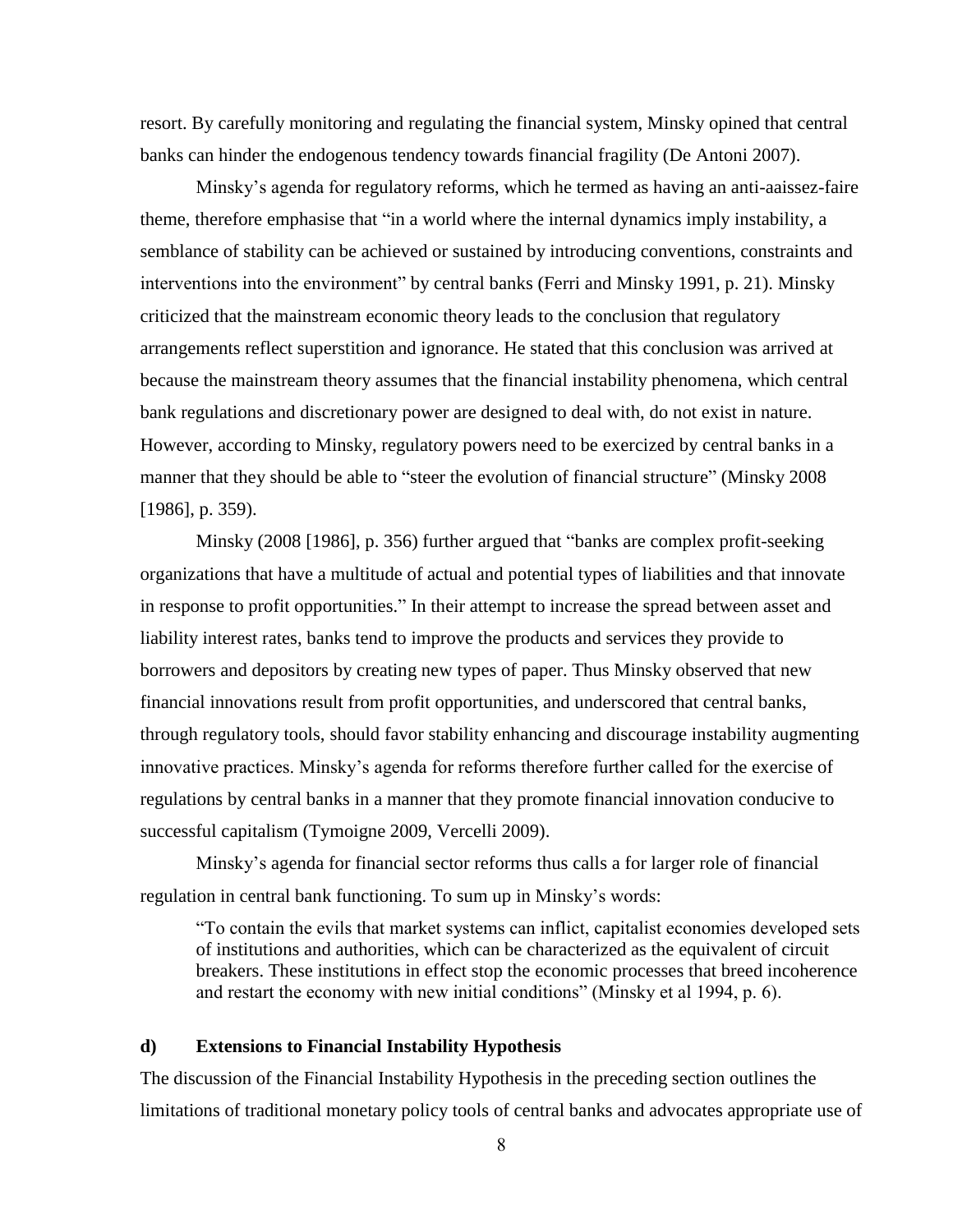regulatory mechanisms as supplementary tools to monetary policy, for achieving financial stability. However, from the review of existing literature, it can be observed that this hypothesis requires further extensions in three different aspects. First, recent development of a stock-flow consistent model of Minsky's financial instability hypothesis examines the role of government deficit and its implications on financial stability. Second, the Minskian hypothesis assumes a closed-economy model without the impact of movement of cross-border flows. However, as the crisis events in emerging economies (Latin American and East-Asian) revealed, financial stability in an economy is also to a large extent influenced by the impact of cross-border flows in open economies. Third, there has been reconsideration on the international policy front, whereby the role of financial institutional infrastructure in promoting financial stability in an economy and the role of the state in developing it, are being debated. All these extensions result in further dimensions to the pursuit of monetary policy by central banks, apart from the complementary role of regulations to monetary policy.

## *Fiscal Deficit and Financial Instability*

While Minsky provided conceptual foundations for emphasis on effective regulatory policy instead of monetary policy, Godley and Lavoie (2007) focused on Stock Flow Consistent (SFC) Model for bringing into discussion the role of fiscal policy as the necessary, though not always sufficient, condition for achievement of major objectives of macroeconomic policy. In their view, the monetary economics "holds that a correct setting of interest rates is the necessary and sufficient condition for achieving non-inflationary growth at full employment, leaving fiscal policy rather in the air." They considered that such disregard of fiscal policy and the emphasis only on monetary policy is quite misplaced as, at least in theory, fiscal policy could achieve everything the central banks can be able to do through monetary policy for achieving economic stability. Using SFC model, they stated that "measured at current prices, the government's budget deficit less the current account deficit is equal, by definition, to private saving net of investment." The model was applied by Godley and Lavoie to US sectoral position at the end of the 1990s and beginning of the 2000s which depicted a public sector budgetary surplus, a trade sector deficit and a private sector deficit (Keen 2013). It was observed that as the objective of US authorities was to maintain a budgetary surplus (with emphasis on monetary policy for economic growth than on fiscal policy) and the US external trade balances resulted in growing deficit (as other economies tried to maintain trade surplus by investing in dollar reserves post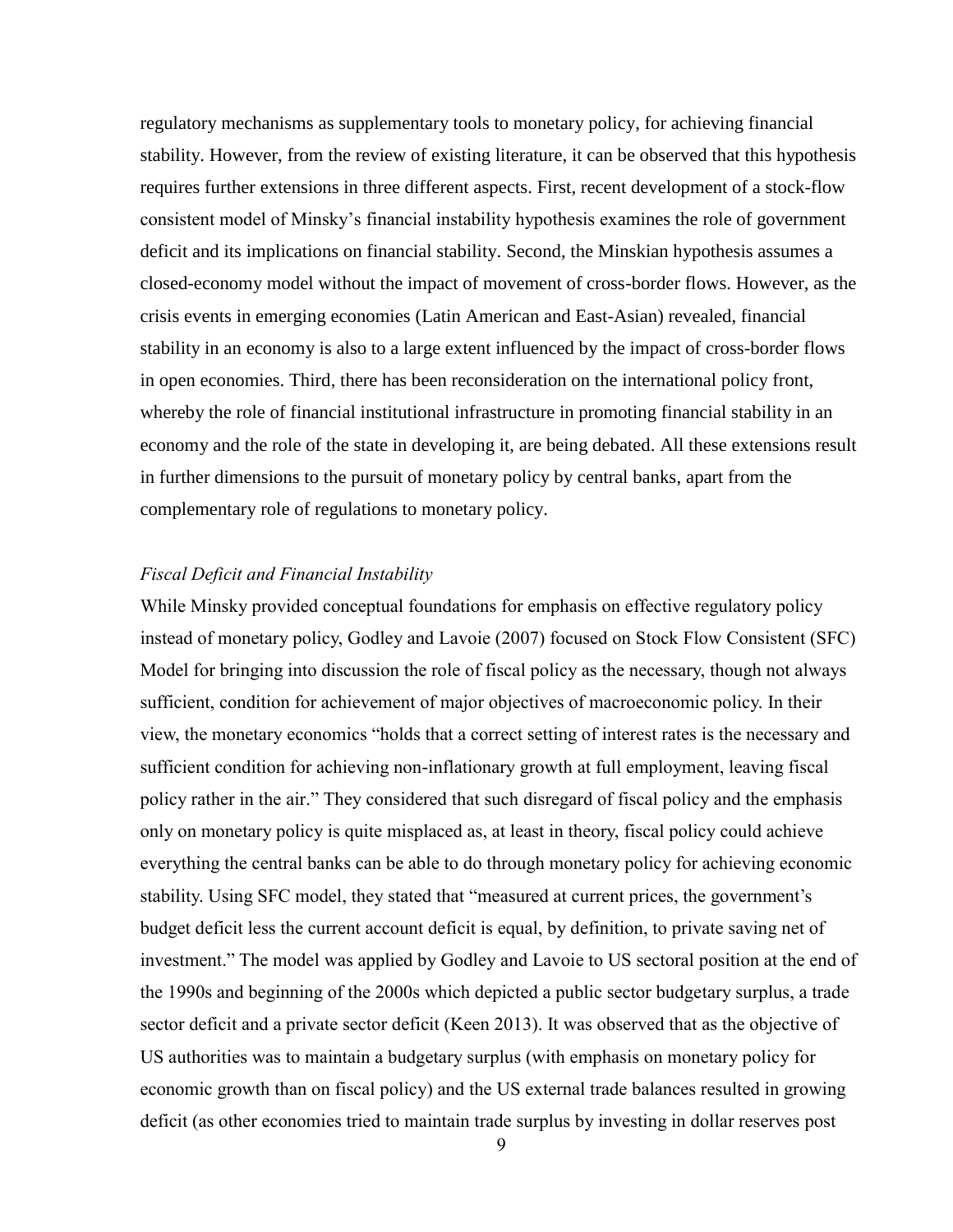the 1997 East Asian crisis), the levels of private sector deficit increased in years prior to 2007 to unsustainable levels. An interesting insight from SFC model therefore was that the rapid growth in bank finance was continuously funding the growing private sector deficit kicking in the Minsky's Financial Instability Hypothesis into motion. However, unlike Minsky who focused on regulatory policy, Godley and Lavoie (2007) argued that this situation can be remedied through an active fiscal policy by allowing the government to increase public expenditure and run into deficit. This conclusion however is subject to certain presumptions – *firstly*, fiscal stance should be set in appropriate fashion at a well-defined level and growth rate (Godley and Lavoie 2007) and *secondly*, it should be applied in conditions in which households, firms, and financial institutions are seeking to increase savings (Kregel 2007). In such circumstances, through SFC model, Godley and Lavoie argued that even fiscal policy delivers sustainable full employment at a target inflation rate even at an arbitrary (though not correct) interest rate setting.

## *Cross-border Flows and Financial Stability*

Kaminsky and Reinhart (2000) argue that the globalisation phenomenon in recent decades increased the inter-connectedness amongst nations. They argue that banking crises were relatively rare earlier due to capital and financial controls, but have increasingly become common since the 1970s often in tandem with currency crises. As nations and their financial systems are increasingly inter-connected through cross-border trade and capital flows, a shock in one part of the financial system spreads through the other parts through a series of global 'linkages'. The linkages generally include inter-bank claims and flow of information about market fundamentals. If these fundamentals are common to other markets, the expected returns, and hence, prices in those markets will also fall. Considering that it is optimal for banks to hold deposits in banks in other regions or sectors in order to provide liquidity if demand is unusually high, when one region suffers a banking crisis, the other regions suffer a loss because their claims on banks in the troubled region fall in value. If the spillover effect is strong enough, it causes a panic in adjacent regions. The panic gets stronger as it passes from region to region and finally becomes a contagion leading to a full-blown crisis (Allen and Gale, 2007; Kodres and Pritsker, 1998). Barton et al., (2003) argue that when the panic dimension collides with the inherent banking fragility, they set off a chain reaction and a country begins to spiral downward, as panic and loss of confidence increase problems in the banking system as well as the real economy at the macro-economic level. While Wolf (2008) therefore agreed with the role of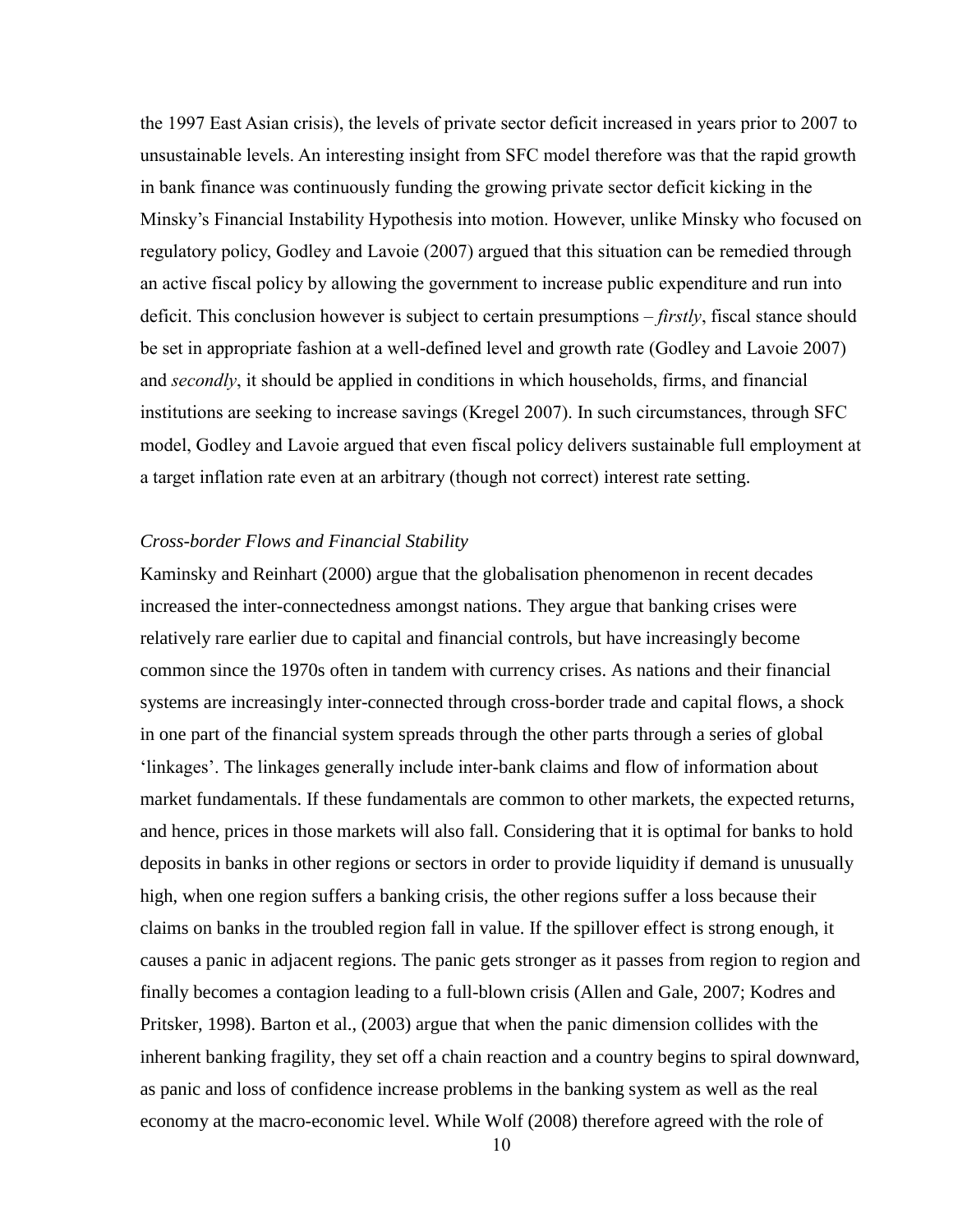leverage as proposed by Minsky as a valid explanation for financial crises, he did not buy into the argument that regulatory intervention could alone prevent them. Wolf (2008) argued that the pattern of global imbalances and associated policies also play a large role in setting the explosive charge, resulting in economies becoming highly fragile. The response, according to Wolf, is to call for limiting the scale of macro-economic imbalances, rather than regulatory intervention, since they frequently exacerbate the financial fragility.

#### *Financial Institutional Infrastructure and Financial Stability*

Minsky (1986, p 325) articulated that a number of historical facts, institutional attributes and policy thrusts must be integrated into any new foundation for economic policy. He favored a financial institutional structure in which emphasis on investment and economic growth is considered secondary to the emphasis on the role of employment as a policy objective. This debate on resilient institutional infrastructure in an economy for achieving financial stability and the role of central banks and other state agencies in its development, received greater academic attention after the recent global financial crisis (World Bank 2012). Institutional infrastructure primarily consists of credit reporting institutions (credit registries and bureaus), payment and settlement systems, and the legal framework that governs financial transactions. The argument of institutional infrastructure leading to financial stability is based on the principle that a welldeveloped financial infrastructure makes credit markets more efficient by reducing information asymmetries and legal uncertainties that may hamper the supply of new credit to the needy sections of the economy. This improves the depth of credit market transactions and broadens access to finance in a manner conducive to the achievement of employment as a policy objective. Institutional infrastructure further promotes financial stability in several ways. Transparent credit reporting can support the internal risk management of financial institutions and supply financial regulators with timely information on the risk profile of systemically important financial institutions. Similarly, well-designed payment and security settlement systems enhance financial stability by reducing counterparty risk in interbank markets and complex securities and derivatives transactions. Thus the recent academic thinking emphasises the effort required for the development of institutional infrastructure as a complementary objective to the pursuit of monetary policy by central banks.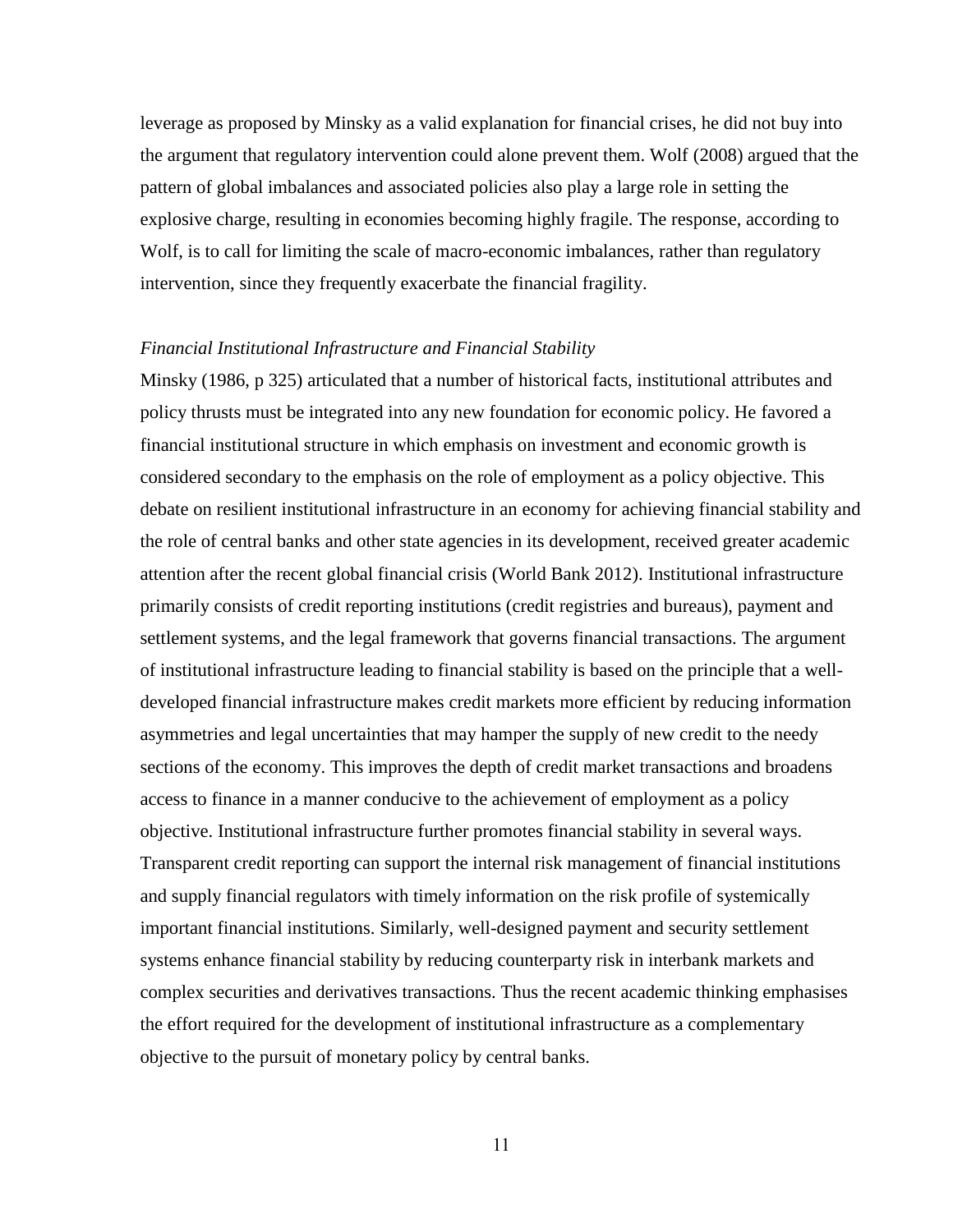### **e) Research Question and Research Methodology**

The previous sections dealt with Minsky's Financial Instability Hypothesis, which explained the inability of monetary policy as a tool to curtail bank finance during expansionary phases or as a tool for reviving economic growth during recessionary phases. Minsky argued that the pursuit of monetary policy should be complemented by instituting appropriate regulatory mechanisms by central banks so that the destabilizing forces in an economy can be modulated in a timely manner. Extensions to Minsky's hypothesis further apply emphasis on the complementary role of effective fiscal policy for achieving full employment, appropriate macro-economic policy for managing cross-border flows and policy for development of institutional infrastructure. The pursuit of these complementary policies alongside makes the pursuit of monetary policy a complex challenge to central banks, especially to those in emerging economies.

Against the above backdrop, this paper deals with the research question, "how does the Minskian Financial Instability Hypothesis and its subsequent extensions operate in the context of monetary policy-making by central banks of emerging economies?" The question is explored through the review of the decade-long experience of the RBI (from 2003–04 to 2013–14) spanning the periods before and after the recent global financial crisis. Subsequent sections of the paper deal with the interactions of monetary policy making at the RBI with other complementary policy pursuits in a step-by-step manner during this period.

## **3. MONETARY POLICY DURING 2003-04 TO 2007-08**

This section analyzes developments in the first phase of monetary policy making at the RBI from the period 2003–04 until the period 2007–08, when Dr. Y.V. Reddy was the Governor of the RBI. During this period, the world economy entered into the global financial recession with the onset of the sub-prime crisis in the US during 2007–08. The crisis had seriously affected the growth prospects of emerging and advanced economies and posed unprecedented challenges for policy makers. However, ever since the financial crisis erupted, there has been an interest in RBI's management of the Indian financial sector that has facilitated growth and has yet maintained financial stability in the economy. This section attempts to analyse the Indian experience prior to the 2007–08 financial crisis, under the monetary stewardship of the RBI, using insights from Minsky's Financial Instability Hypothesis.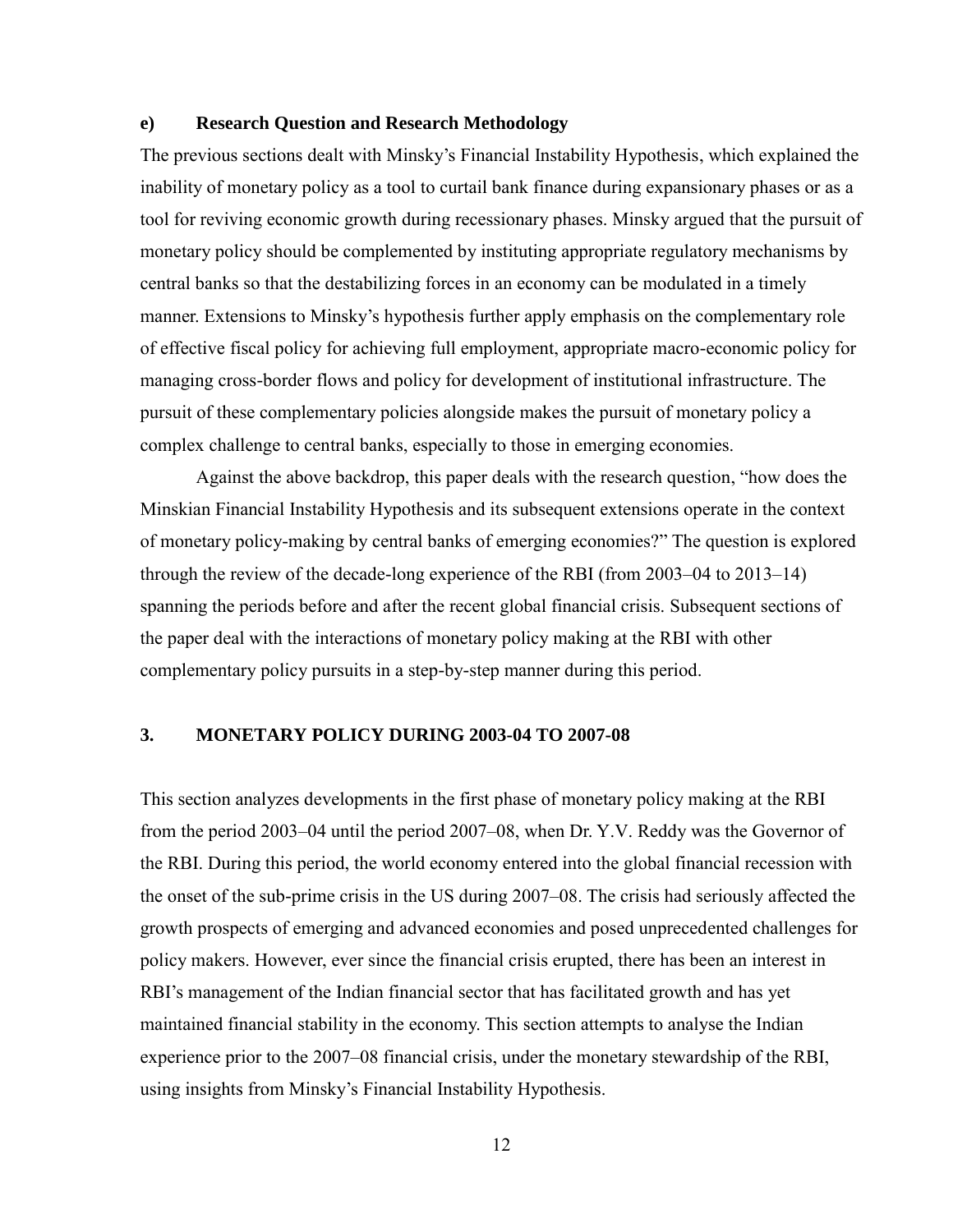This section is organized as follows. It begins with an overview of developments in the Indian economy prior to 2007–08. From a Minskian perspective, it thereafter argues that the Indian financial sector withstood the financial crisis during 2007–08 due to the complementary use of regulatory policies alongside the pursuit of monetary policy by the RBI.

## **a) Overview of the Indian Economy**

The period between 2003–04 and 2007–08 witnessed India as a significant player in world economy. Its contributions to both global output and growth and stability of the global economy have been monitored closely by both analysts and academics (Reddy 2011). The period witnessed what was possibly the highest average growth rate ever achieved by India, a moderate deficit regime (both in trade and fiscal terms) contributed essentially through domestic saving and investment, and the lowest average inflation since Indian independence (see Table 1 below). A lot of Indian enterprises ventured abroad during this period, leading to India's increased presence in the global economy. The Indian economy integrated with the world economy even on trade transactions as the imports and exports as a percentage of GDP, which was at 15% of GDP (exports and imports individually) during 2002–03 rose rapidly to about 24% (imports) and 25% (exports) of GDP in 2007-08 (World Bank 2012). Coupled with relaxations on foreign exchange convertibility (a process that began in the mid-1990s), the situation contributed to two-way capital flows. The economy on a whole appeared to be moving toward a stable growth phase.

| Year        | <b>GDP Growth</b><br>Rate | <b>Gross Fiscal</b><br>Deficit (% of<br>GDP) | <b>Current</b><br>Account<br>Deficit (% of<br>GDP) | Wholesale<br><b>Price Index</b> |
|-------------|---------------------------|----------------------------------------------|----------------------------------------------------|---------------------------------|
| $2003 - 04$ | 8.0                       | 4.34                                         | 2.3                                                | 5.5                             |
| $2004 - 05$ | 7.1                       | 3.88                                         | (0.4)                                              | 6.5                             |
| $2005 - 06$ | 9.5                       | 3.96                                         | (1.2)                                              | 4.4                             |
| 2006-07     | 9.6                       | 3,32                                         | (1.0)                                              | 6.6                             |
| $2007 - 08$ | 9.3                       | 2.54                                         | (1.3)                                              | 4.7                             |

*Table 1* Select Macro-Economic Indicators of the Indian Economy (2003–08)

Source: RBI Handbook on Statistics of Indian Economy 2012-13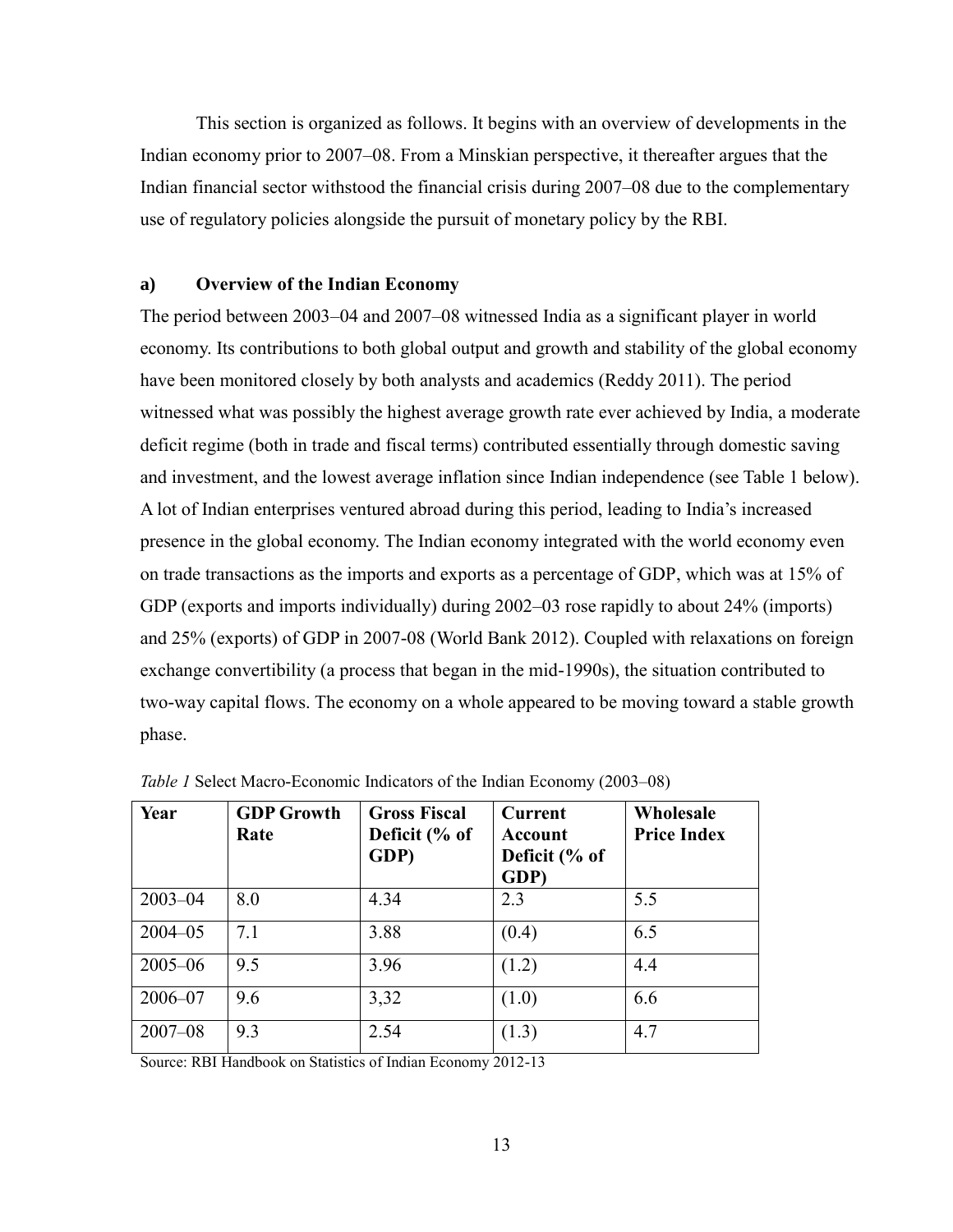The stable macro-economic growth even prompted the evolution of a fiscal responsibility regime with the enactment of the Fiscal Responsibility and Budget Management Act (FRBMA) in 2003.<sup>1</sup> The fiscal improvements (see Table 1 above) subsequently resulted in a rise in total reserves (including gold and foreign exchange) from USD \$103.7 billion in 2003 to USD \$276.6 billion in 2007 (World Bank 2012). This had provided unprecedented import cover and also fed into other economic variables in a positive manner. The lowering of the government's fiscal deficit was accompanied by a benign inflationary environment, lower real interest rates, and a significant increase in private sector investment (refer to Table 2 below). It must be mentioned of course, that global economic conditions were also favorable during this period.

| Year    | <b>Gross Capital</b> | <b>Public</b> | <b>Private sector</b> |
|---------|----------------------|---------------|-----------------------|
|         | <b>Formulation</b>   | investment    | Investment            |
| 2003-04 | 26.9%                | 6.6%          | 6.6%                  |
| 2004-05 | 32.8%                | 7.4%          | 10.3%                 |
| 2005-06 | 34.7%                | 7.9%          | 13.6%                 |
| 2006-07 | 35.7%                | 8.3%          | 14.5%                 |
| 2007-08 | 38.1%                | 8.9%          | 17.3%                 |

 $\overline{a}$ 

*Table 2* Trend and Composition of Investments by Institutions

Source: Government of India, June 2012 Report of the Working-Group on Estimation of Investment, its Composition and Trend for Twelfth Five-Year Plan (2012-13 to 2016-17)

Against this background, it would be relevant to examine Minsky's Financial Instability Hypothesis as it rejected the equilibrium methodology of mainstream economics as irrelevant in analyzing a real-world economy and instead argued that "stability is destabilizing." According to Minsky, relative tranquility gradually encourages more risk taking and innovative behavior that increases income even as it disrupts the conditions that generate coherence and tranquility. That is, the market forces that operate when a system is stable will push it toward instability, so that even if anything like equilibrium could be achieved, it would be offset by behavioral responses that would quickly move the economy away from equilibrium.

<sup>&</sup>lt;sup>1</sup> FRBMA was enacted by the Parliament of India to institutionalize financial discipline, reduce India's fiscal deficit, and improve macroeconomic management and facilitate the overall management of the public funds by moving toward a balanced budget. The main purpose was to eliminate the revenue deficit of the country (building revenue surplus thereafter) and bring down the fiscal deficit to a manageable 3% of the GDP by March 2008.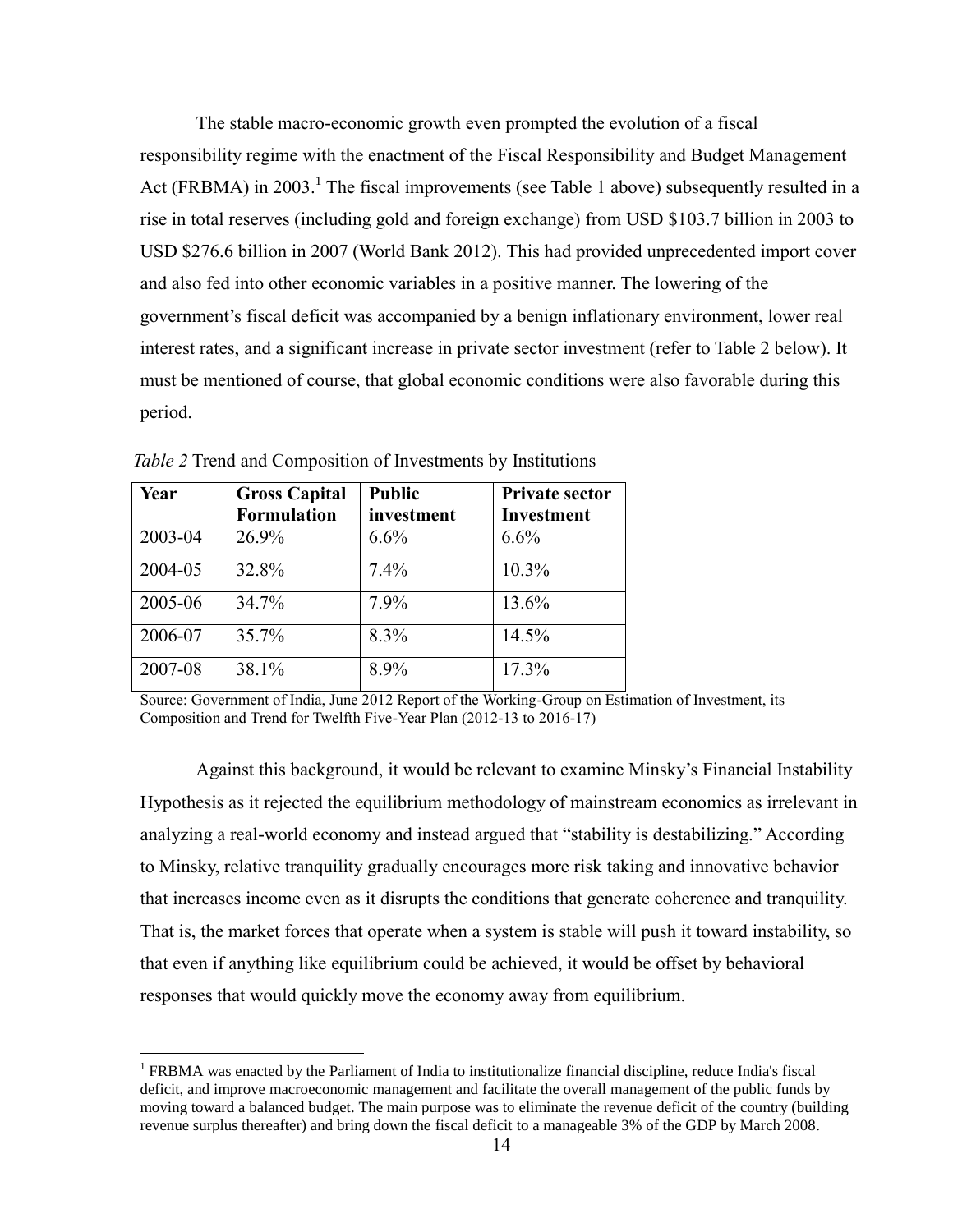Given a relatively stable phase in the economy during the period prior to 2007, how did Minsky's hypothesis operate in the Indian context? In order to address this question, it is important to examine the policy stance of the RBI between 2003–04 and 2007–08 and understand how it steered through the stable phase in the macro-economy to maintain financial stability. The subsequent sections therefore describe the situation by providing three perspectives on the complementary role of regulatory policy pursued by the RBI alongside the pursuit of monetary policy during this period. First, the the counter-cyclical nature of regulations pursued by the RBI are outlined to explain the manner in which the RBI made the Indian banks prepare for periods of instability during the stable economic growth phase. Second, the comprehensiveness of coverage of regulated entities by the RBI during this phase is explained. Third, the manner in which regulations are pursued by the RBI in the area of financial innovation based on its comfort of market developments is outlined.

## **b) Counter-Cyclical Regulatory Policies**

Minsky (2008 [1986], p. 280) stated that the "regime of regulation by the authorities...is intended to control the destabilizing forces inherent in banking and finance." This Minskian insight could be reflected in the RBI's experience during 2003–07, during which the policies of the RBI were aimed at achieving financial stability while maintaining growth momentum at reasonable levels, and giving a high priority to price stability. Some of the regulatory measures taken by the RBI during this period could be considered counter-cyclical (as they were taken when the environment was stable, which provided enough flexibility for monetary policy management). Some of these counter-cyclical measures organized in a chronological sequence below required the Indian banks to (Reddy 2008):

• Build up an Investment Fluctuation Reserve within a period of five years, based on a stress test conducted by the RBI (taking an increasing interest rate scenario, when the actual environment reflected decreasing interest rates) (2002);

 Put in place an effective credit administration mechanism (giving importance to documentation, collateral assessment, exposure limits, margin requirements) while extending real estate loans. This was supplemented with increase in risk-weights for real-estate exposures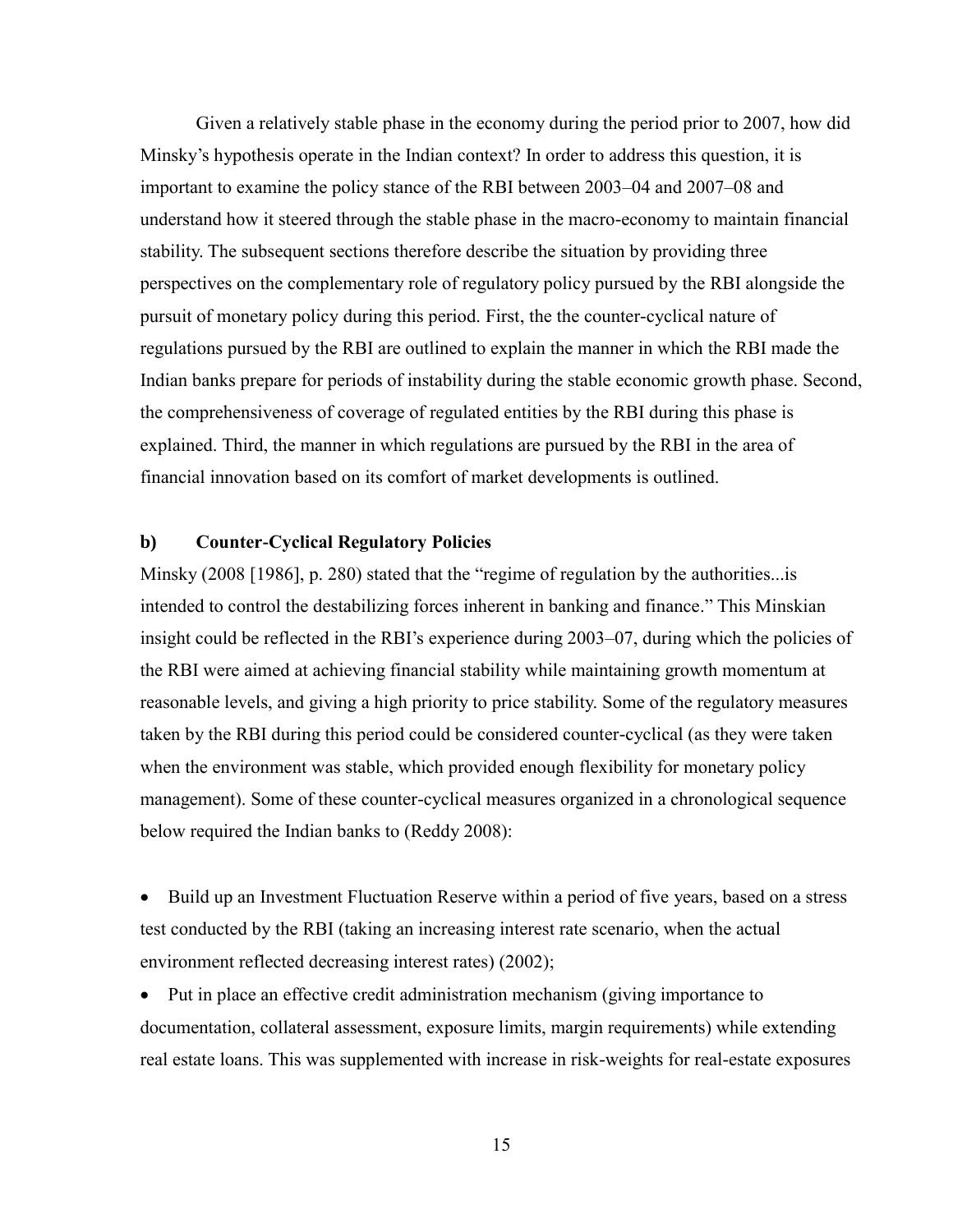(while computing capital) initially from 100 to 125% (July 2005) and further to 150% (April 2006);

- Maintain a higher provision (from  $0.25\%$  to  $0.4\%$ ) on all standard (unimpaired) assets (except advances to Small Medium Enterprises and agriculture) (October 2005); and
- Compute capital with higher risk weight for consumer credit and capital market exposures from 100% to 125%.

In particular, a summary of the gradual increase in the risk weights prescribed by the RBI while arriving at a capital adequacy ratio and the additional provisioning requirements for certain sensitive sectors identified by the RBI during the periods prior to the crisis (2004–2007) is summarized in Table 3 below.

| <b>Date</b> | <b>Capital Market</b> |                                      | <b>Housing</b>        |                | <b>Other Retail</b>   |                                | <b>Commercial</b><br><b>Real Estate</b> |                         |
|-------------|-----------------------|--------------------------------------|-----------------------|----------------|-----------------------|--------------------------------|-----------------------------------------|-------------------------|
|             | <b>Risk</b><br>Weight | Prov<br>$\left( \frac{0}{0} \right)$ | <b>Risk</b><br>Weight | Prov<br>$(\%)$ | <b>Risk</b><br>Weight | <b>Prov</b><br>$\mathcal{O}_0$ | <b>Risk</b><br>Weight                   | Prov<br>$\mathcal{O}_0$ |
| Dec-<br>04  | 100                   | 0.25                                 | 75                    | 0.25           | 125                   | 0.25                           | 100                                     | 0.25                    |
| July-<br>05 | 125                   | 0.25                                 | 75                    | 0.25           | 125                   | 0.25                           | 125                                     | 0.25                    |
| Nov-<br>05  | 125                   | 0.40                                 | 75                    | 0.40           | 125                   | 0.40                           | 125                                     | 0.40                    |
| May-<br>06  | 125                   | 1.00                                 | 75                    | 1.00           | 125                   | 1.00                           | 150                                     | 1.00                    |
| Jan-<br>07  | 125                   | 2.00                                 | 75                    | 1.00           | 125                   | 2.00                           | 150                                     | 2.00                    |

*Table 3* Countercyclical Prudential Regulation: Variations in Risk Weights and Provisioning Requirements

*Source*: *Address by Mr. Anand Sinha, Deputy Governor, RBI (2011)*

In summary, the counter-cyclical approach adopted by the RBI is summarized by Dr.

Reddy (2008, p. 14) in a manner resonating the Minskian insights as follows:

"While monetary policy influences aggregates, reality is often dis-aggregated. Hence, the RBI uses prudential regulatory policies to complement the monetary policy measures and objectives. It is pertinent that the lender of last resort function is not separate either from monetary and liquidity management or from financial regulation. Thus both monetary policy and prudential regulations are used as complementary tools to achieve the central bank objectives and they both support and reinforce each other."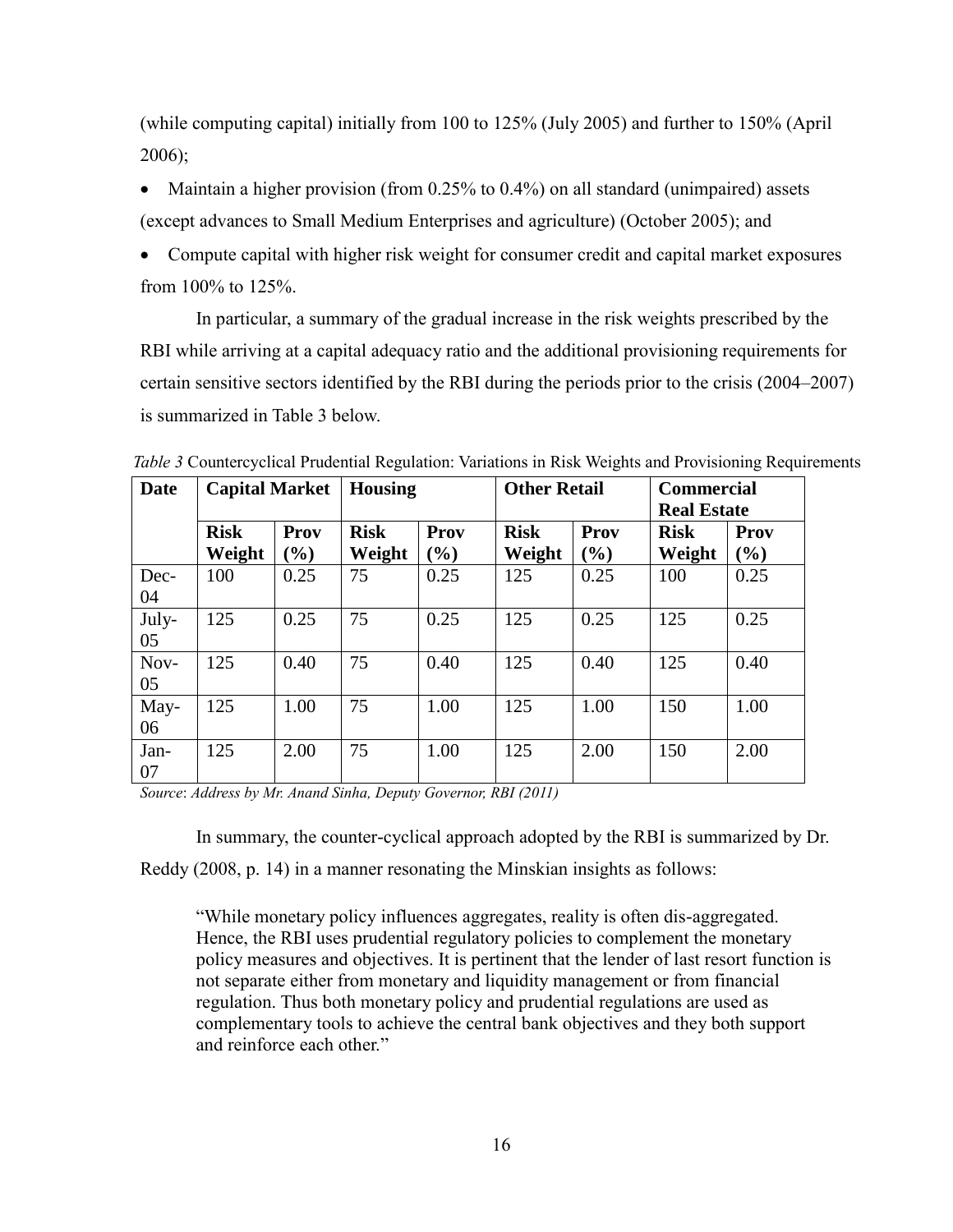## **c) Regulatory Coverage and Regulatory Comfort**

In addition to regulatory guidelines in the form of risk weights and risk provisions, the RBI's regulatory philosophy during the period prior to the crisis involved ensuring comprehensive regulatory coverage within the financial system and permitting certain business practices only based on regulatory comfort. Each of these aspects is explained below.

Regulatory coverage refers to the measures adopted by the RBI prior to the crisis to ensure that a) the regulatory regime effectively covers the usage of instruments of risk transfer so that risk does not merely pass from one institution to another without having intended prudential regulatory impact; b) the inter-connectedness amongst banks within the system is carefully monitored; and c) the non-bank financial companies (NBFCs) are also effectively brought into the regulatory ambit. As per the guidelines issued in February 2006, the RBI prescribed a conservative treatment of securitization exposures (which could be used as an instrument of risk transfer) for capital adequacy purposes, especially with regard to credit enhancement and liquidity facilities. Under these guidelines, banks are not permitted to recognize any profits on the sale of assets to the SPV immediately on sale, but over the life of the underlying securities issued. In December 2006, the RBI placed a major thrust on strengthening the regulatory framework with regard to NBFCs by way of a revised framework to address issues pertaining to the overall regulation of systemically important NBFCs and the relationship between banks and NBFCs. Finally, through its regulatory guidelines issued in March 2007, the RBI sought to limit the extent of inter-bank liabilities to a proportion of the bank's net worth and also restrict the extent to which they access the inter-bank call money market both as a lender and as a borrower.

Regulatory comfort continued to be one of the guiding principles of the RBI regulatory regime prior to the crisis. Regulatory comfort arises, especially in the context of financial innovation, when there is a need for synchronization between regulators'skills and sophistication required for financial markets. One of the proposals following the recent global financial crisis was that there is a need to improve regulatory skills in order to enable authorities to regulate the financial sector better. In opposition, Dr. Reddy (2011, p. 148) argued that "sophistication in financial sector should be permitted only to the extent that regulatory skills are able to manage." In other words, the approach of the RBI prior to the crisis was to restrict sophistication in financial markets, recognizing the skills to regulate them are difficult to build in developing countries like India in the short run. Accordingly, during the period prior to 2007,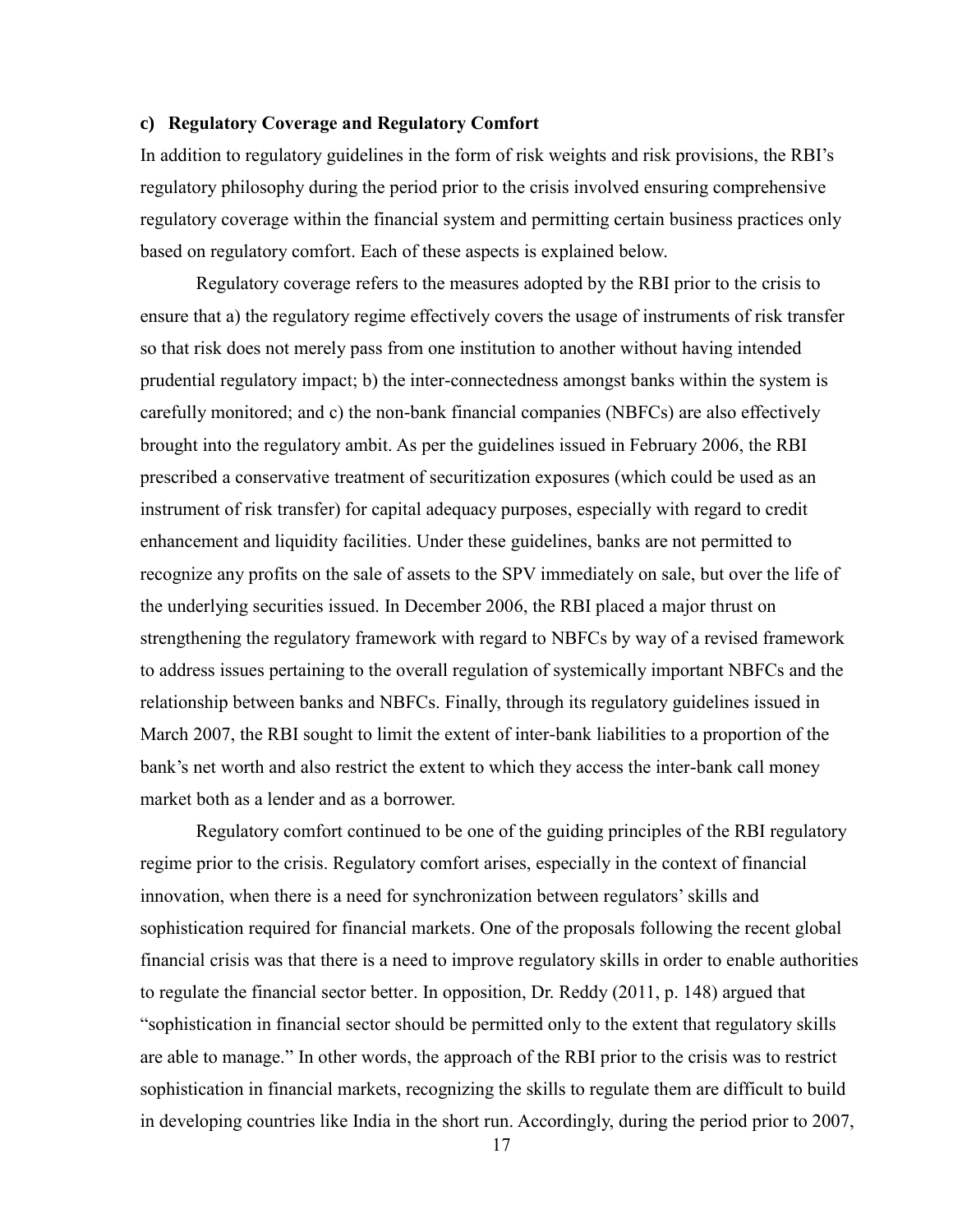when innovative financial products such as derivatives were ruling the international financial system, RBI regulations did not permit Indian banks to enter into such products, except only with certain restrictions. For instance, the regulatory environment in which the Indian banks operate ensured that corporates are offered forex derivative products by banks only to hedge an underlying exposure and not to take any speculative position on the currency. Even when the RBI permitted certain forex derivative products, subsequently to a limited extent in 2007, the RBI advocated the route of the central counter-party (CCP) arrangement for settling inter-bank exposures arising from such products. This was applicable even for the single-name credit default swaps that were permitted to be offered by Indian banks only after 2007. This approach of the RBI toward financial innovation largely resembled the Minskian prescription, as can be evidenced by the Dufrenoy Prize<sup>2</sup> awarded to it in 2012 for its calibrated approach toward the introduction and regulation of financial products in India. The award mentions that the Indian regulatory approach followed by the RBI toward financial innovation is precautionary and gradual, with a culture of testing and paying attention to potential negative effects of sophisticated financial products before facilitating them.

## **d) Monetary Policy and Regulatory Policy—Summary**

 $\overline{a}$ 

Through his writings on Minsky, Palley (2009) stated that a stable macro-economic environment transforms business institutions, decision-making conventions, and the structures of market governance including regulation. The stable macro-economic environment breeds euphoric times, which give birth to the philosophy of regulatory relaxation and increased risk taking. Regulatory relaxation makes the institutional structures, which were construed as thwarting mechanisms ineffective in a phase-wise manner (Ferri and Minsky 1991). First, the relaxation process begins with "regulatory capture," whereby regulatory institutions, such as central banks, are captured and weakened by industry participants. Second, it leads to **"**regulatory relapse," whereby the regulators are willing to liberalize the regulatory regime, built over a period of

 $2$  The Dufrenoy Prize for Responsible Innovation is an annual award instituted by the Observatory for Responsible Innovation. The Observatory—a MINES ParisTech Chair and an international independent think tank—was created with the purpose of thinking and debating new measures, concepts, and methods to foster responsibility in innovation. The MINES ParisTech was set up in 1783, and has had two Nobel Prize winners among its alumni in the last 25 years, apart from other eminent national and international personalities. Nominations for the Dufrenoy award were invited through the Observatory web site. A jury of international regulators, former professionals of the financial services industry, academics at the London School of Economics, and MINES ParisTech decided to bestow the award for 2012 upon the Reserve Bank of India for its outstanding approach to financial regulation (RBI 2012).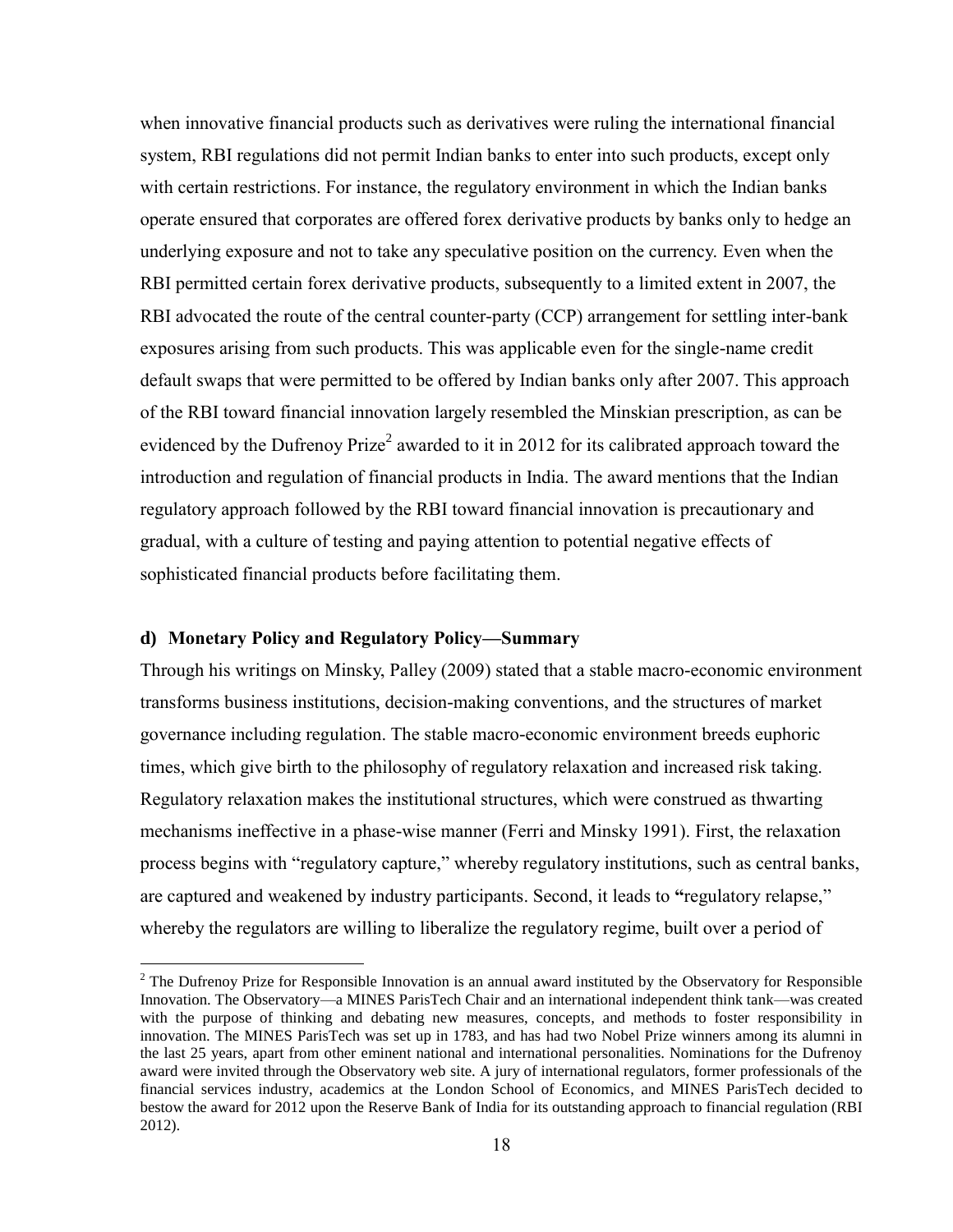time, on grounds that things are changed and current regulation is no longer needed. Third, it culminates in the process of "regulatory escape," whereby the supply of risk is increased through financial innovation that escapes the regulatory net because the new financial products and practices were not conceived when existing regulation was written. The processes of regulatory capture, regulatory relaxation, and regulatory escape ultimately result in increased risk taking by borrowers through unrestricted availability of bank finance (Palley 2009, p. 7–8).

Contrary to this, the way the RBI pursued its monetary policy during 2003–07 indicates its emphasis on regulatory policy as a complementary tool to monetary policy. There is a widespread recognition internationally that this complementary approach prevented Indian banks from excessive risk taking when internationally financial markets turned gradually volatile and turbulent. The RBI had therefore been asked to co-chair the G20 Working Group on Enhancing Sound Regulation and Strengthening Transparency (Working Group 1) along with the Canadian Ministry of Finance, and to contribute to strengthening international regulatory standards, enhancing transparency in global financial markets, and ensuring all financial markets, products and participants are appropriately regulated or subject to oversight, depending on their circumstances.

## **4. MONETARY POLICY DURING 2008–09 TO 2012–13**

This section analyzes the experience of the pursuit of monetary policy by the RBI and of fiscal policy by the Government of India during the post-crisis period from 2008–09 to 2012–13. This period coincides with the governorship of the RBI under Dr. D. Subbarao from September 2008 until September 2013. This period is characterized by two phases. During Phase 1, which was the initial crisis management phase, monetary and fiscal policies were coordinated to provide required stimulus to the economy. As policy actions delivered required results and the economy averted a recessionary tendency, the subsequent phase was meant for withdrawal of stimulus measures. The RBI took steps toward withdrawl of expansionary monetary policy and adopted the path of tightening of interest rates from 2010–11. However, the fiscal policy pursuit by the Government of India continued to be expansionary for a relatively long period of time until the first quarter of 2013–14. The timing differences between these two policy measures (in terms of their withdrawal) resulted in an intervening period of high inflation, high interest rates and mounting twin deficits (on the trade and fiscal fronts).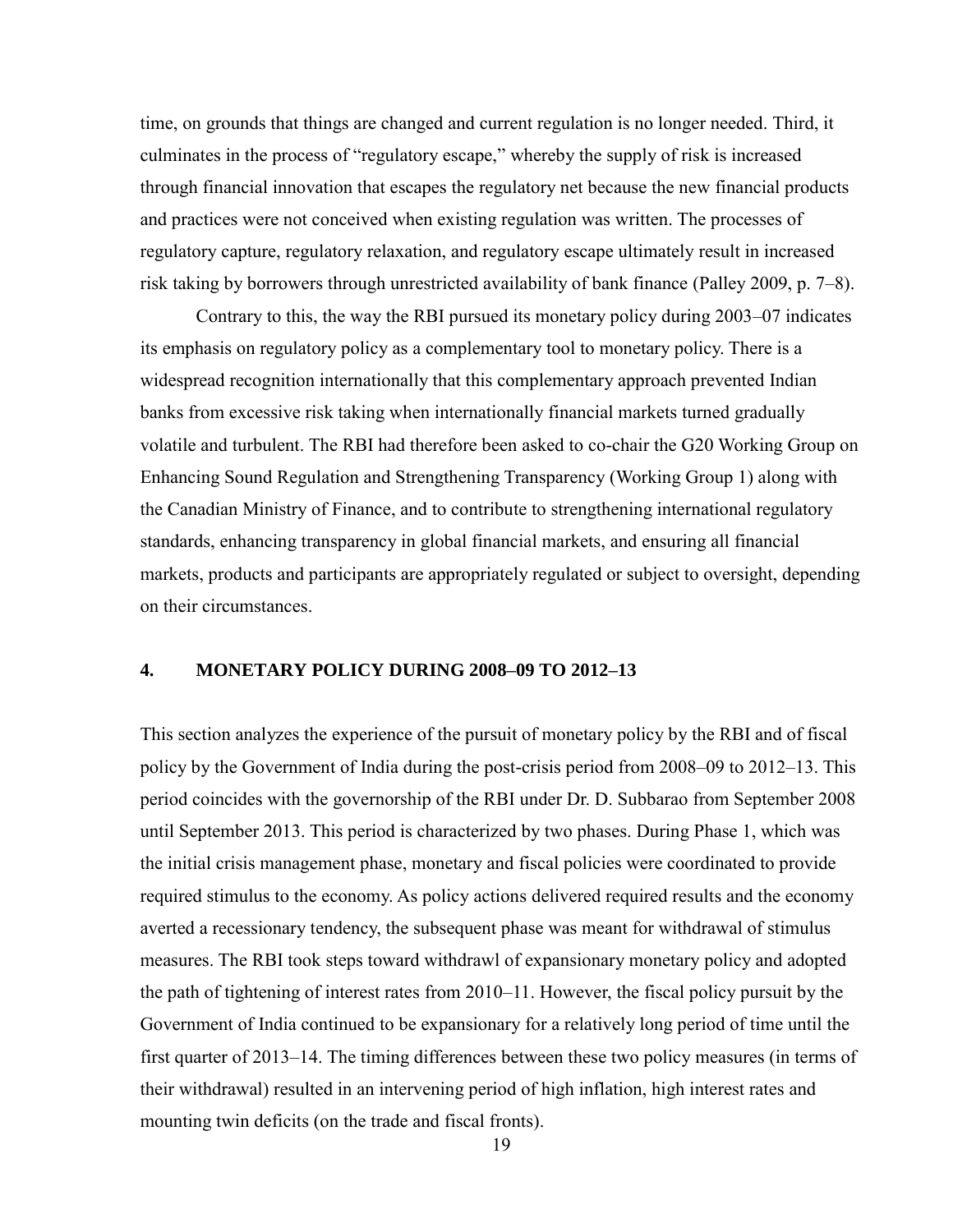Against the above background, this section is organized as follows. It begins with the review of channels through which the 2007 financial crisis impacted the Indian economy and the measures taken by the RBI and the Government of India to contain the impact. The pursuit of fiscal policy and its impact on the economy is explained thereafter. Subsequently, the fiscal policy challenges faced by the RBI in the pursuit of its monetary policy for achieving price stability are presented.

#### **a) The 2007 Financial Crisis and the Indian Policy Response**

As outlined in the previous section, the Indian banking system remained relatively immune during the initial period due to the counter-cyclical regulatory measures taken by the RBI in the period prior to 2007. It was evident in the fact that Indian banks had hardly any direct exposure to the troubled assets in the epicentre of the financial crisis. However, considering the fact that the Indian economy was integrated with the global economy during years prior to 2007, India experienced the impact of the crisis, like many other emerging markets, through various channels—trade, financial flows and confidence. The experience of emerging economies during the 2007 crisis therefore prompted many economists to revisit the so-called "decoupling theory" in an increasingly globalized world (Kose et al. 2012). The impact of the crisis through various channels can therefore be explained as follows: the slump in export demand and tighter trade credit caused deceleration in aggregate demand; reversal of capital flows led to equity market losses and currency depreciations; global liquidity tightening resulted in lower external credit flows; and market rigidities and erosion of confidence led to the widening of credit spreads (RBI 2009). The crisis therefore led to a coordinated response by the RBI and the Government of India through monetary and fiscal policy measures.

On the monetary policy front, the RBI took measures to respond to the crisis which included (Reddy 2011)—a reduction in policy rates, a reduction in the bank reserves to be deposited with the central bank and the liberalization of export refinance facilities. The RBI had also reversed the counter-cyclical measures put in place until 2006 (in terms of higher risk weights and provisioning requirements) and asked banks to take action for the quick detection of weaknesses and a careful assessment of viability, and put in place, in a time bound manner, restructuring packages for viable accounts. In addition, in order to restore market confidence, the RBI opened up a swap window for banks for infusion of dollar liquidity, provided refinance facilities to apex institutions (to insulate small scale industries, export and housing sectors),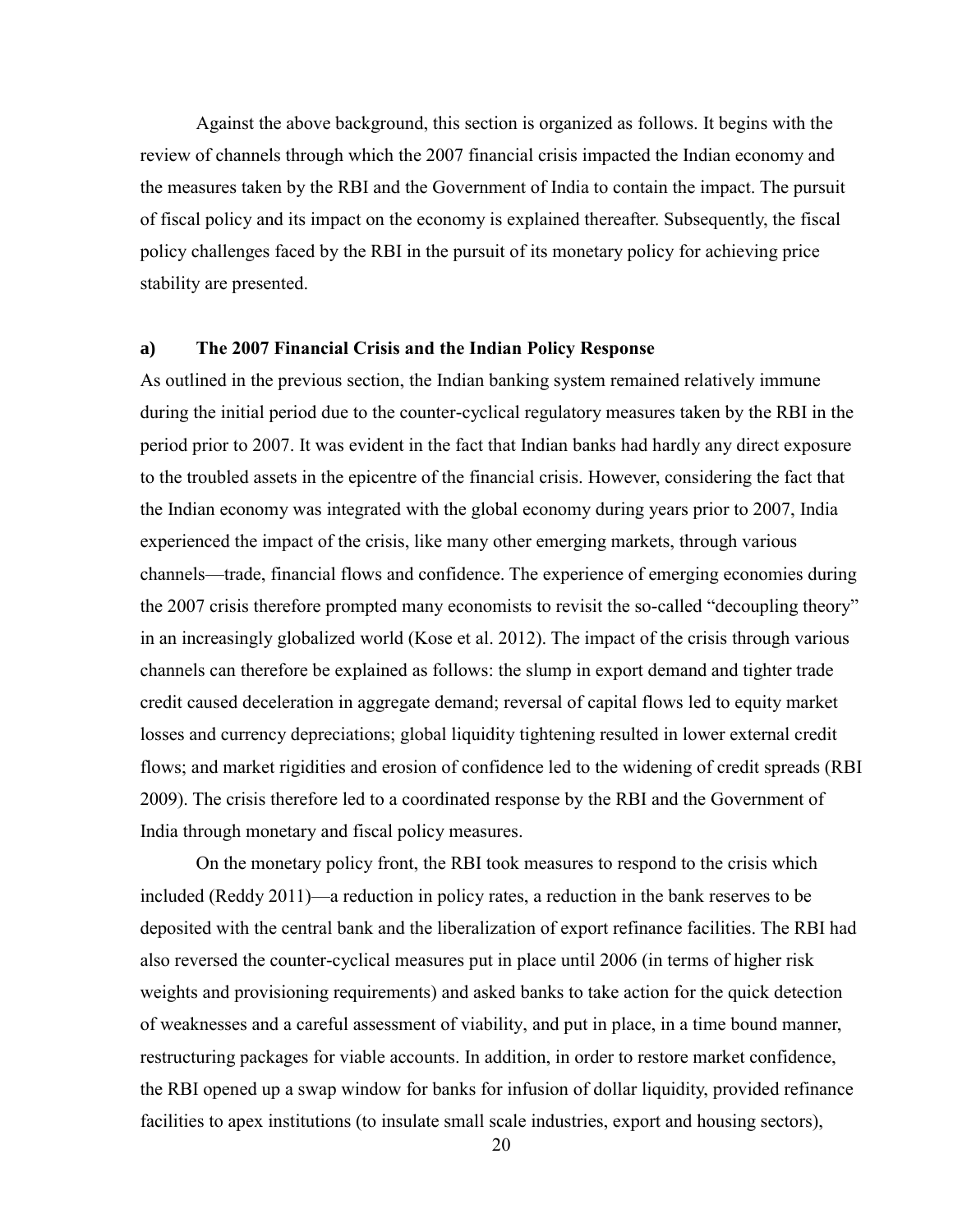provided refinancing facility to the non-bank sector (mutual funds and non-bank finance companies). Further, the RBI had also taken measures in the area of forex management by relaxing counter-cyclical policies earlier pursued by it with regard to access to external commercial borrowings. For instance, the RBI allowed non-bank finance companies to access foreign currency borrowing from multilateral financial institutions and government-owned development financial institutions. Corporates have been provided the flexibility to buy back the Foreign Currency Convertible Bonds (FCCBs) earlier issued by them. The RBI had actively used multiple instruments such as the liquidity adjustment facility (LAF), open market operations (OMO), cash reserve ratio (CRR) and securities under the market stabilization scheme (MSS) to augment liquidity in the banking system. In light of these measures, in a span of seven months between October 2008 and April 2009, there was unprecedented monetary policy activism (Reddy 2011), which resulted in a) reduction in the policy rate by 425 basis points to 4.75%; b) reduction in the cash reserve ratio (CRR) by a cumulative 400 basis points to 5.0%; and c) the actual/potential provision of primary liquidity was of the order of 10.5% of GDP. These measures ensured speedy restoration of orderly conditions in financial markets within a short time span.

Considering the soundness of Indian banking system in the years preceding the crisis and the monetary policy support during the crisis, fiscal policy did not have to support the banking sector in the form of capitalization/financial bailout, which was rampant in most advanced economies. The Government of India therefore responded through fiscal stimulus packages in the form of additional public spending, tax cuts, government guaranteed funding for infrastructure spending, expanded guarantee cover for credit-to-micro and small enterprises, additional support to exporters and increased expenditure on government consumption. This led to an expansionary fiscal stance, which begin in 2008–09 and continued in the years thereafter. In order to allow the statutory flexibility to pursue these measures, the central government invoked emergency provisions of the FRBMA to seek relaxation from fiscal targets for launching the fiscal stimulus packages. Thus, the fiscal response has been highly weighed toward containing the economic slowdown by raising aggregate demand through discretionary counter-cyclical fiscal policy. Such a fiscal policy stance was consistent with Minskian views that in situations of deep and prolonged economic downturn, as in the present context, fiscal policy could play a leading role in stabilization. The fiscal stimulus measures have largely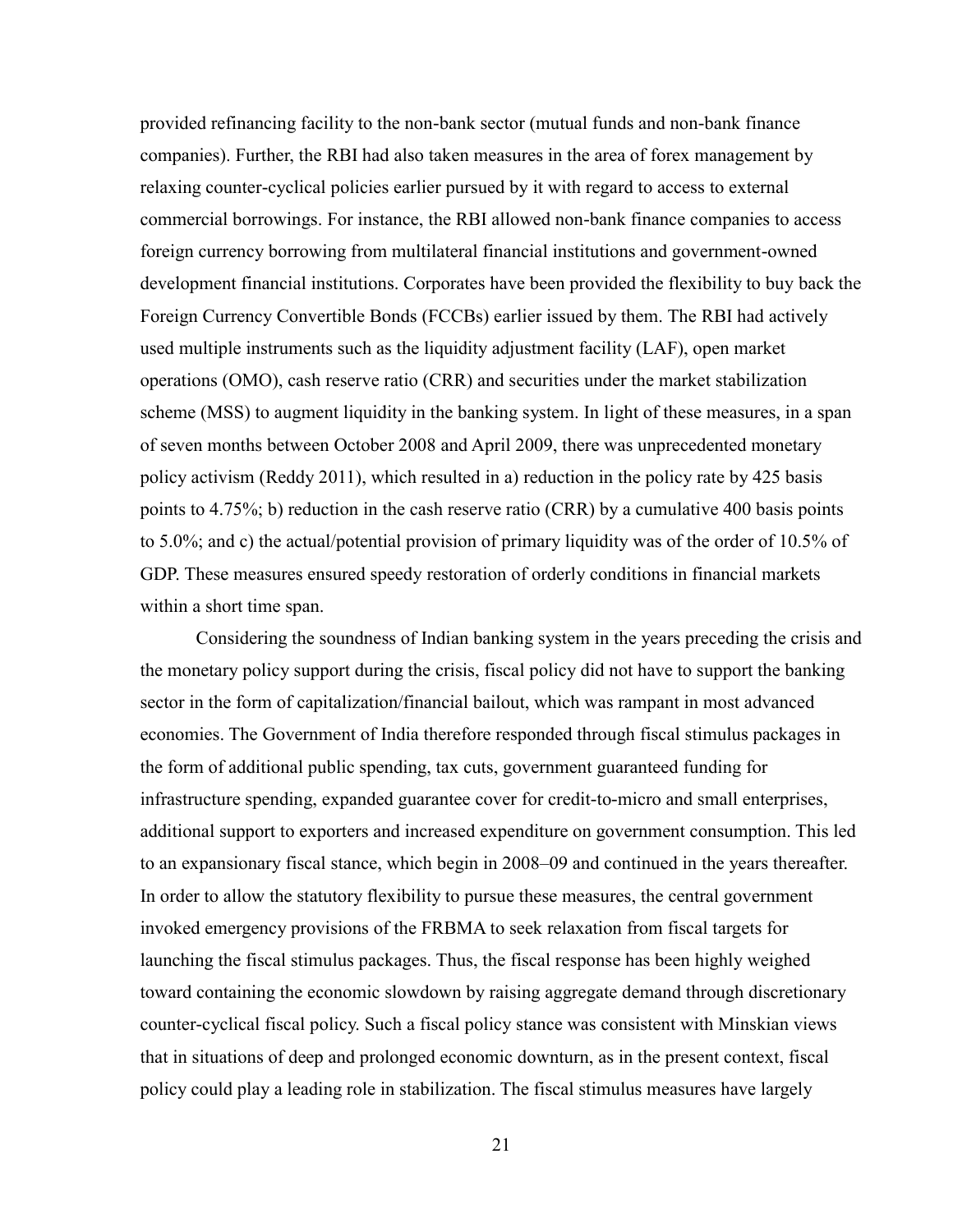achieved the objective of containing the economic slowdown in the short term as reflected by a growth revival during 2009–10.

The pursuit of both monetary and fiscal policies immediately after the crisis thus represented a coordinated policy response. However, the timing of exit strategies from these stimulus responses were different with monetary policy taking the lead in reversing the expansionary stance prior to the fiscal policy tightening that took place subsequently. In the intervening years, therefore the country witnessed certain macro-economic vulnerabilities which are outlined in subsequent paragraphs.

## **b) Fiscal Policy After the 2007 Crisis**

The pursuit of fiscal policy from 2008–09 should not only be analyzed in the backdrop of the financial crisis that occurred mid-way during the year, but also keeping in perspective that the country had undertaken general elections of the central government in May 2009. Therefore, the fiscal stimulus measures in response to the crisis were largely on top of an already expanded safety net for the rural poor, a farm loan waiver package, and salary increases for government staff (Reddy 2011). This led to a sudden surge in the fiscal deficit of the Government of India to 5.9% in 2008–09, and it continued to rise to 6.4% in 2009–10. However, there was slippage in the fiscal deficit in 2010–11 to 4.79%, largely due to the one-off revenue windfall through spectrum auctions and divestments. The fiscal deficit thereafter went up to 5.82 considering factors such as over-dependence of government on non-durable sources of revenue, inadequate pruning of subsidies, and mounting interest burden on government debt (see Table 4 below). These aspects are further analyzed in the subsequent paragraphs.

| Year    | <b>Gross</b><br><b>Fiscal</b><br>Deficit- | <b>Revenue-GDP</b> ratio |                | <b>Expenditure to subsidies</b><br>and interest payments as %<br>of GDP |                 |
|---------|-------------------------------------------|--------------------------|----------------|-------------------------------------------------------------------------|-----------------|
|         | <b>GDP</b>                                | <b>Tax</b>               | <b>Non-Tax</b> | <b>Subsidies</b>                                                        | <b>Interest</b> |
| 2008-09 | 5.99                                      | 10.72                    | 1.72           | 2.30                                                                    | 3.41            |
| 2009-10 | 6.46                                      | 9.59                     | 1.79           | 2.18                                                                    | 3.29            |
| 2010-11 | 4.79                                      | 10.12                    | 2.80           | 2.22                                                                    | 3.00            |
| 2011-12 | 5.75                                      | 9.86                     | 1.36           | 2.43                                                                    | 3.04            |
| 2012-13 | 5.20                                      | 10.32                    | 1.29           | 2.57                                                                    | 3.16            |

*Table 4* Key Indicators of India's Fiscal Position (2008–09 to 2011–12)

Source: RBI Handbook on Statistics of Indian Economy 2012-13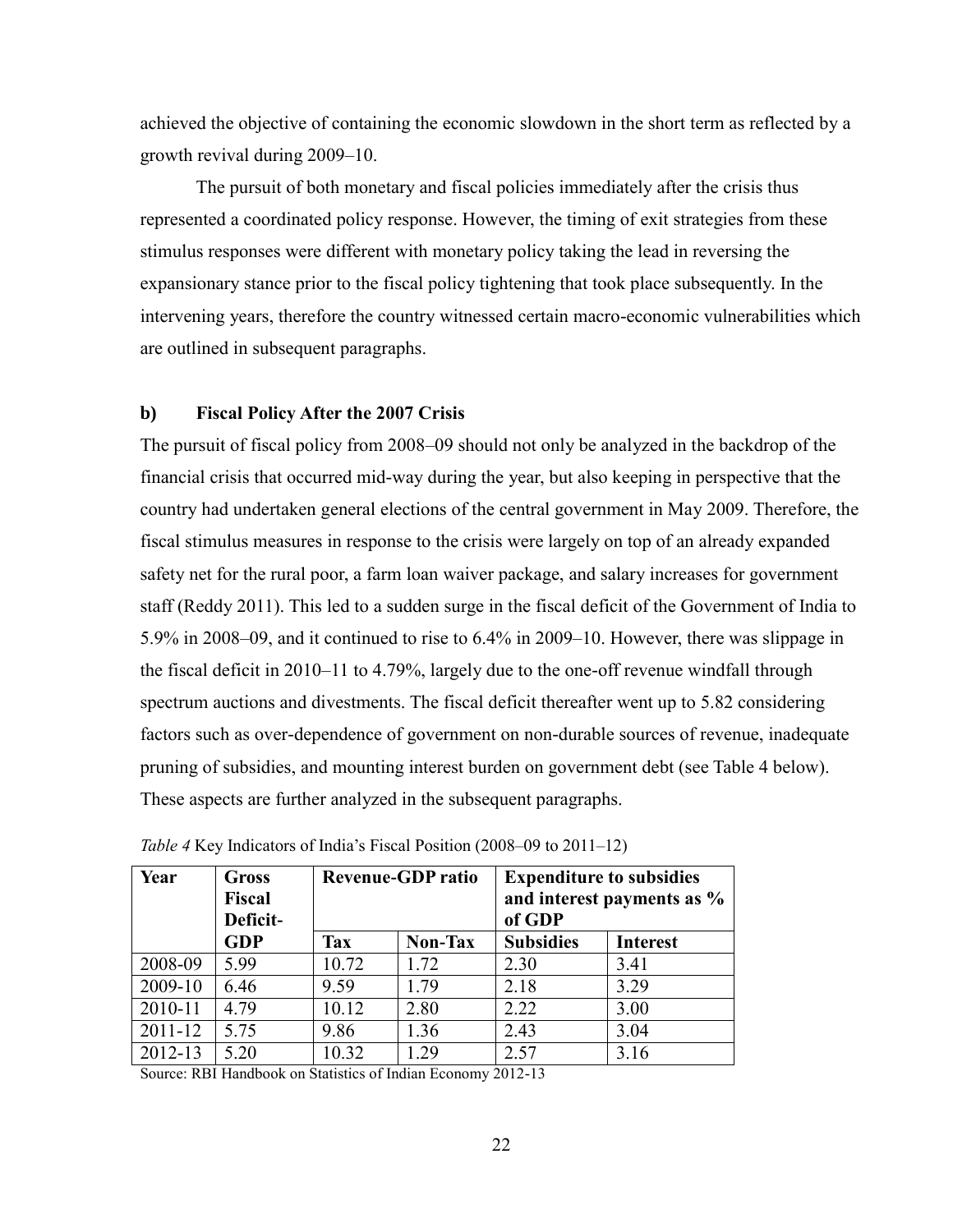The Indian fiscal indicators, such as those depicted above, demonstrate that the tax and non-tax revenue contribution to the government exchequer was largely dominated by the latter indicating a non-durable nature of government deficit financing. In fact, at a tax-GDP ratio of around 10%, India has one of the lowest ratios,even as lower middle-income countries had tax-GDP ratios of above 15%. Even among G20 countries, India had the third-lowest tax base before Mexico and Indonesia, with a major portion of tax revenue coming from indirect taxes indicating a regressive taxation regime in the country (World Bank 2012). Three reasons are generally cited for these low tax-GDP levels in the country (Moody 2011). First, structural factors such as low average incomes and a high poverty rate result in a very small portion of the labor force being eligible to pay personal income taxes. Second, in light of various exemption and compliance issues, a large portion of profit earned by economic activities of small and medium enterprises (SMEs) are not fully tapped into the taxation net. Third, there is lack of non-conventional tax policy initiatives to improve tax collection (for instance the agricultural income in India is tax free; service tax collection does not contribute significantly to the national exchequer). Thus the fiscal deficit financing in the country relies significantly on non-tax revenues, which are non-durable in nature.

On the expenditure side, subsidies constitute a major source of fiscal risk. The Government of India has long embarked on the path of subsidizing key commodities such as petrol/ diesel, fertilizers, and food. Subsidies are used as a fiscal policy tool to significantly even out the volatility that otherwise could emerge, for instance, in the case of petrol/diesel and fertilizers, if the full pass-through of global fuel price shocks to domestic prices was allowed. While subsidies could thus be a tool for inflation management in the short term, it poses a significant fiscal burden due to persistent high prices in international markets (RBI 2009). In addition, the food subsidy has increased substantially in recent years on account of a widening gap between the central issue price of wheat and rice and the economic cost of delivering these food grains. Debate on subsidies also raises concern regarding the way they proliferated over a period of time, owing to reasons such as: expanse of governmental activities, relatively weak determination of governments to recover costs from respective users of subsidies (even when this may be desirable on economic grounds), and relatively low efficiency levels of governmental activities leading to leakages in the administration of subsidies to the end-users (Kelkar Committee 2012).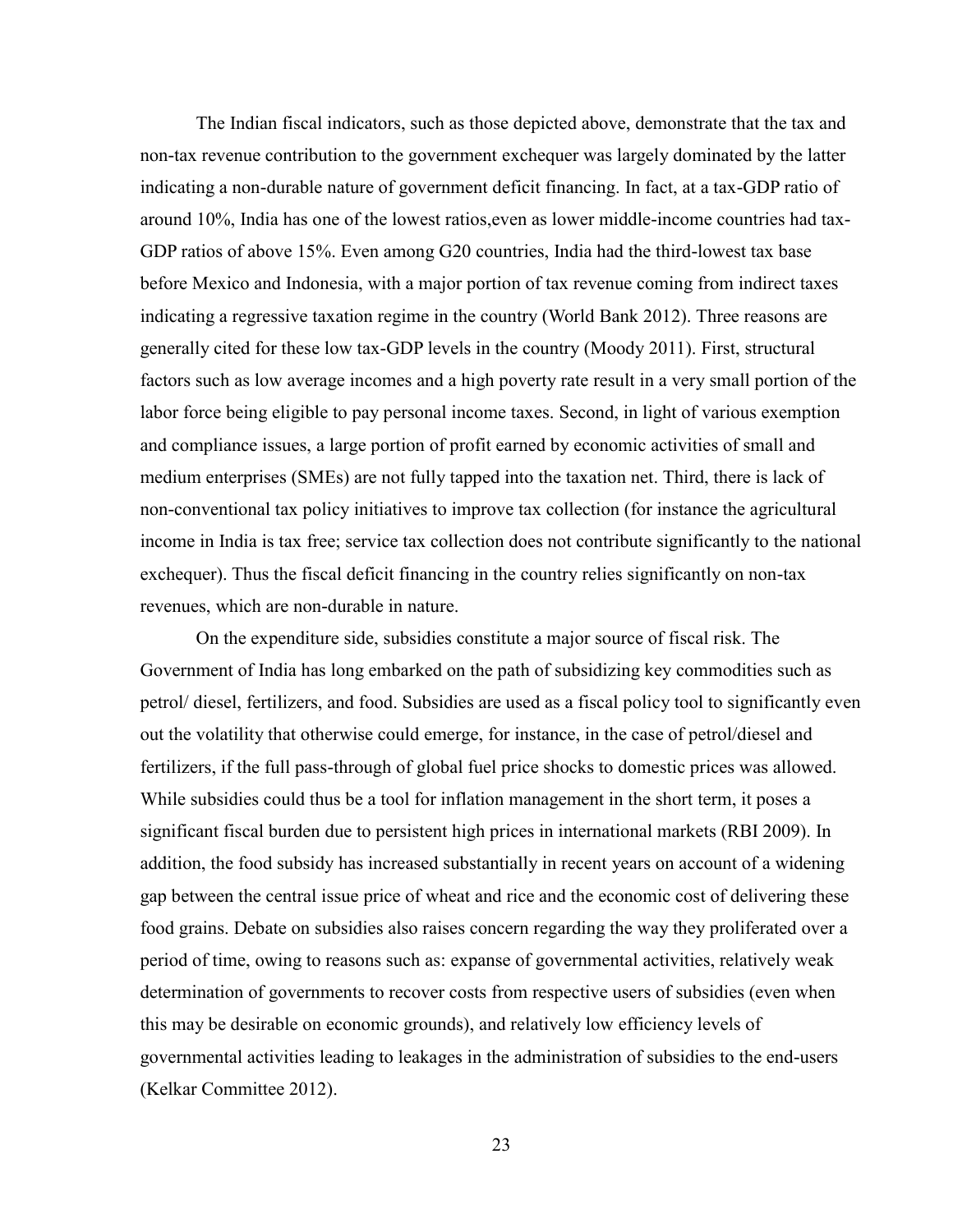Thus, on one hand, there is dependence on non-durable sources of revenue, and on the other hand, there is fiscal burden of mounting subsidies, thus rendering the objectives and aspirations of an effective fiscal policy largely unachieved. This results in mounting government debt (details of this are covered in the subsequent section) on which the interest payments constitute another major source of fiscal burden. Together, subsidies and interest payments account for the largest contributors to India's fiscal deficit. These structural aspects of fiscal deficit led to a situation where India appeared as a major outlier in terms of fiscal indicators during 2011–12 (second only to Egypt among 27 major emerging markets) leaving the least room for continuation of a counter-cyclical fiscal policy response (IMF 2012). Recognizing the gravity of the situation, the Government of India has constituted a committee to draw a road map for fiscal consolidation— the Kelkar Committee— which submitted its report in September 2012. The Committee noted in its report about the fiscal situation during 2011–12 as follows:

"The Indian economy is presently poised on the edge of a fiscal precipice, making corrective measures aimed at speedy fiscal consolidation an imperative necessity if serious adverse consequences stemming from this situation are to be averted in an efficient and timely manner."

#### **c) Fiscal Policy Implications on Monetary Policy**

As outlined in the literature review section, increased fiscal deficit has the potential to result in an alarming level of government public debt and pose macro-economic vulnerabilities in the form of inflation, reduce room for monetary policy stimulus, increase the risk of external sector imbalances, and dampen private investment, growth and employment (Blinder 1982).

In the Indian context, the above conclusions were summarized in the RBI's Report on Currency and Finance for the period 2009–12 (released in December 2012), which analyzed the issue of "Fiscal-Monetary Co-ordination" in a detailed manner. The report outlined two key challenges to monetary policy with increased fiscal deficit: an increase in net market borrowings of the government with a crowding-out effect on private investment, and high inflation due to supply-side impacts on market prices. These challenges therefore rendered little scope for monetary policy effectiveness in reviving economic growth further in the Indian economy, post-2010–11. These issues are explained in the following paragraphs with the help of certain public finance indicators of the Indian economy as presented in Table 5 below: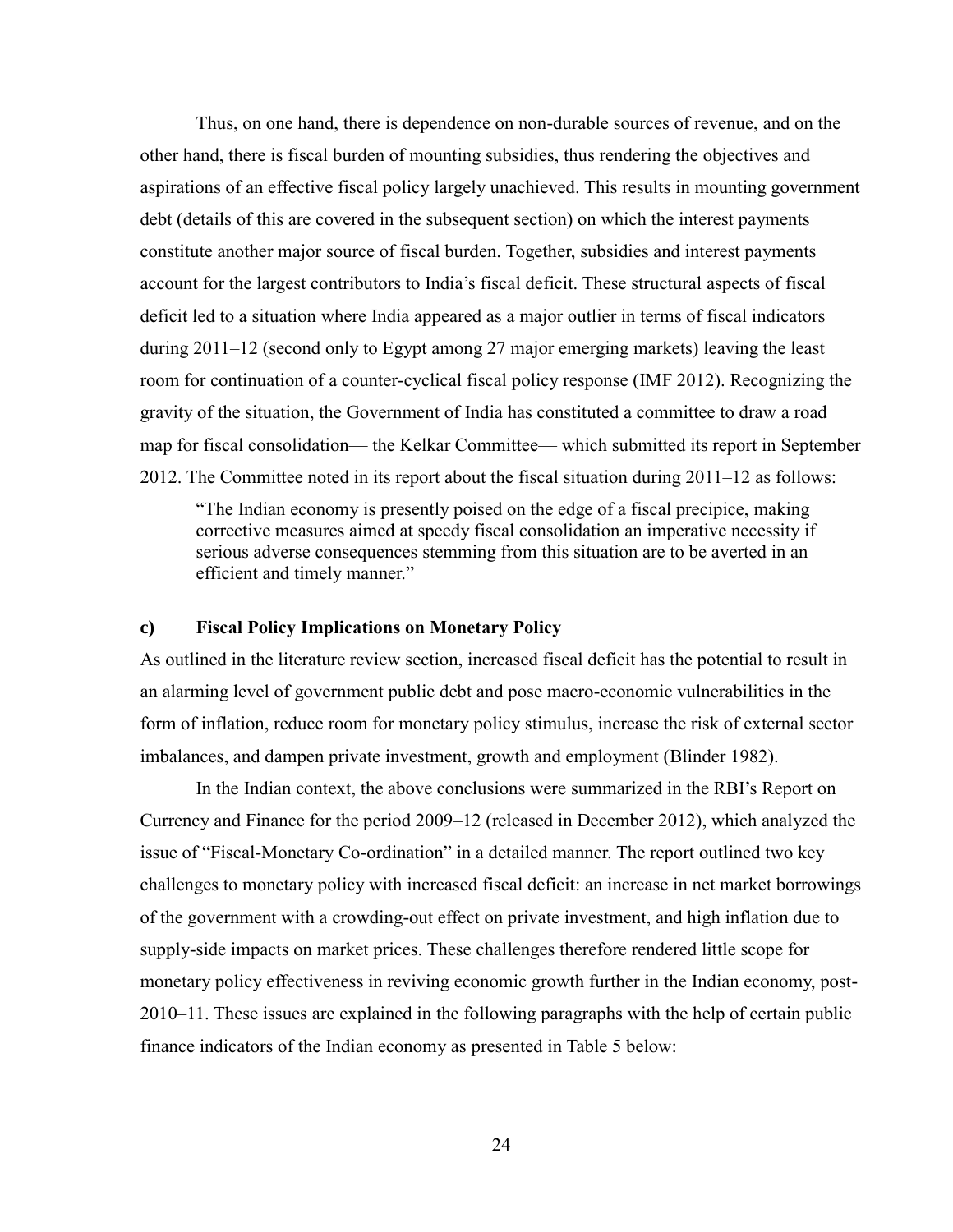| <b>Years</b> | <b>Gross Fiscal</b> | <b>Net Market</b> | <b>Inflation</b> | <b>Trade Deficit</b> |
|--------------|---------------------|-------------------|------------------|----------------------|
|              | Deficit *           | Borrowings *      |                  | $\star$              |
| 2008-09      | 5.99                | 4.39              | 8.1              | 2.3                  |
| 2009-10      | 6.46                | 6.11              | 3.8              | (2.8)                |
| 2010-11      | 4.79                | 4.25              | 9.6              | (2.8)                |
| 2011-12      | 5.75                | 5.47              | 8.9              | $\left(4.2\right)$   |
| 2012-13      | 5.20                | 4.75              | 7<br>14          | (4.8)                |

*Table 5* Public Finance Indicators (2008–09 to 2012–13)

*\* as percent of GDP*

*Source*: RBI Handbook on Statistics of Indian Economy 2012-13

First, the impact of increased fiscal deficit is seen in the corresponding increase in net market borrowings of the government to finance the same. The borrowing requirements added debt management pressures to the RBI, which also plays the role as a banker to the government apart from managing liquidity requirements of economy. Market borrowings are generally met through issuance of government securities (subscribed by banks and financial institutions to meet their Statutory Liquidity Ratio requirements) as well as through RBI credit to the government. Therefore certainty and planning of government borrowings and how well the government adheres to the plan critically determine the available credit in the economy. However, as the RBI report (2009) indicated, during 2008–09 the increase in market borrowings substantially exceeded the projected levels in view of stimulus measures. This situation continued in 2009–10, though in 2010–11, with one-off receipts from 3G spectrum auctions, the borrowing requirements were substantially lower than projected levels. However, in 2011–12, while the projections of both the RBI and government initially were consistent, the actual borrowings far exceeded the projections, largely due to fiscal slippages in the form of increased public expenditure and overshooting of subsidies. This fiscal slippage, termed by the RBI as "unprecedented" (RBI 2009 p. 54) led to a situation of fiscal dominance on monetary policy with constraints on its attempt to pursue an expansionary stance, even during the periods of reduced GDP growth during 2011–12 and 2012–13.

In order to understand the operational aspects of fiscal constraint on monetary policy, it would be important to examine the inflationary trends in the Indian economy following the 2007 crisis. As stimulus measures led to an expansionary monetary policy in the initial years after the crisis, the growth process entrenched, but led to a resurgence of inflationary pressures. The RBI, therefore, exited the accommodative monetary policy, which it pursued until October 2009, and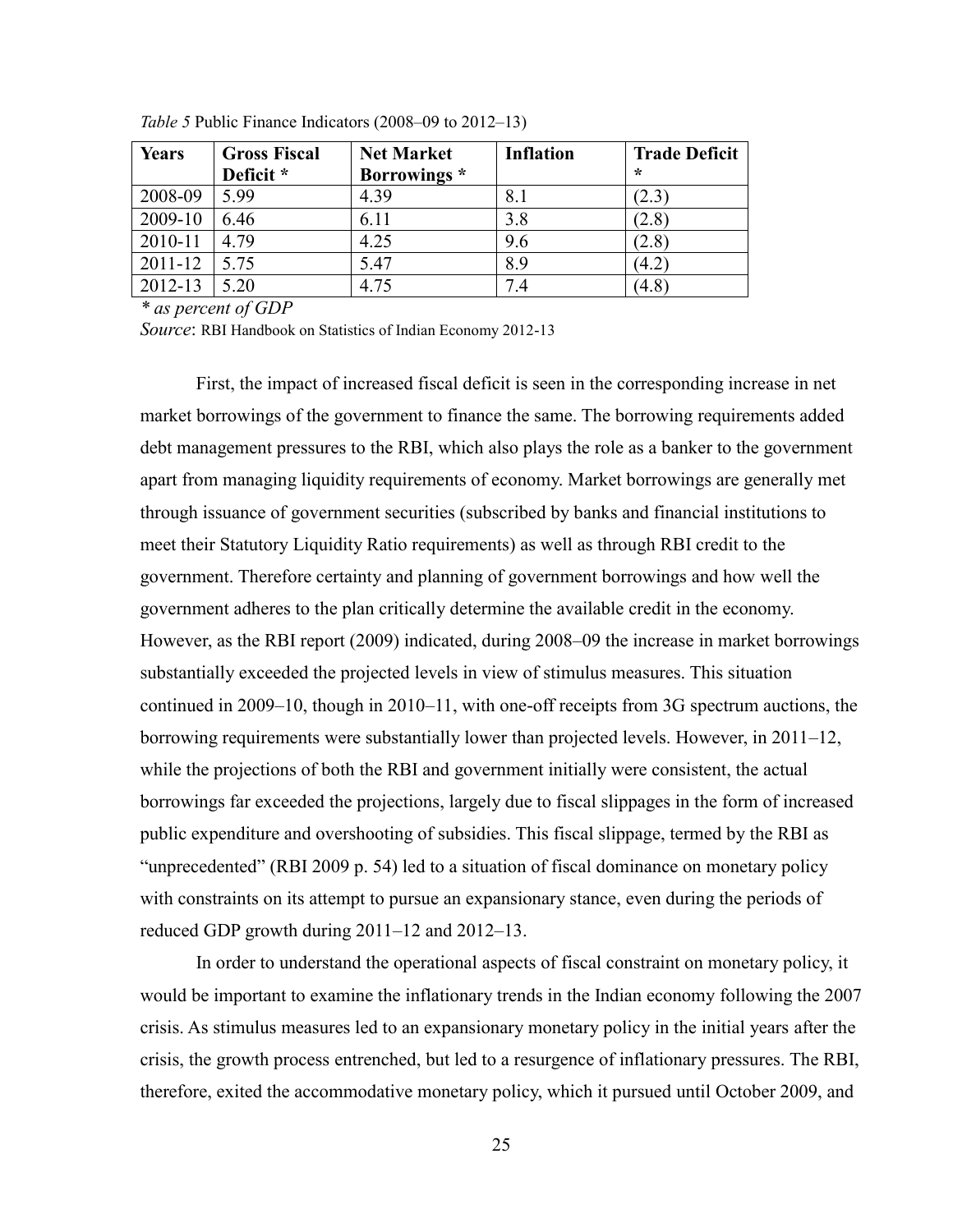adopted a more calibrated approach between January 2010 and October 2011. This led to high interest rate levels in the economy, adding up pressure on the RBI to reverse the monetary policy stance. Such demands were also put forward from various quarters considering the fact that the economy resurfaced downside risks to economic growth in the second half of 2011–12. However, the RBI in its 2009 report indicated that monetary policy will generally be constrained from reducing interest rates in two situations that characterized the current state of the Indian economy—the need for financing the fiscal deficit and the structural nature of inflation.

It is generally argued that the fiscal deficit through its crowding out effect leads to an increase in the price level in the economy with a corresponding reduction in the overall output. In such a situation, even if the monetary authority decides to offset the impact of higher interest rates by increasing the money supply, it may not increase the output but it may push up the price level in the short run (Sargent and Wallace 1981). This is because a reduction in monetary financing in the short run would imply more bond financing, which would push up interest rates. This, in turn, would lead to higher interest payments and, thus, larger budget deficits over time. Given the perceived limits to the government's ability to service a progressively higher order of bond obligations, monetary financing would be inevitable and large eventually, which would have inflationary consequences. On the other hand, the Indian experience with inflation suggested that "food" and "fuel" prices constitute significant components, which increase the rate of inflation measured by Wholesale Price Index in the economy. As these are supply-side price shocks that are not transitory in nature, conventional monetary policy tools to deal with inflation management (such as a reduction in interest rates) might not be effective (Mohanty 2010).

## **d) Monetary Policy and Fiscal Policy—Summary**

During 2010–11/2011–12, the mix of expansionary fiscal policy and contractionary monetary policy therefore led to high interest rates on one hand and has placed a constraint on the RBI to reduce them further, on the other hand. The RBI therefore has outlined the need for pursuing the path of fiscal consolidation by the government, through its Half-Yearly Financial Stability Reports (RBI FSR 2013 and RBI FSR 2014). The government responded to the situation by constituting the Kelkar Committee for drawing out a road map for fiscal consolidation, which submitted its report in September 2012. However, pending the implementation of the committee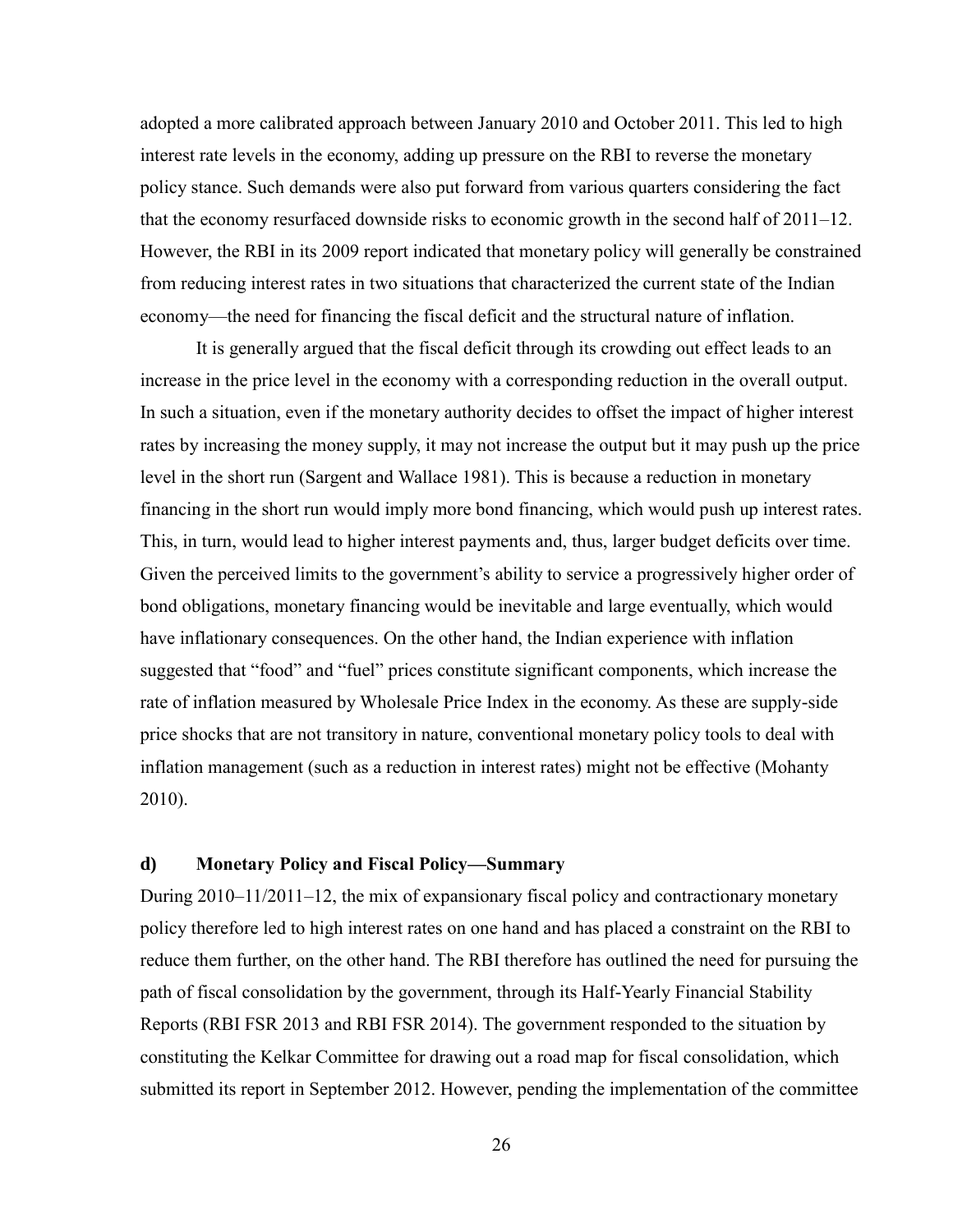recommendations, the economy witnessed a period of a high level of fiscal deficit, a high level of interest rates, and a high level of inflation during the period up to 2012–13.

## **5. MONETARY POLICY SINCE 2013–14**

As outlined in the literature review section, the SFC model (presented as an extension of Minskian hypothesis by Godley and Lavoie 2007) states that "measured at current prices, the government's budget deficit less the current account deficit is equal, by definition, to private saving net of investment." In its mathematical form, this translates to:

*Government Budgetary Surplus* (i.e. Revenues less Expenditure) = *Trade Sector Deficit* (i.e., Imports less Exports) + *Private Sector Deficit* (i.e., Savings less Investment)

On one hand, this equation was used to predict the financial crisis of 2007, wherein the continuous budget surpluses prior to 2007 resulted in a period of increasing private sector deficits, which were financed through bank credit and led to financial instability in the US economy. On the other hand, the conclusion from this equation could also imply that, given a certain level of private savings, an increase in the government deficit will have to be balanced by either a reduction in private investment or an increase in trade deficit. This results in the confrontation of central banks with the problem of "impossible trinity," which states that it is impossible for a central bank to have all three of the policy goals following at the same time: a) exchange rate stability; b) free capital movement (absence of capital controls); and c) an independent monetary policy (Aizenman 2010).

Confrontation with the impossible trinity meant that the need for the RBI to maintain a particular level of interest rates in the economy (pursuant to fiscal challenges as discussed above) and its commitment to ensure free capital flows, restricted its ability to manage exchange rate stability in an effective manner. In such a situation, the exchange rate stability largely depends on market movements. In such a vulnerable situation, even a small trigger would precipitate episodes of currency volatility. In the Indian context, the trigger came in the form of an announcement by the Chairman of Federal Reserve in May 2013 that it will begin to taper quantitative easing (QE) in coming months. The statement by Federal Reserve sent shock waves across emerging markets including India. This has resulted in two important outcomes relevant to the monetary policy making by RBI. First, the market developments after the Federal Reserve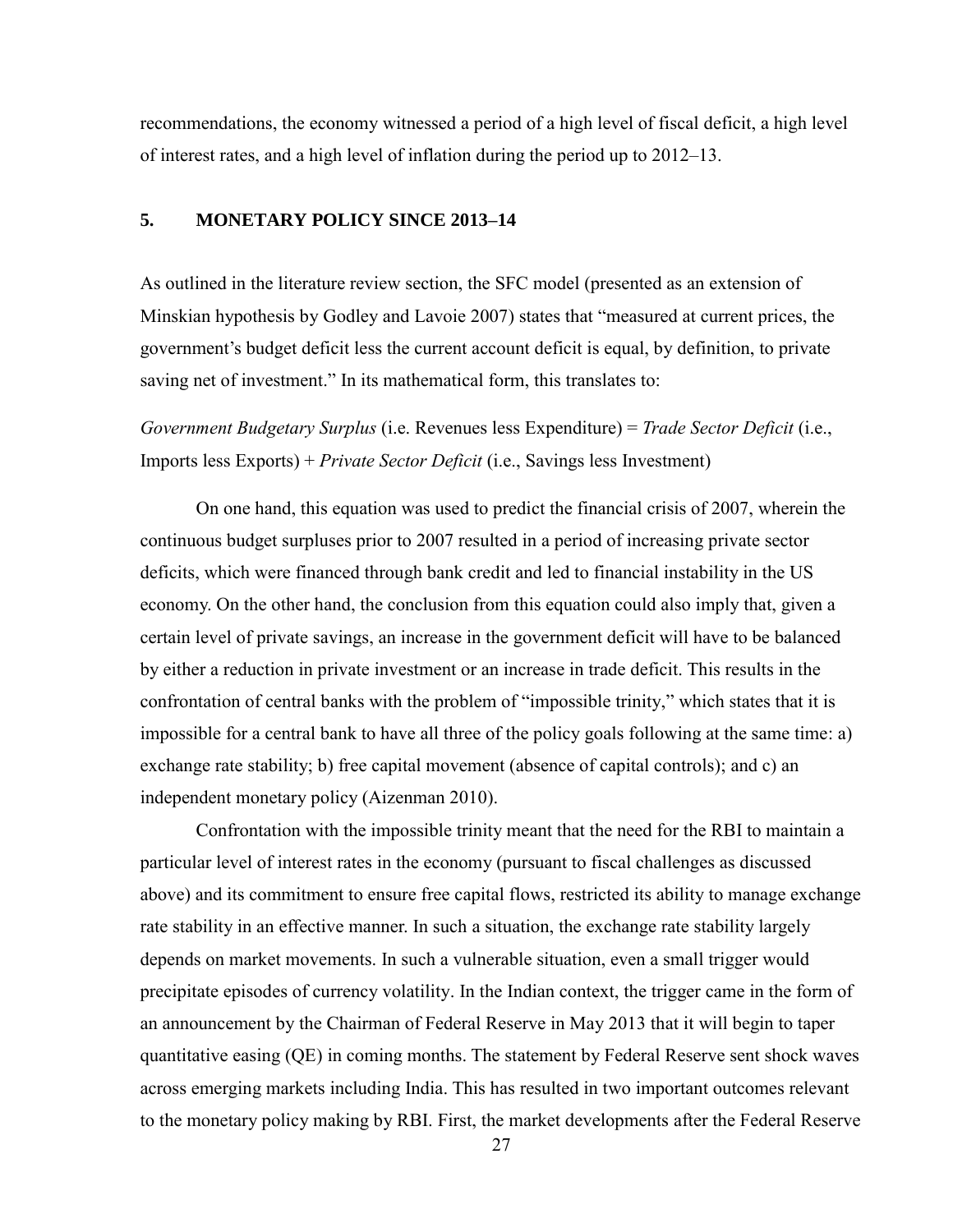statement resulted in a period of extreme volatility of Indian currency during July/August 2013 and exposed the challenges of exchange rate management on monetary policy. Second, the episode coincided with the changing of the guard at the helm of the RBI (with Dr. Raghuram Rajan taking over as the 23rd Governor of RBI on September 4, 2013), and led to the pursuit of structural reforms of the banking sector under the governorship of Dr. Rajan taking the pursuit of monetary policy to an enhanced level. Each of these two aspects are explained below.

## **a) Monetary Policy and Exchange Rate Management Policy (May–August 2013)**

The statement by the Federal Reserve Chairman in May 2013, regarding the plan for tapering its QE program, triggered capital outflows from India, particularly from the debt segment, in view of common perception of international investors about the ability of emerging economies to withstand reversal of capital flows from these economies. Coupled with a substantial slowdown in capital inflows, the Indian rupee experienced significant depreciating pressure from the second half of May 2013. The Indian rupee depreciated sharply by around 19.4% against the US dollar between May 22, 2013 when it stood at 55.4 per US dollar and August 28, 2013 when it touched historic low of 68.85 per US dollar. The depreciation came on the back of sharp reversals in capital inflows, coupled with a weak macroeconomic environment in the form of a sharp deceleration in GDP growth rate (4.5% in 2012–13 and 4.4% in Q1 of 2013–14), high inflation (WPI inflation of 7.4% in 2012–13), and large fiscal deficit (4.9% of GDP in 2012–13). The macro-economic situation from an external perspective also had structural issues that led to the rupee fall during this period. For instance, the current account deficit in India had reached an unsustainable level (4.8% of GDP in 2012–13) primarily as a result of slowdown in global growth, which has reduced demand for Indian exports. On the other hand, the share of gold in total imports increased since 2007–08 and was close to 3% of GDP in 2012–13. All these situations led to annualized daily volatility in the INR-USD exchange rate during May 23 to September 4, 2013, comparable to very few historical volatile episodes (see Table 6 below):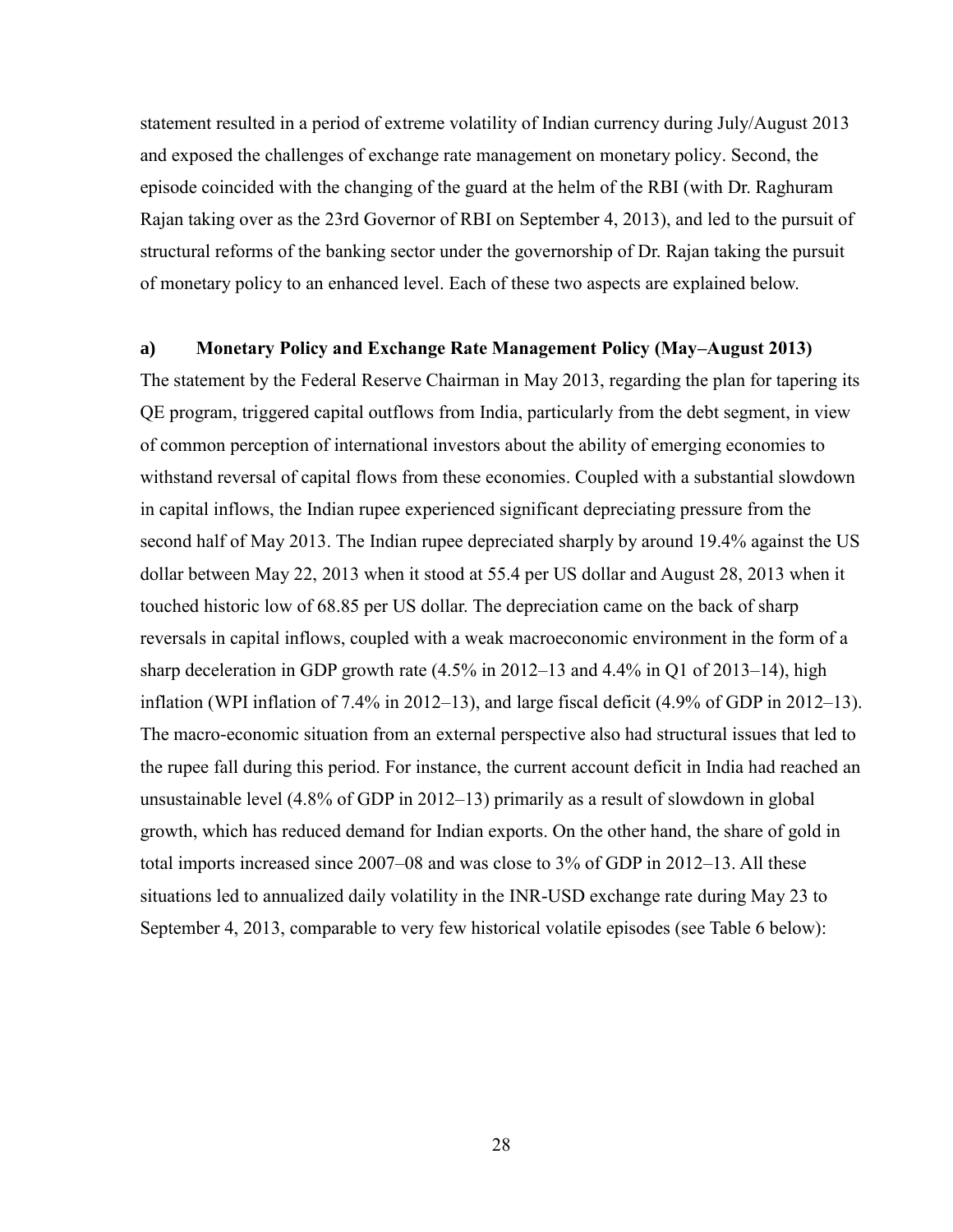| Period               | <b>Volatility</b> | <b>Reason</b>                                 |
|----------------------|-------------------|-----------------------------------------------|
|                      | $\frac{9}{6}$     |                                               |
| End-Jan-Feb 1996     | 13.94             | <b>Impact of Mexican Crisis</b>               |
| Aug 1997 to Jan 1998 | 7.91              | Impact of East-Asian Crisis                   |
| May to Aug 1998      | 7.63              | Impact of East-Asian Crisis                   |
| Sep to Nov 2008      | 13.37             | Impact of Global Financial Crisis             |
| May 23 to Sep 4 2013 | 17.14             | <b>Impact of Federal Reserve Announcement</b> |

*Table 6* Annualized Daily Volatility in INR-USD Exchange Rate During Various Episodes of Volatility (1993–2014)

Source: Anand Prakash (2012*)*

The exchange rate position posed macro-economic challenges, which prompted the RBI to address the situation initially through monetary policy tools. In a move to reduce speculative trading in the dollar and to cut forward positions of banks, the RBI increased the marginal standing facility rate (short-term rate at which banks borrow from the RBI using their statutory liquidity ratio securities as collateral). Further, the RBI had also capped the amount banks can borrow from overnight markets to INR 75,000 crore and announced open market sales of bonds in order to suck liquidity from the system through a monetary policy route. It was expected that with these measures bond prices would fall and yields would rise, attracting foreign investment back into the debt market at a time when foreign institutional investors (FIIs) sold billions of dollars ever since the US Fed signalled a tapering of QE. However, on the contrary, these sudden measures resulted in some collateral damage—a spike in short-term bond rates and firming up of the long-term yield curve, after July 15, 2013. This resulted in an inverted yield curve position in the bond market (with inversion of 230 bps), which has happened only twice before since 2000 (in 2008 (of 60 bps) and in 2012 (of 30 bps), which lasted only for brief period). The RBI therefore immediately took corrective steps in August 2013, aimed at twin purposes; preventing the decline in long-term bond yields and issuing regulations for shielding banks from incurring financial losses due to declining bond prices.

As monetary policy became ineffective in influencing exchange rate movements, the RBI turned to certain unconventional measures in exchange rate management in September 2013, when Dr. Rajan took over as Governor of the RBI. In this context, it is important to outline that the RBI's stated policy with respect to exchange rate management, is that it is not guided by a fixed or pre-announced target or band. However, the RBI retained the flexibility to intervene in the market to manage excessive volatility and disruptions to macroeconomic stability and to take relevant measures. Continuing its stated objective, the measures taken by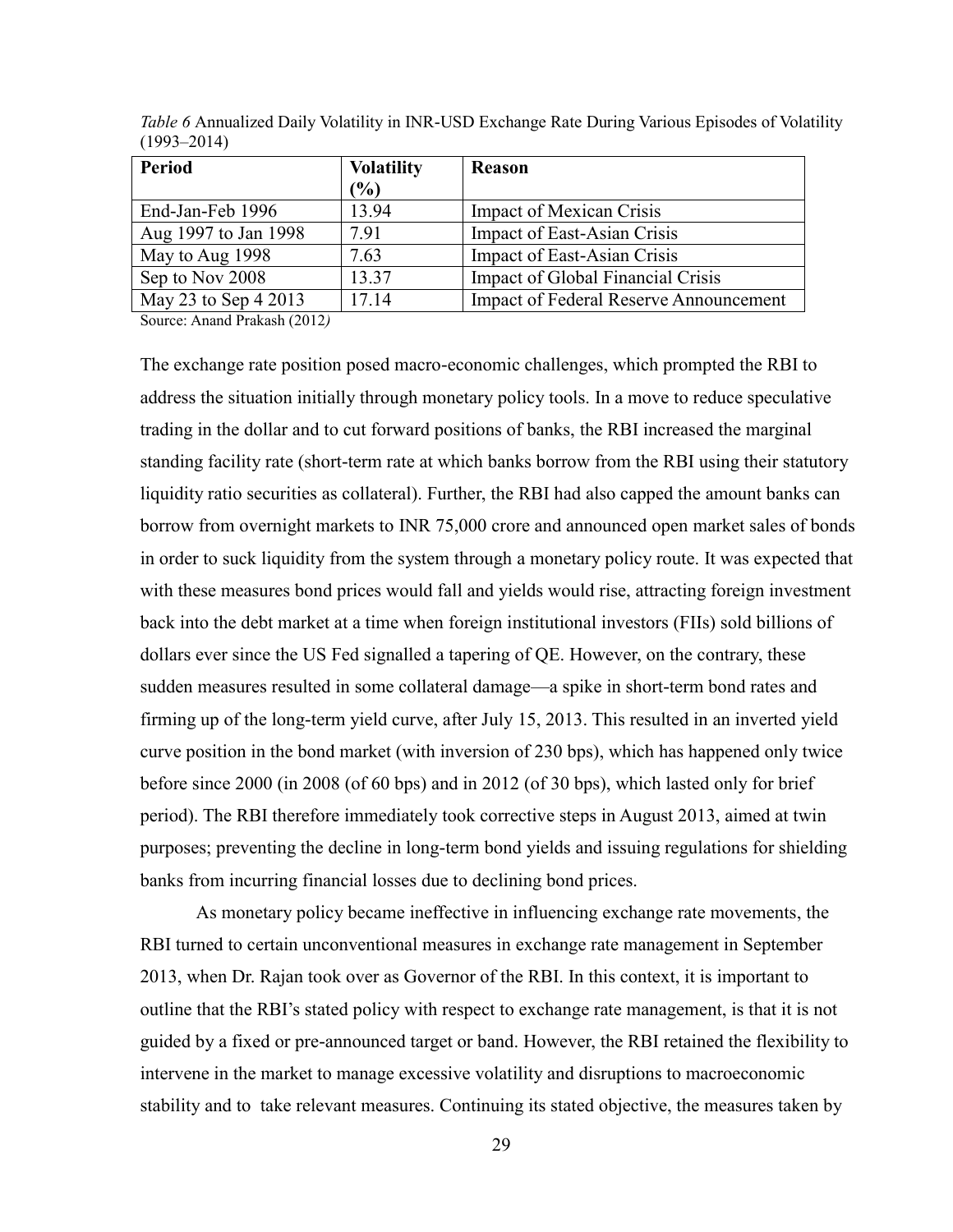the RBI in the current episode included the following: attracting the flow of foreign currency deposits from non-resident Indians (with maturity of three years and above) through increased interest rates (arising from concessions offered by the RBI, such as swapping facility of such deposits with the Reserve Bank and exemptions from mandatory cash/statutory reserve requirements and directed lending programs); allowing additional avenues to borrowers for availing external commercial borrowings from their foreign equity holder companies without specific permission from the RBI; a foreign exchange swap program for oil marketing companies (OMCs); and increasing the overseas borrowing limit of banks from 50 to 100% of the unimpaired Tier I capital (with the option of a swap with the RBI). The RBI had also taken additional measures, in the form of expansion of bi-lateral currency swap arrangements with Japan, and steps for rationing gold imports (placing restrictions on gold imports by banks). In addition to these administrative measures, the RBI tightened its monetary policy as an immediate measure to shield against volatility emanating from the Fed's intention to taper its bond purchase program.

The measures taken by the RBI were supplemented by the Government of India by continuing the fiscal consolidation process in 2013–14, which it had initiated in 2012–13. The slowdown in economic growth affected tax collections, particularly indirect tax collections. Further, the market conditions were not conducive to meeting disinvestment targets. However, the government pursued the path of fiscal consolidation through a sharp cutback in "plan" expenditures and higher receipts of non-tax revenues that may not be recurring in nature. Incidentally, the second half of 2013–14 witnessed a good monsoon season which had boosted the prospects of the agriculture season and improvements in economic growth. The government also had taken steps in clearing projects, especially in the infrastructure sector in order to improve the overall investment climate. Coupled with developments in the external sector (outlined in subsequent paragraphs), the year 2013–14 finally registered a fiscal deficit of 4.5% of GDP versus 4.9% in 2012–13 (Government of India 2013).

The policy measures both on the fiscal and monetary front met with modest signs of improvement in the macro-economic environment during August 2013 to March 2014. During 2013–14 exports were valued at USD \$312.6 billion, registering a growth of 4.1% over the level of USD \$300.4 billion in 2012–13. The value of imports during 2013–14 was USD \$450.1 billion, showing a decline of 8.3% compared with the level of USD \$490.7 billion in the corresponding period of 2012–13 (RBI FSR 2013). The increase in exports during the period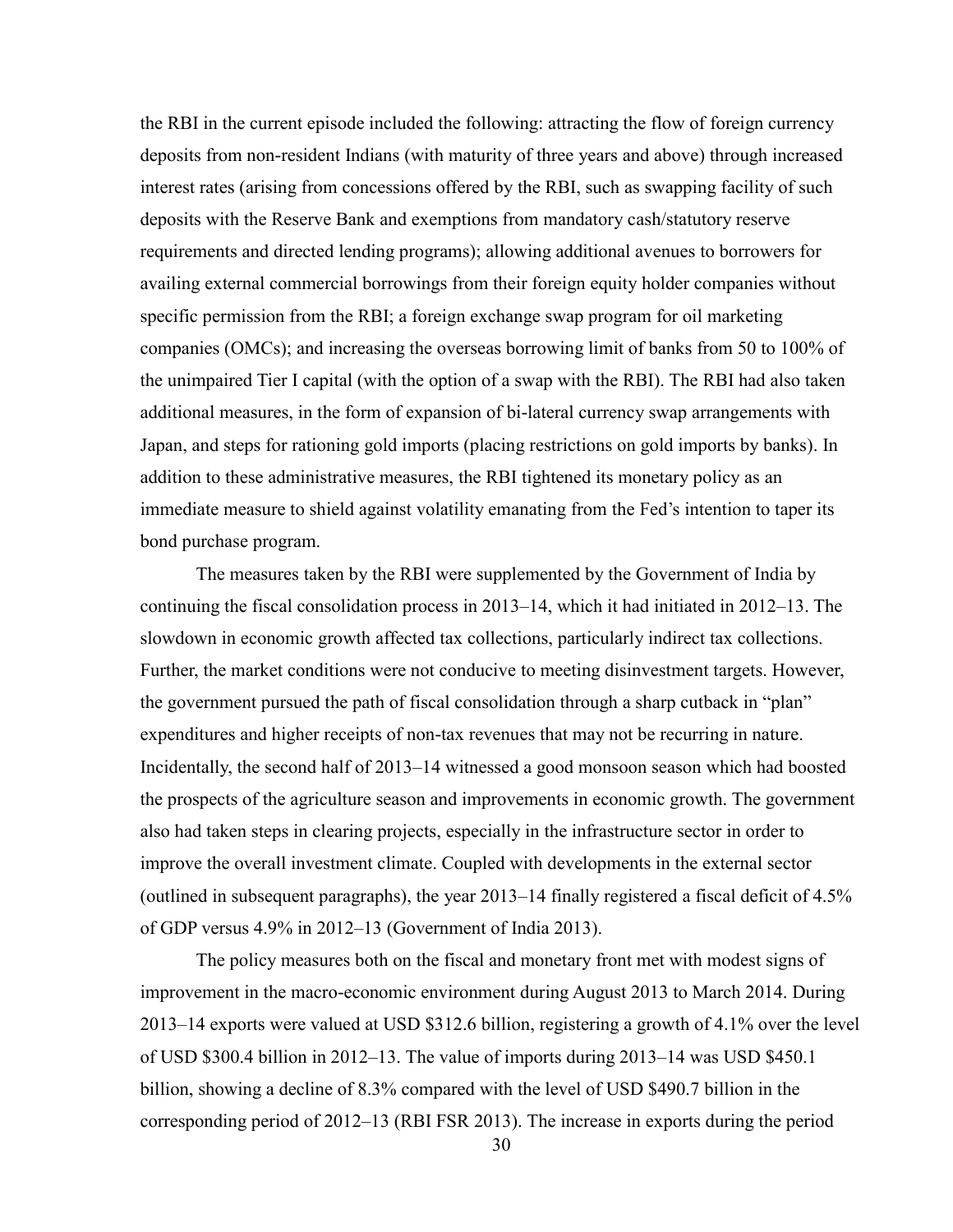was facilitated by modest recovery in key partner economies and the depreciation of the rupee during early part of the year. Further, there was robust demand for software exports, which also had improved earnings from invisibles. On the other hand, measures taken by the RBI and the government led to the focus on rationing imports, especially in curtailing non-essential imports (such as gold). This led to improvement in the trade balance and the current account, which was under stress since 2011–12, and was brought to a sustainable level during 2013–14, and the current account deficit fell from 4.7% during 2012–13 to 1.7% during 2013–14 (RBI FSR 2014). Improvement in the current account balance, along with strong capital inflows (particularly NRI deposits), accretion to foreign exchanges reserves led to stability of the exchange rate and improved the external sector's resilience by the time the Fed finally announced tapering in its bond purchase program on December 18, 2013. All these developments finally led to the recovery of a daily exchange rate of the rupee to 60.10 per USD (on March 28, 2014) compared to the 68.85 per USD (on August 28, 2013).

## **b) Monetary Policy and Policy for Enhancing Financial Institutional Infrastructure (Since September 2013)**

The announcement of tapering by the Federal Reserve in December 2013, and subsequent macro-economic developments, led to the assessment of financial stability primarily with reference to the domestic banking sector by the RBI. In the Half-Yearly Financial Stability Report published during that month, the RBI underscored that risks to the banking sector (as measured by its Banking Stability Index, or BSI) were increased. The BSI is a measure used by the RBI to assess distress dependencies within the banking sector based on co-movements in banks' equity prices. It measures the expected number of banks that could become distressed given that at least one bank becomes distressed. As indicated in the FSR, the BSI depicted a rising trend beginning September 2010, moderated during first half of 2013 and again reversed the trend in August 2013, indicating escalation in common distress in the banking system.

The expected distress in the banking sector translates into possible strain on asset quality of banks. Some of the factors identified by the RBI as affecting the asset quality adversely included— current economic slowdown (global and domestic), persistent policy logjams, delayed clearances of various projects, aggressive expansion by corporates during the boom phase with resultant excess capacities, and deficiencies in credit appraisal at banks. While there are sectors such as retail that witnessed growth, it was primarily observed in the FSR that a few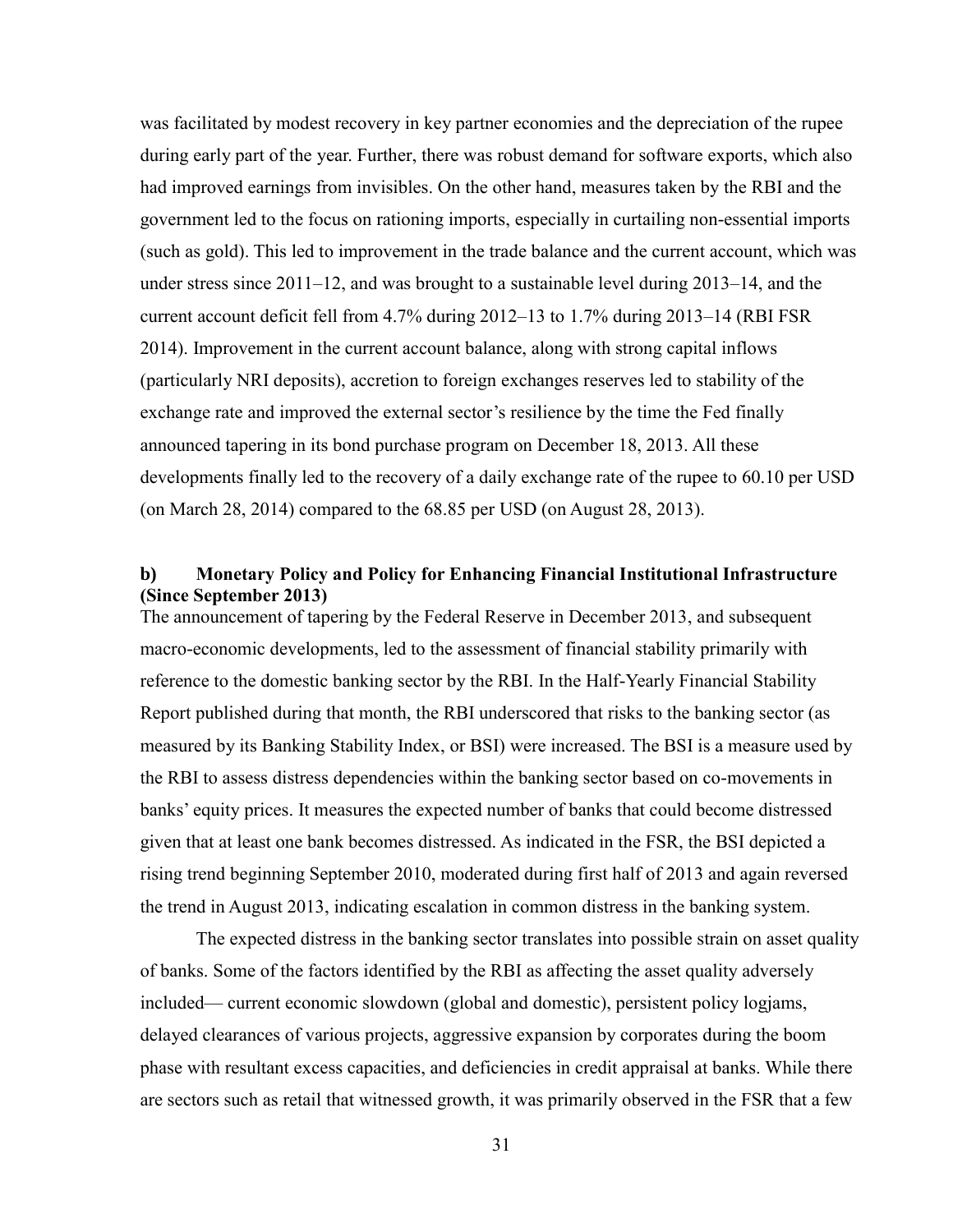sectors, namely, Infrastructure, Iron & Steel, Aviation, Textiles and Mining continue to contribute significantly to the problem assets of the banking sector. Through macro-stress tests, the RBI further observed that if the adverse macroeconomic conditions persist, the credit quality of commercial banks could deteriorate further. In such situations, the existing level of impairment provisions of commercial banks was not perceived to be sufficient to meet the expected losses.

The issue of strengthening the domestic banking sector and making it resilient amidst the global macro-economic developments therefore became the concern of the RBI under the governorship of Dr. Rajan, who took over on September 4, 2013 amidst the currency volatility externally and a vulnerable macro-economic outlook domestically. Dr. Rajan was credited in academic circles for his assessment of financial development making the world risk riskier, through a paper presented at the Jackson Hole Conference in 2005. Dr. Rajan argued that technological change, market liberalization and institutional change facilitated the evolution of the financial sector in recent times, but had simultaneously provided incentives for banks to produce bad outcomes. His paper served as a wakeup call to regulators to periodically recognize the existence of perverse incentives that were present in the financial sector. Dr. Rajan called for changes to incentives of financial managers by adopting a risk-management approach to financial regulation. In a subsequent work published in 2010 Rajan argued that, in the absence of such regulatory framework, incentive structures thrown up by the environment and the state of competition in the market make front-line managers at banks pursue aggressive risk-taking strategies, a practice which top management has little reason to curb.

Following his academic research, Dr. Rajan focused on strengthening the domestic banking sector and on sustaining financial stability in the long run by implementing financial sector reforms aimed at improving the financial institution infrastructure within the country. Incidentally, the blue-print for these financial sector reforms were laid down by Dr. Rajan himself through a Committee on Financial Sector Reforms constituted by the Government of India. The committee report, submitted in 2008, articulated that the country need to undertake financial sector reforms for at least three reasons: 1) to include more Indians in the growth process; 2) to foster growth itself; and 3) to improve financial stability, flexibility, and resilience, and thus protect the economy against the kind of turbulence that has affected emerging markets in the past, and is affecting industrial countries today. Echoing the Minskian perspectives of enhancing the institutional infrastructure to promote financial stability, the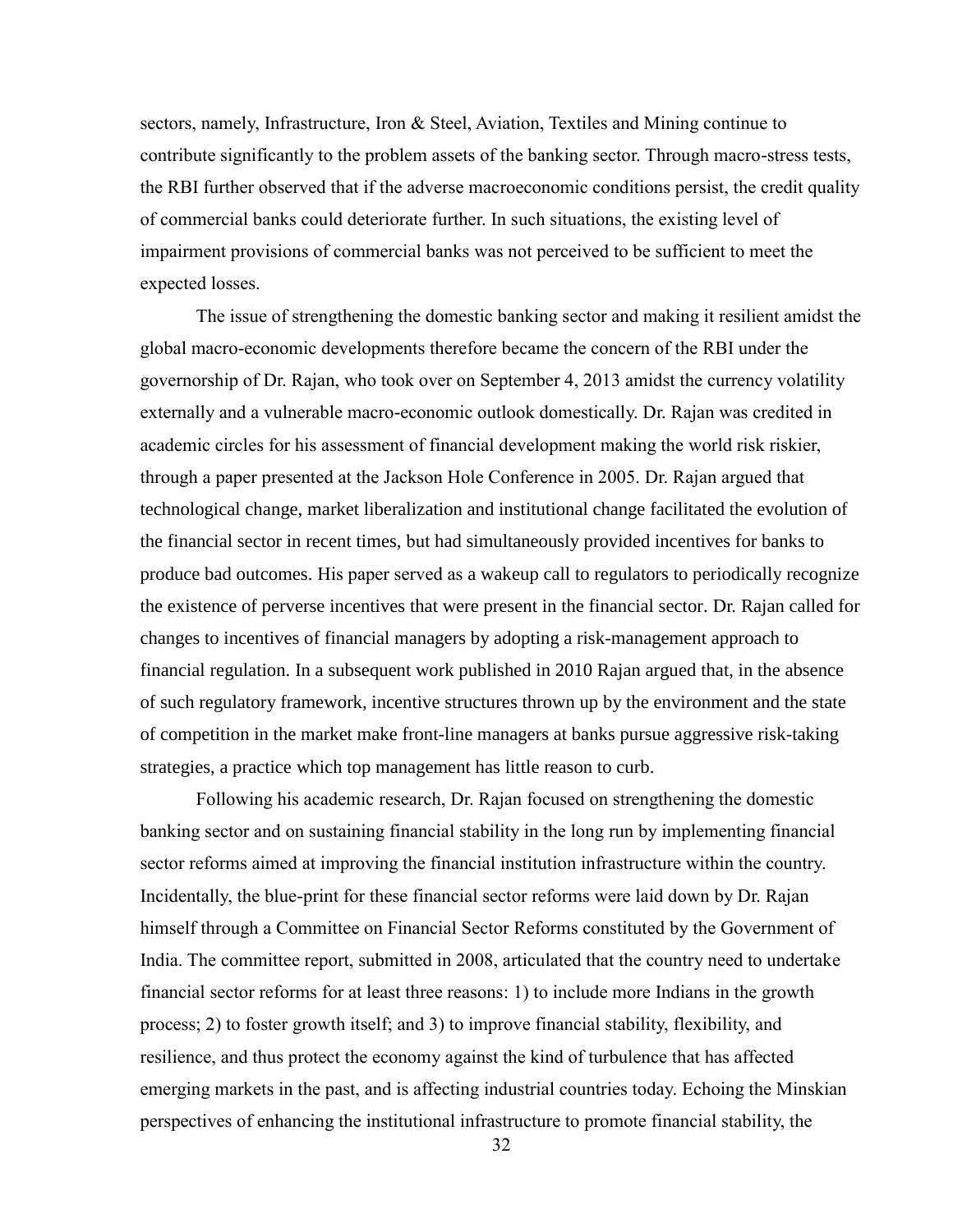committee report stated that, "the role of the government is not to take on the tasks that should legitimately be delegated to the private sector, but to create an enabling environment by building sound financial infrastructure."

In order to ensure that such a steering of a new financial structure in the economy is undertaken in a calibrated manner, Dr. Rajan announced a five-pillar framework in November 2013 that is set to guide the development of RBI financial sector policies. Under this framework, first, the RBI is expected to focus on improving the banking system's ability to deal with corporate distress and financial institution distress by strengthening real and financial restructuring as well as debt recovery. Second, in order to achieve this, it was proposed under the framework that the RBI will strengthen banking structure through new entry, branch expansion, encouraging new varieties of banks, and moving foreign banks into better regulated organizational forms. Third, this move towards a new banking structure is supplemented with the objective to broaden and deepen financial markets and increase their liquidity and resilience so that they can help allocate and absorb the risks entailed in financing India's growth. Fourth, considering the role of banks in broader national economic development through large-scale financial inclusion, the framework also outlined its focus on expanding access to finance to small and medium enterprises, the unorganized sector, the poor, and remote and underserved areas of the country through technology, new business practices, and new organizational structures. Apart from the above measures, the fifth and the important pillar that is articulated under the new framework of the RBI relates to clarifying and strengthening the monetary policy framework. 3

Pursuant to the five-pillar framework, the RBI has so far issued regulatory guidelines that focused on the creation of a framework for revitalization of distressed assets, instituting measures for the creation of a database of large corporate credits and focusing on the early sharing of credit information amongst bankers to ensure that they take all possible steps to ensure that borrowers do not slip off into the non-performing category once early warning

 $\overline{a}$ 

<sup>&</sup>lt;sup>3</sup> Toward this direction, immediately after assuming office, Dr. Rajan constituted an Expert Committee to revise and strengthen the monetary policy framework of the RBI. One of the stated terms of the Expert Committee, consistent with the discussions outlined in this section, relate to the identification of regulatory, fiscal and other impediments to monetary policy transmission, and recommending measures and institutional pre-conditions to improve transmission across financial market segments and to the broader economy. The Expert Committee submitted its report in January 2014. The recommendations are currently being reviewed and implemented by the RBI and therefore kept outside the scope of this Paper.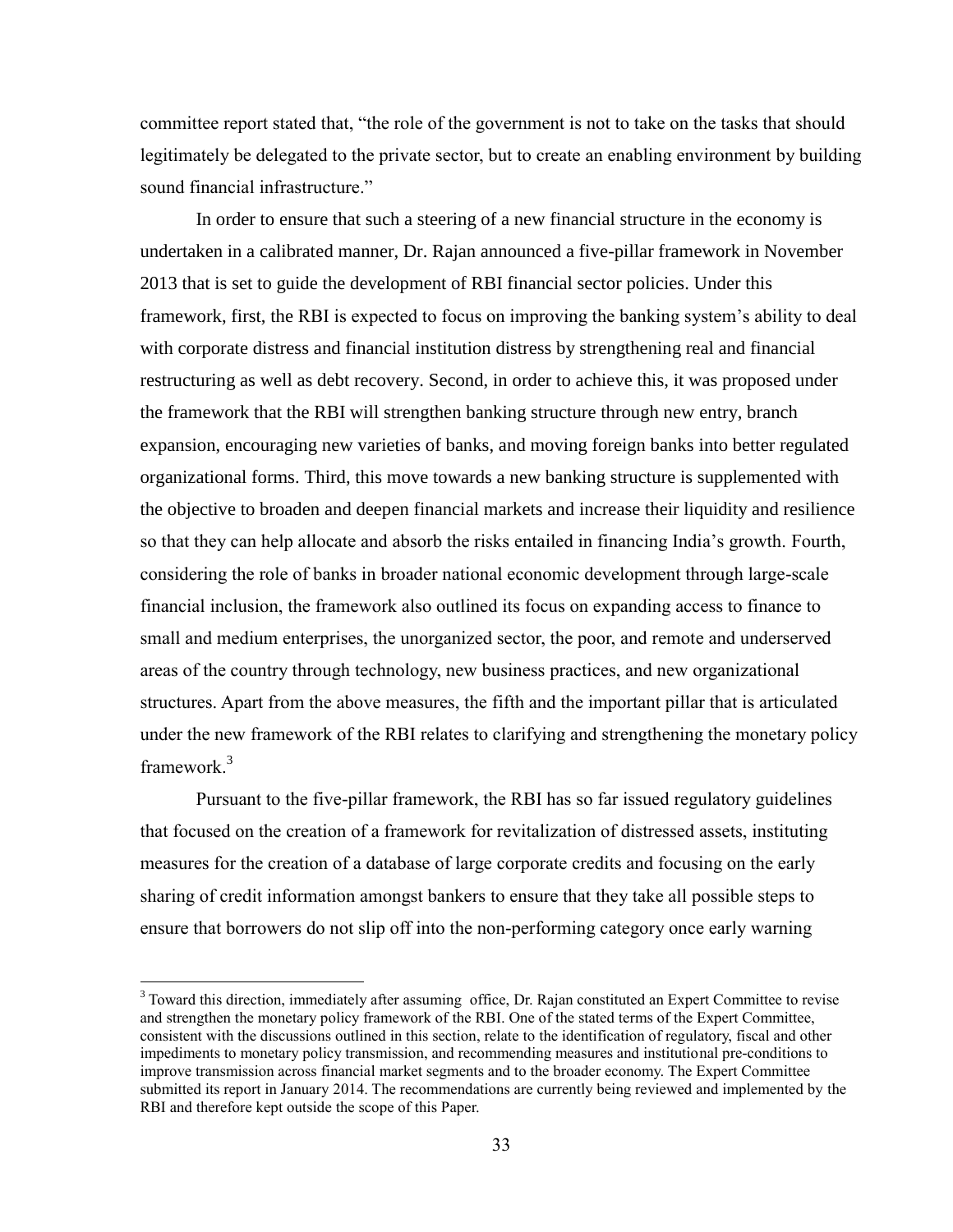signals are appropriately identified by at least one of the bankers. A blueprint for the new banking structure for India is also released by the RBI wherein the concept of new banks (payment banks and small banks) was proposed for public discussion. The RBI has set up internal committees for guiding monetary policy making and for strengthening the corporate governance at banks, the recommendations of which are currently being reviewed for implementation. Restructuring human resources at the RBI to equip them with challenges of macro-economic and financial stability is also an incidental objective outlined by Dr. Rajan while articulating the manner in which the five-pillar framework is going to be implemented by the RBI in the coming months.

The steps taken by the RBI in recent months under the governorship of Dr. Rajan thus reflect Minskian insights of viewing central banking as a "learning game" for affecting the performance of a changing system. In such a game, according to Minsky, "central banking can be successful only if central bankers know how the institutional structure at banks behave for sourcing its funding and correctly assess how this behavior affects the system" (Minsky 2008 [1986], p. 359). In other words of Minsky, central banks "have to steer the evolution of the financial structure" (Minsky 2008 [1986] p. 359). The five-pillar framework of Dr. Rajan is aimed at such an evolution of new financial structure within the economy, the success of which is to be tested in future.

### **c) Monetary Policy, Exchange Rate Policy and Financial Infrastructure—Summary**

The previous paragraphs outlined constraints of monetary policy in containing the impact of the cross-border flows in emerging economies. The experience of the RBI since 2013–14 highlighted vulnerabilities to monetary policy decisions of central banks of emerging economies arising from the spill-over impact of cross-border flows. This experience further demonstrates the need for coordinated action by domestic governments alongside the monetary policy steps taken by their local central banks in order to achieve macro-economic stability of the economy. It also underscored the steps taken by the RBI to strengthen the domestic banking sector and equip it with a sound financial infrastructure in order to ensure that macro-economic stability should eventually translate into financial stability in a sustainable manner in the long run.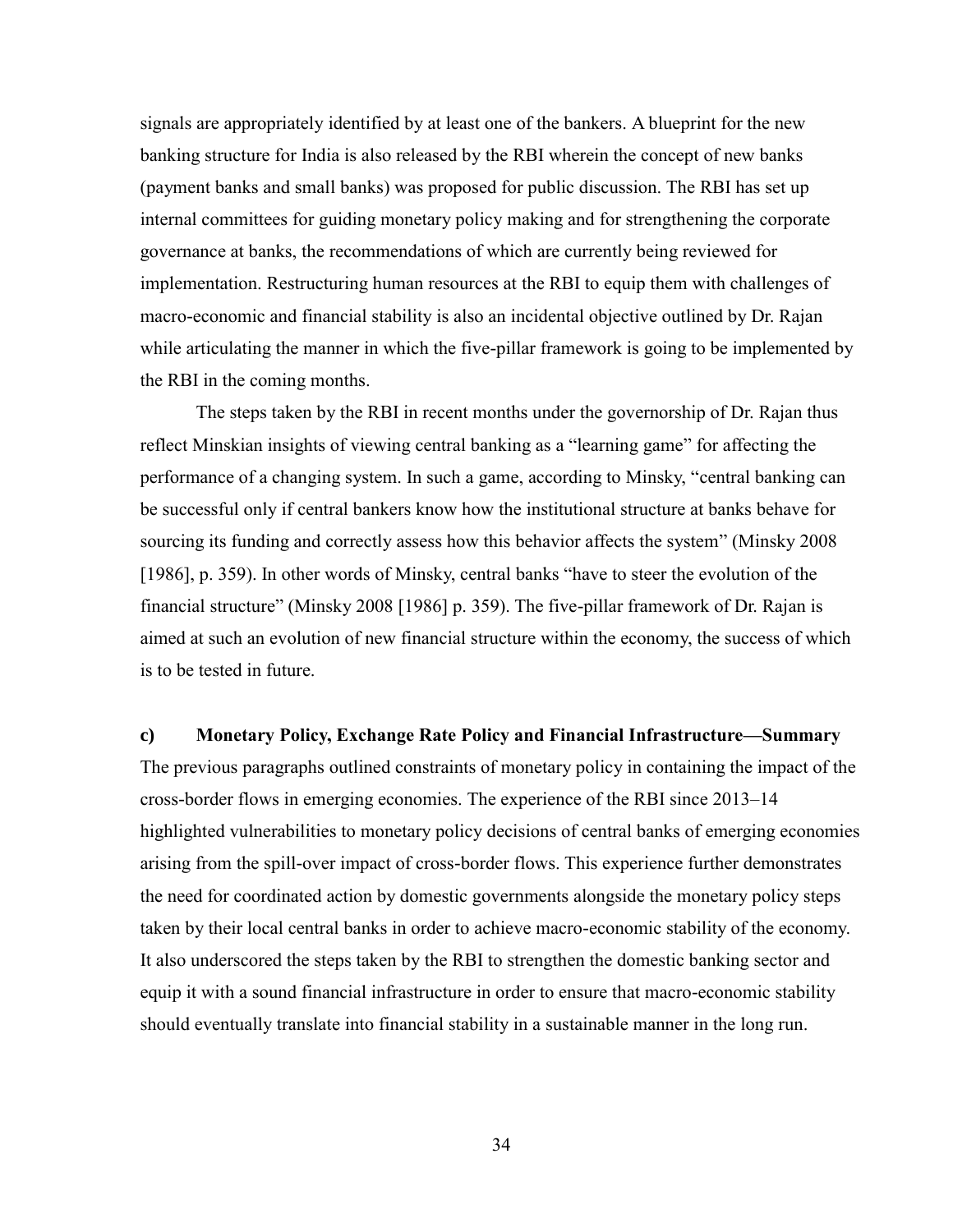## **6. CONCLUSION**

Minsky once stated that the mainstream economic theory argues that the central bank authorities should:

"focus on the money supply and should operate to achieve a constant rate of growth of this construct. The authorities in large part accept the validity of this view. As a result, officials making monetary policy wear blinders that restrict their vision, so they tend to ignore the financing relations by which monetary phenomenon affect activity. The money-supply blinders worn by the authorities in effect dismiss the ways in which portfolio transformations occur and how they affect the stability of the economy." (Minsky 1986 (2008) p 280).

Minsky's Financial Instability Hypothesis therefore argues against placing excessive reliance on the ability of monetary policy to attain financial stability in the economy. Instead, as per the hypothesis, central banks should remove the money-supply blinders and in turn focus on the forces that introduce endogenous instability into the economy and work toward containing their impact on the growth of the economy by introducing "conventions, constraints and interventions into the environment" (Ferri and Minsky 1991, p. 21). It therefore translates in the Minskian analysis and its subsequent extensions (outlined in the literature review section) that the role of monetary policy should be supplemented with other policy choices that can be pursued by central banks and governments.

The Indian experience of the previous decade as reviewed in previous sections underscores this important Minskian insight. In this section, an attempt to draw a conclusion has therefore been made regarding certain challenges to the monetary policy-making in emerging economies considering the dynamic interactions of monetary policy with other policy options at the disposal of central banks and governments. Each of these conclusions is explained below.

#### **a) Counter-Cyclical Regulatory Policy Compliments Monetary Policy**

In order to prevent the economy from experiencing periods of financial instability, Minsky's Financial Instability Hypothesis calls for the pursuit of effective counter-cyclical regulatory policy in addition to monetary policy. The Indian experience provides empirical evidence to support this Minskian construct, as the period prior to 2007–08 witnessed the pursuit of an effective regulatory policy insulating the domestic banking system from the financial crisis of 2007–08. However, the Indian experience further revealed that regulatory policy effectively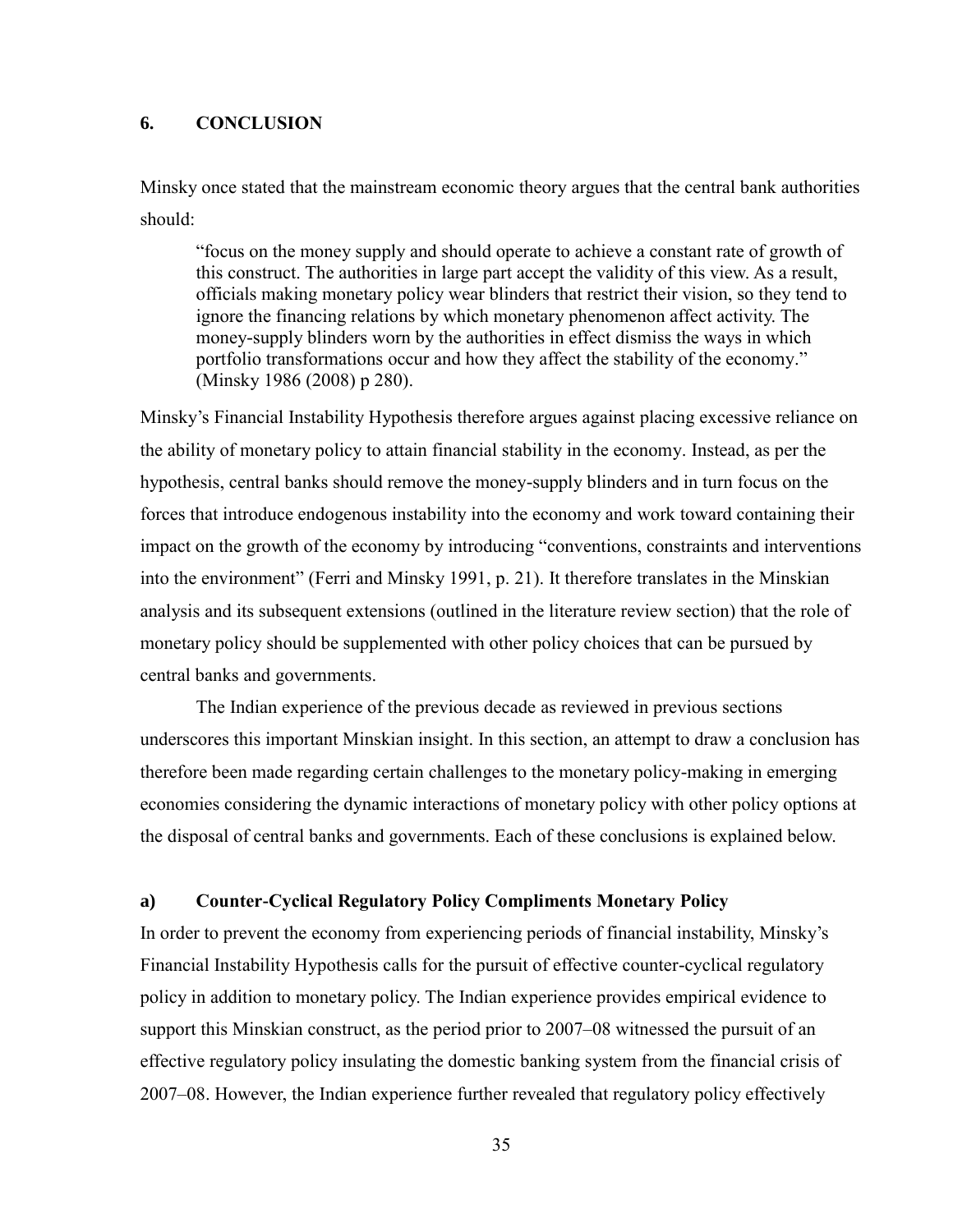compliments monetary policy, only during periods of economic growth, which is characterized by an effective fiscal policy. This leads to an implicit conclusion that the effectiveness of monetary policy is determined not just by the regulatory policy support, but the support that it should receive from fiscal policy in a counter-cyclical manner. There is a need therefore to undertake further academic research focusing on this trilateral relationship between monetary, fiscal and regulatory policies.

#### **b) Pro-cyclical Fiscal Policy Presents Challenges to Monetary Policy**

Extensions to Minsky's hypothesis through a Stock-Flow Consistent Model (SFC) argue that fiscal policy could play an effective role in reviving the economy as much as it can be done through pursuit of monetary policy. This is evident in the post-crisis Indian experience where the coordinated monetary and fiscal policies provided an effective direction for the revival of the Indian economy and restore economic growth during 2009–10. However, the pursuit of fiscal policy, even when the economy revived growth, represented a pro-cyclical fiscal policy which posed constraints to the operation of monetary policy.This resulted in a high rate of inflation, and high levels of interest rates in the economy. The Indian experience thus underscores the challenges that the monetary policy implementation encounters when it is confronted by fiscal dominance. The experience demonstrated that in such circumstances, the ability of the central bank to influence the monetary policy outcomes is rather constrained.

## **c) Exchange Rate Policy Adds Another Dimension to Monetary Policy**

On one hand, pro-cyclical fiscal policy places constraints on monetary policy, and on the other hand, it results in trade deficit financing an important aspect of foreign exchange rate management. Trade deficits, when fiscal deficits are on constant rise, need to be financed through cross-border capital inflows. Thus the monetary policy on one hand is constrained by interest rate management and on the other hand foreign capital inflows owing to their volatile nature present added dynamics to monetary policy operation. This leads to an "impossible trinity" problem, where the exchange rate stability is threatened as the central bank loses its ability to influence the same with its focus on the interest rate and free capital inflows.

The impossible trinity further presents two specific problems for central banks in emerging economies. On one hand, they put pressure on effective communication strategies of central banks in order to explain their stance of not having control on one of three variables: the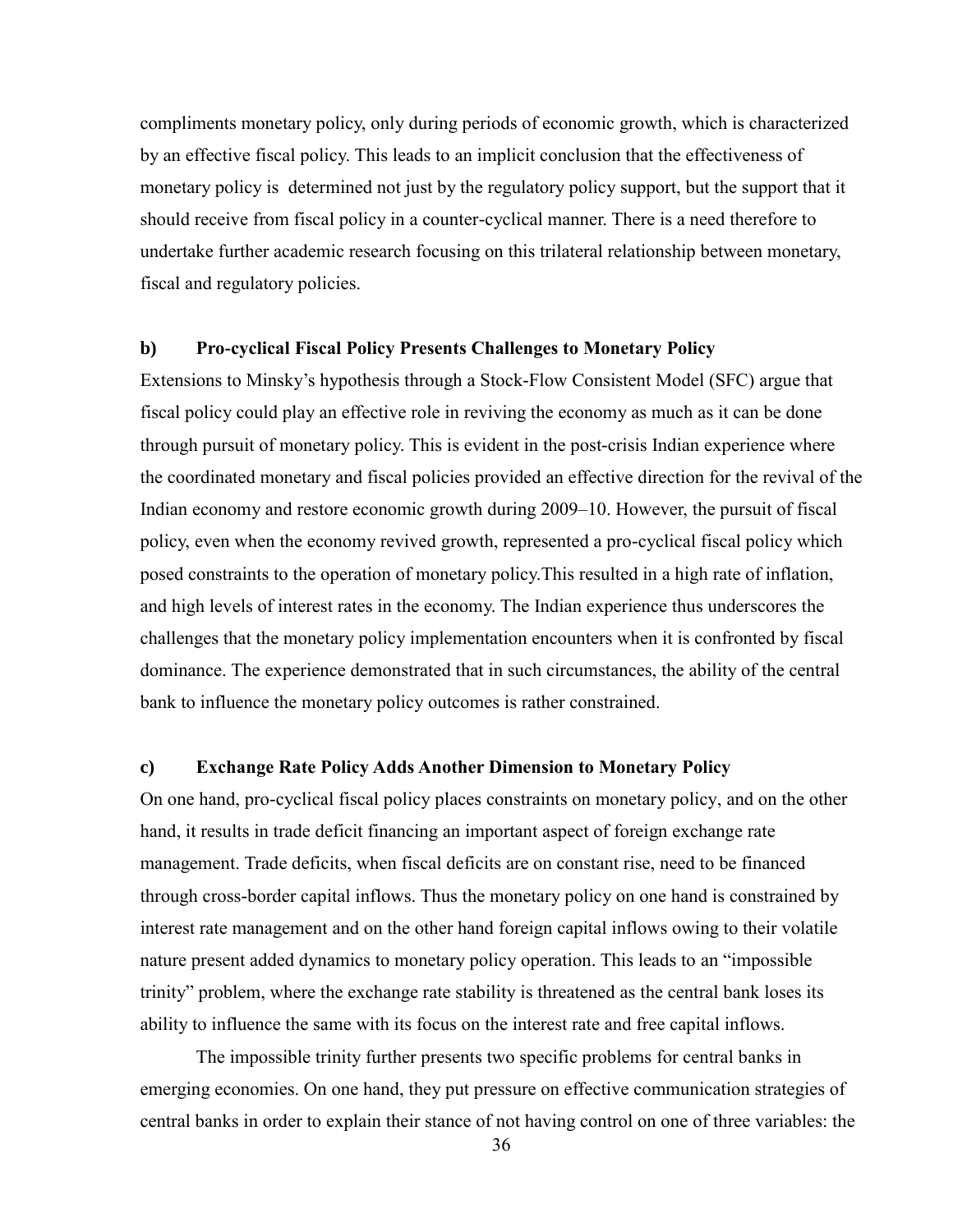exchange rate, financial integration, and interest rates. Such an explicit communication often articulated in terms of leaving the exchange rate to market forces, interest rates to fiscal policy situations and financial integration situations to global developments may therefore impact the "credibility bonus" central banks should enjoy in restoring confidence in financial markets. On the other hand, Aizenman et al. (2008) argue that emerging market economies are holding voluminous international reserves, which helped them to pursue both a higher level of exchange rate stability and a higher weighted average of the other two policy goals through active foreign exchange interventions. Obstfeld et al. (2008) argued that reserve accumulation, as a key tool for managing domestic financial instability, is used by central banks to protect the domestic banking sector, and domestic credit markets more broadly, while limiting external currency depreciation. Therefore, the contours of exchange rate management policy further extend to the manner in which reserve management strategies are to be pursued by central banks in emerging economies.

The Indian experience thus leaves us an insight that the the effectiveness of monetary policy in achieving macro-economic stability in emerging economies is constrained by exchange rate management policy pursued by central banks. Effectiveness of the central bank communication in currency-volatile situations and its ability to manage forex reserves on an ongoing basis will continue to influence monetary policy outcomes.

## **d) Development of Appropriate Financial Institution Infrastructure is a Pre-condition for the Successful Pursuit of Monetary Policy**

As can be seen from the above conclusions, the successful operation of monetary policy depends in turn on the effectiveness of its regulatory policy, its exchange rate management policy, and the fiscal policy of government. However, the ability of these policies to influence the economy in turn depends upon their effective transmission, which in turn assumes a welldefined financial institution infrastructure is in place in the economy. In the absence of such infrastructure, the ability of monetary policy to influence the banking activity is constrained by factors such as inability of legal framework to address corporate/banking sector distress, and situations of inadequate liquidity arising on account of ineffectiveness of payment and settlement systems. Therefore in order to ensure that monetary policy is effectively implemented to achieve the desired outcome, regulatory reforms should focus on building a resilient financial institution infrastructure through robust credit information sharing arrangements (to identify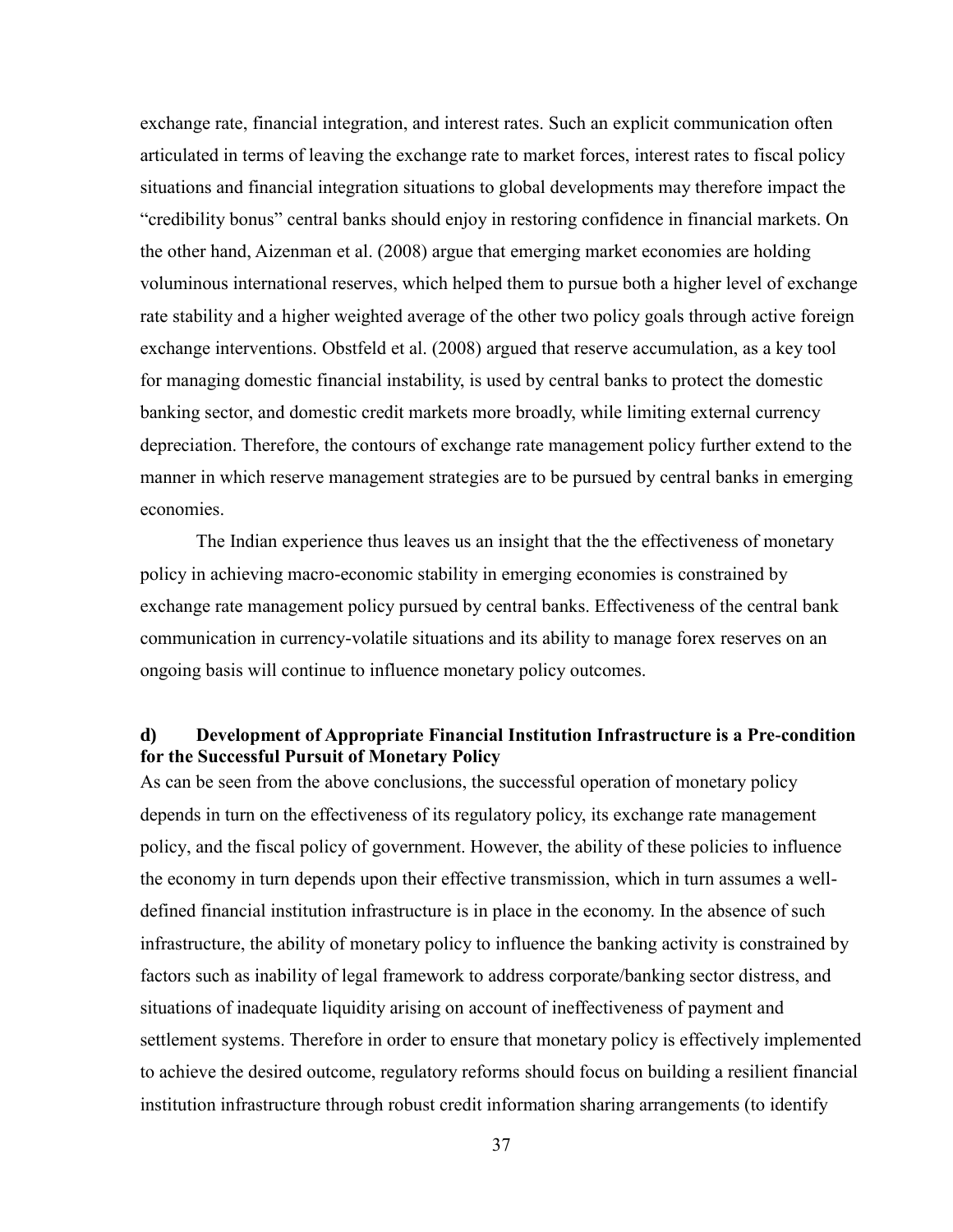early corporate distress and take remedial action), effective bankruptcy arrangements to protect the interests of bank lenders, and well-developed payment and settlement systems that provide desired liquidity into the system. The Indian experience outlines the steps being taken by the RBI toward the evolution of a new banking structure in the economy that is conducive towards effective implementation of monetary policy by the central bank.

#### **e) Multiple Policies Present Co-ordination Issues**

 $\overline{a}$ 

The Indian experience outlines the perspective that there are four components to macroeconomic stability— price stability, financial stability, fiscal stability, and exchange rate stability. Accordingly, macro-economic stability could be achieved through four specific public policies— monetary policy (for price stability), regulatory policy (for financial stability), fiscal policy (for fiscal stability), and exchange rate management policy (for exchange rate stability). However, all policies, other than monetary policies have multiple instruments that could result in multiple outcomes. However, the impact of these outcomes is generally seen on monetary policy, which has limited instruments (manipulation of interest rates and reserve money in the economy) at its disposal. Thus monetary policy independence in an emerging market economy is highly dependent upon the coordination between various individual policies (regulatory, fiscal and exchange rate management) and monetary policy.

Multiplicity of policies also often leads to confusion when policy makers choose to apply one policy instrument for a different policy objective. Three examples observed during 2013 can be cited based on the discussion in the previous sections of this paper. First, the application of a monetary policy instrument (raising short-term interest rates) by the RBI for exchange rate management, which has done collateral damage in terms of a rise in price of bonds with its financial impact on the banking system. Second, in order to contain the currency volatility, the RBI has to finally apply regulatory policy by issuing guidelines for a) restricting banks from importing gold and b) giving relaxations to reserve requirements on foreign currency deposits, thereby enabling bankers to pass on the benefit to depositors<sup>4</sup> in the form of higher interest rates. Third, the application of a monetary policy tool (raising the interest rates) to contain inflation that is considered to be resulting from fiscal operations of the Government

<sup>&</sup>lt;sup>4</sup> The extant the RBI regulations prescribe a ceiling on the interest rate to be offered to customers on non-resident deposits. The measures mentioned above sought to relax the position by providing relaxations to reserve requirements applicable for such deposits. The benefit that will accrue banks out of the relaxation could be passed on by banks as higher interest rate to customers.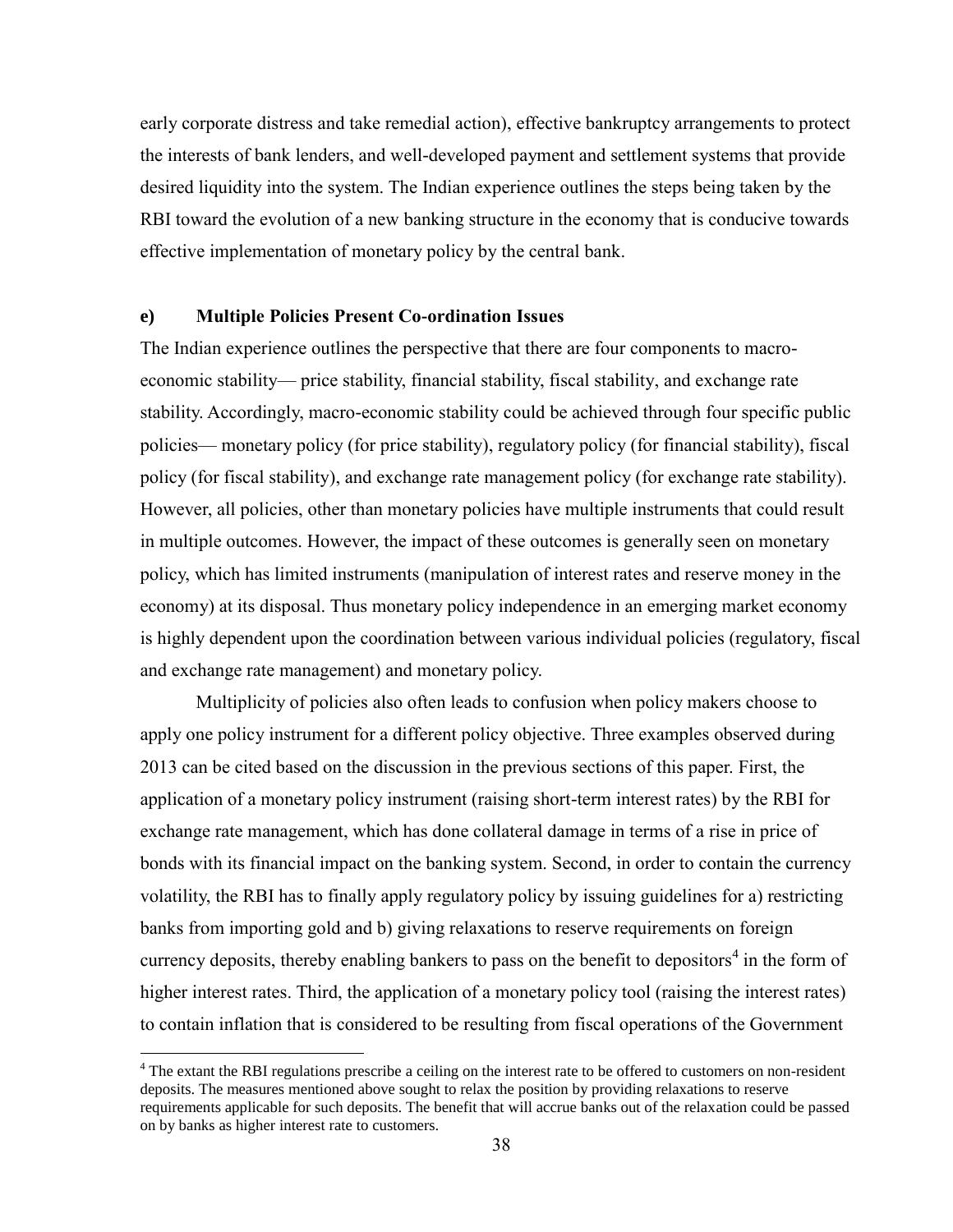of India. Such inconsistent policy applications for varied objectives pose coordination problems in the policy-making sphere.

There have been studies in the existing academic literature that reviewed inter-linkages between monetary, fiscal and regulatory policies to a large extent, however only by taking two policies at a time (for instance, monetary policy and fiscal policy coordination, or monetary policy and regulatory policy coordination). However, new areas of research will emerge with a) the extension of this coordination problem to *inter-se* amongst all three policies and b) the inclusion of an exchange rate policy to this coordination exercise. The experience of the Indian economy during the last decade offers interesting insights and provides further empirical evidence in this direction.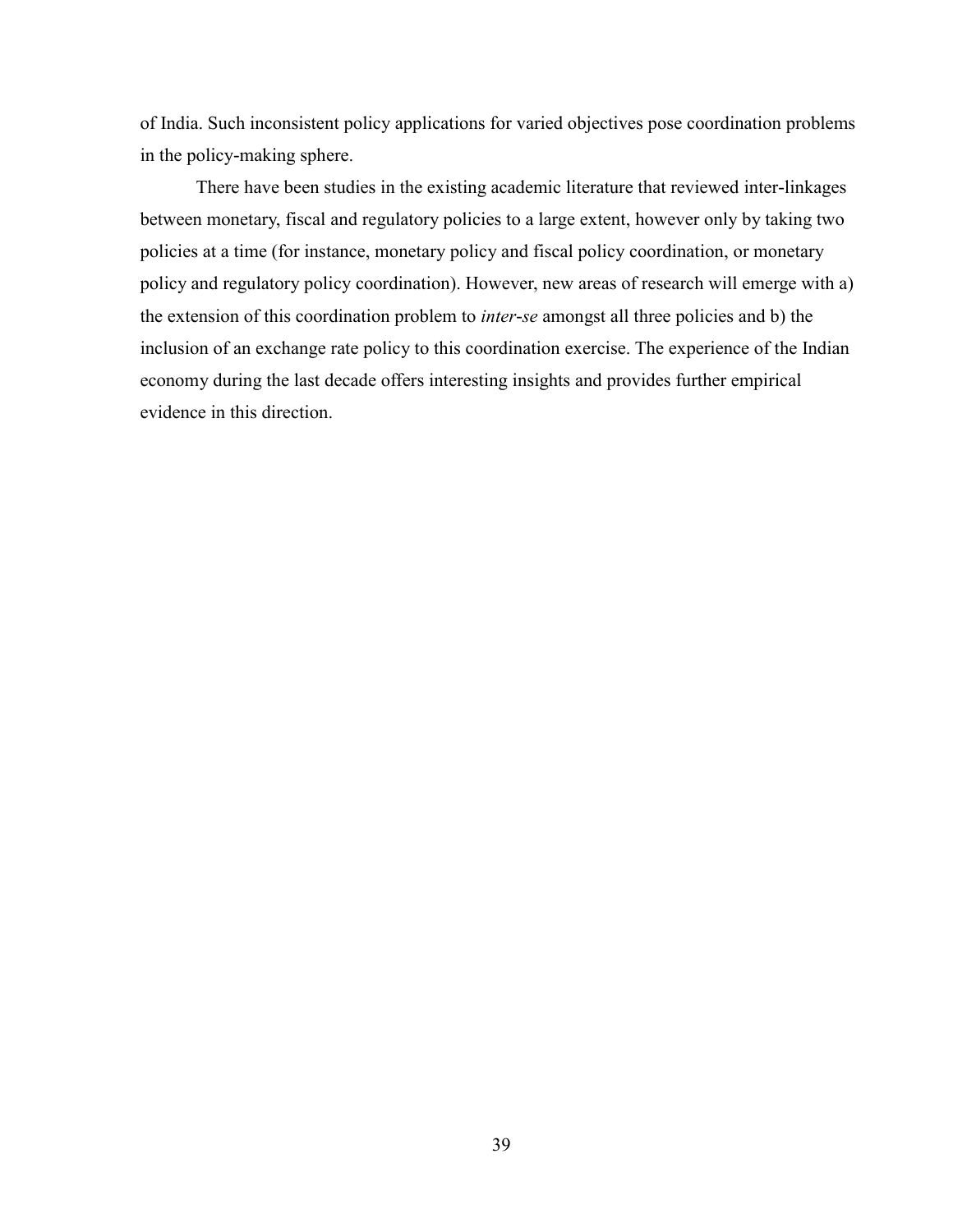## **Bibliography**

- Aizenman, J. (2010). ["The Impossible Trinity \(aka The Policy Trilemma\),](https://ideas.repec.org/p/cdl/ucscec/qt9k29n6qn.html)" [Santa Cruz](https://ideas.repec.org/s/cdl/ucscec.html)  [Department of Economics, Working Paper Series](https://ideas.repec.org/s/cdl/ucscec.html) qt9k29n6qn, Department of Economics, UC Santa Cruz.
- Aizenman, J., Chinn, M.D., and Ito, H. (2008). "Assessing the Emerging Global Financial Architecture: Measuring the Trilemma's Configurations over Time." NBER Working Paper (No: 14533). National Bureau of Economic Research.
- Allen, F. and Gale, D. (2007). "Understanding Financial Crises." Clarendon Lectures in Finance.
- Prakash, A. (2012). "Major Episodes of Volatility in the Indian Foreign Exchange Market in the Last Two Decades (1993-2013): Central Bank's Response." RBI Occasional Papers Vol. 33. No. 1 & 2.
- Sinha, A. (2011) Deputy Governor, Reserve Bank of India. "Macroprudential Policies: Indian Experience." Address at Eleventh Annual International Seminar on Policy Challenges for the Financial Sector on "Seeing both the Forest and the Trees - Supervising Systemic Risk" co-hosted by The Board of Governors of the Federal Reserve System, The International Monetary Fund, and The World Bank at Washington, D.C, June 1-3.
- Bernanke, B. (2004). "The Great Moderation." At the meetings of the Eastern Economic Association, Washington DC., on February 20.
- Bezemer, D.J. (2009). "No One Saw This Coming: Understanding Financial Crisis through Accounting Models." Groningen: Faculty of Economics, University of Groningen.
- Blinder, A.S. (1982). ["Issues in the Coordination of Monetary and Fiscal Policy.](https://ideas.repec.org/p/nbr/nberwo/0982.html)" [NBER](https://ideas.repec.org/s/nbr/nberwo.html)  [Working Papers](https://ideas.repec.org/s/nbr/nberwo.html) 0982, National Bureau of Economic Research, Inc.
- Borio, C. (2003): "Towards a Macro-prudential Framework for Financial Supervision and Regulation?" *CESifo Economic Studies*, Vol. 49, no 2/2003, Summer. 181-215
- Cooper, G. (2005). "The Burden of Sisyphus (Preventing Deflation: Revisiting the Lessons from Japan's Experience in the 1990s)." Deutsche Bank Fixed Income Research Series. May.
- \_\_\_\_ (2010). "The Origin of Financial Crises: Central Banks, Credit Bubbles and the Efficient Market Fallacy." Harriman House.
- De Antoni, E. (2007). "Minsky's Financial Instability Hypothesis: An Interpretation Based on Bounded Rationality." University of Trento.
- Ferri, P. and Minsky, H.P. (1991). "Market Processes and Thwarting Systems." Levy Economics Institute Working Paper (No: 64).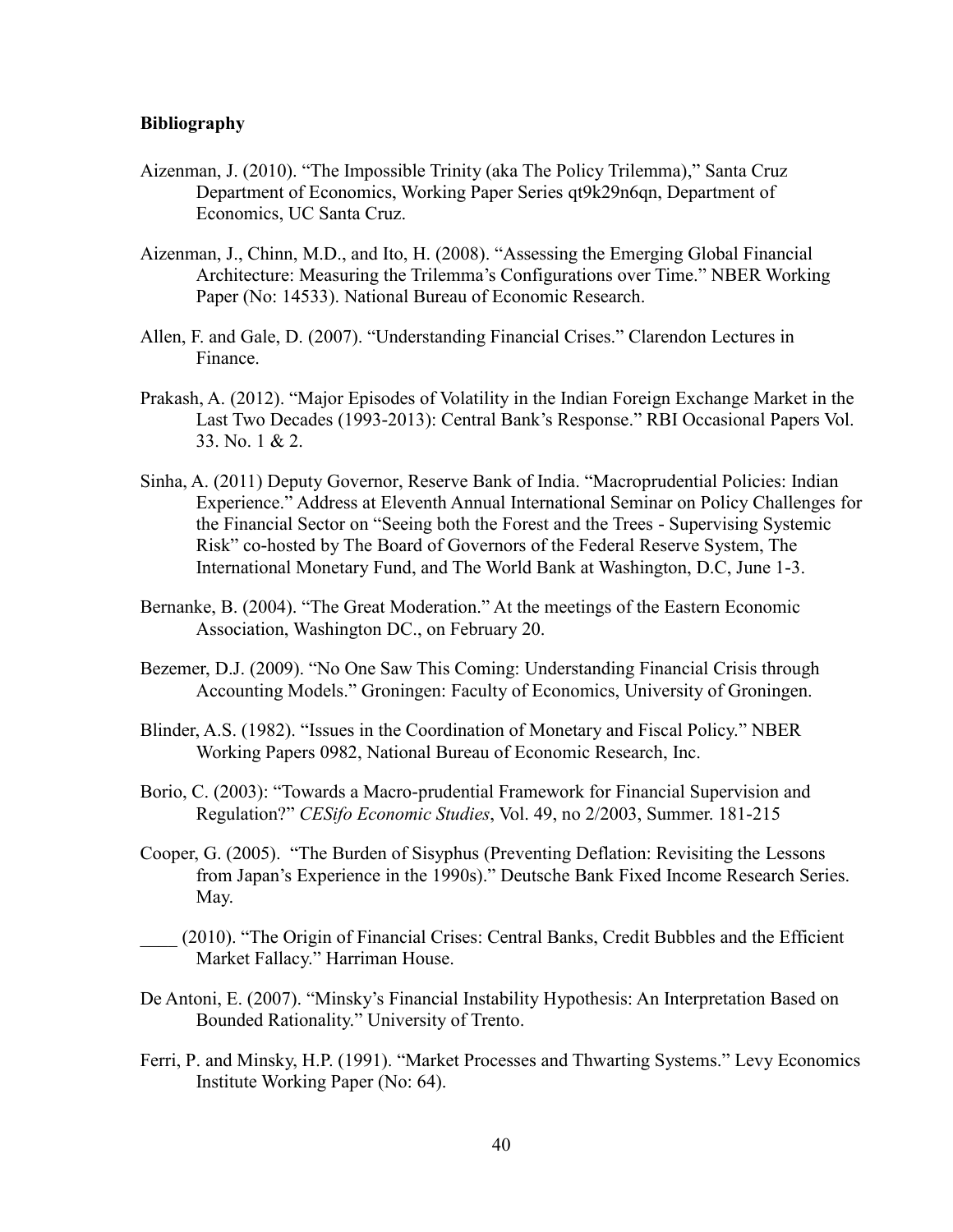- Friedman, M. and Schwartz, A.J. (1963). "A Monetary History of the United States, 1867– 1960." Princeton, N.J.: Princeton University Press.
- Godley, W. and Lavoie, M. (2007). "Fiscal Policy in a Stock-Flow Consistent Model." Journal of Post Keynesian Economics. 30(1):79-100
- Government of India (2012). Report of the Working-Group on Estimation of Investment, its Composition and Trend for Twelfth Five-Year Plan (2012-13 to 2016-17). June
- \_\_\_ (2013). "Public Debt Management Report." Quarterly publications. Published by the Ministry of Finance.
- Greenspan, A. (1997). "Rules vs. Discretionary Monetary Policy." Remarks presented at the Center for Economic Policy Research, Stanford University. September.
- Holmes, A.R. (1969). "Operational Constraints on the Stabilization of Money Supply Growth." In F.E. Morris (ed.) "Controlling Monetary Aggregates." Nantucket Island. MA: Federal Reserve Bank of Boston. 65-77.
- IMF (2012). "Balancing Fiscal Policy Risks". World Economic and Financial Surveys. Fiscal Monitor International Monetary Fund. April.
- Kaminsky, G.L. and Reinhart, C.M. (2000). "On Crises, Contagion and Confusion." *Journal of International Economics* 51: 145-68.
- Keen, S. (2011). "Debunking Economics: Naked Emperor Dethroned?" London: Zed books.
- \_\_\_ 2013. "Predicting the 'Global Financial Crisis': Post‐Keynesian Macroeconomics". *Economic Record*, Vol. 89, Issue 285, pp. 228-254, June.
- Kelkar Committee (2012). "Road Map for Fiscal Conoslidation". Constituted by Ministry of Finance. Government of India. September.
- Kindleberger, C. and Aliber, R. (2005 [1978]). "Manias, Panics and Crashes: A History of Financial Crises." Fifth Edition. New Jersey: Wiley.
- Kodres, L. and Pritsker, M. (1998). "A Rational Expectations Model of Financial Contagion." Board of Governors of the Federal Reserve System. Mimeo. October.
- Kose, M.A., Otrok, C. and Prasad, E.S. (2012). ["Global Business Cycles: Convergence Or](http://ideas.repec.org/a/wly/iecrev/v53y2012i2p511-538.html)  [Decoupling?"](http://ideas.repec.org/a/wly/iecrev/v53y2012i2p511-538.html) [International Economic Review. Department of Economics. University of](http://ideas.repec.org/s/wly/iecrev.html)  [Pennsylvania and Osaka University Institute of Social and Economic Research](http://ideas.repec.org/s/wly/iecrev.html)  [Association.](http://ideas.repec.org/s/wly/iecrev.html) vol. 53(2), pages 511-538, 05.
- Kregel, J. (2007). "The Natural Instability of Financial Markets," Working Paper No. 523, The Levy Economics Institute of Bard College, New York.
- Krugman, P. and Eggertsson, G.B. (2012). "Debt, Deleveraging, and the Liquidity Trap: a Fisher–Minsky–Koo Approach." *Quarterly Journal of Economics*, 127 (3): 1469-1513.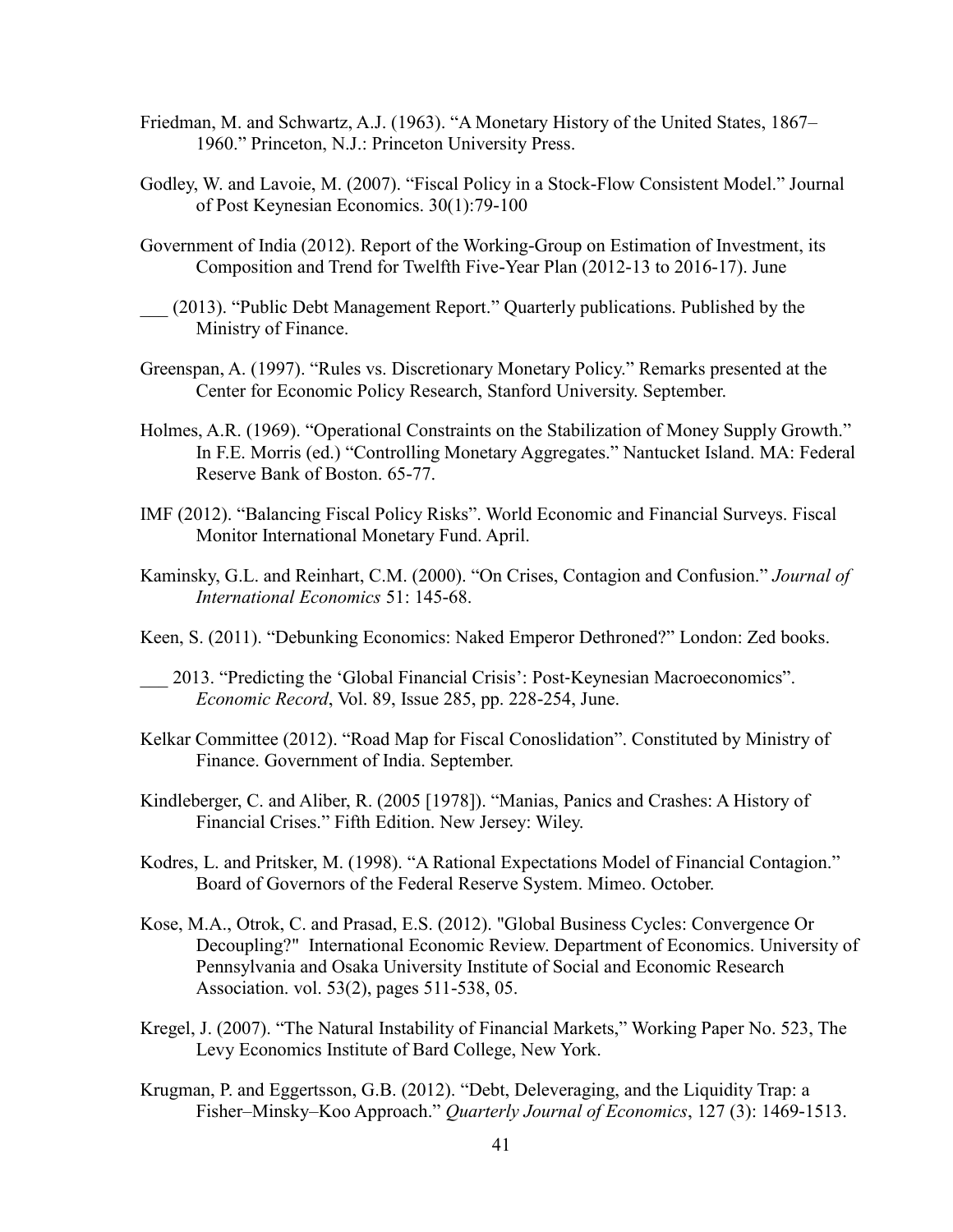Kydland, F.E. and Prescott, E.C. (1990). "Business Cycles: Real Facts and a Monetary Myth." Federal Reserve Bank of Minneapolis Quarterly Review. 14(2). 3-18.

Minsky, H.P. (1984). "Can "IT" happen again: Essays on Instability and Finance." M.E. Sharpe

\_\_\_ (2008 [1986]). "Stabilising the Unstable Economy." Mc. Graw Hill.

- Mohanty, D. (2010). "Monetary Policy Framework in India: Experience with Multiple-Indicators Approach". Speech by Shri Deepak Mohanty, Executive Director, Reserve Bank of India, delivered at the Conference of the Orissa Economic Association in Baripada, Orissa. February 21.
- Moore, B.J. (1979). "The Endogenous Money Stock*." Journal of Post Keynesian Economics*. 2  $(1)$ : 49-70.
- Obstfeld, M., Shambaugh, J.C., and Taylor, A.M. (2008). "Financial Stability, The Trilemma, and International Reserves" NBER Working Paper 14217 (August).
- Overtveldt, J. Van (2010) "Bernanke's Test Ben Bernanke, Alan Greenspan, and the Drama of the Central Banker" Chicago: A Gate Publishing.
- Papadimitriou, D.B., and Wray, L.R. (2008). "Minsky's Stabilizing an Unstable Economy: Two Decades Later." Introduction in Minsky 2008 [1986]. "Stabilizing an Unstable Economy." McGraw Hill.
- Rajan, R. (2010). "Fault Lines: How Hidden Fractures still Threaten the World Economy". Harper Collins India.
- \_\_\_ 2005. "Has Financial Development Made the World Riskier?" National Bureau of Economic Research Working Paper No. 11728. November.
- RBI (Reserve Bank of India) (2009). Fiscal Monetary Co-ordination. Report on Currency and Finance (2009-12). Mumbai.
- \_\_\_ (2010). Global Financial Crisis and the Indian Economy. Report on Currency and Finance (2008-09). Mumbai. July.
- \_\_\_ (2013). Financial Stability Report. Mumbai. December.
- \_\_\_ (2014). Financial Stability Report. Mumbai. July
- Reddy, Y.V. (2008). "India and Global Financial Crisis." New Delhi: Orient Blackswan.
- \_\_\_ (2011). "Global Crisis, Recession and Uneven Recovery." New Delhi: Orient Blackswan.